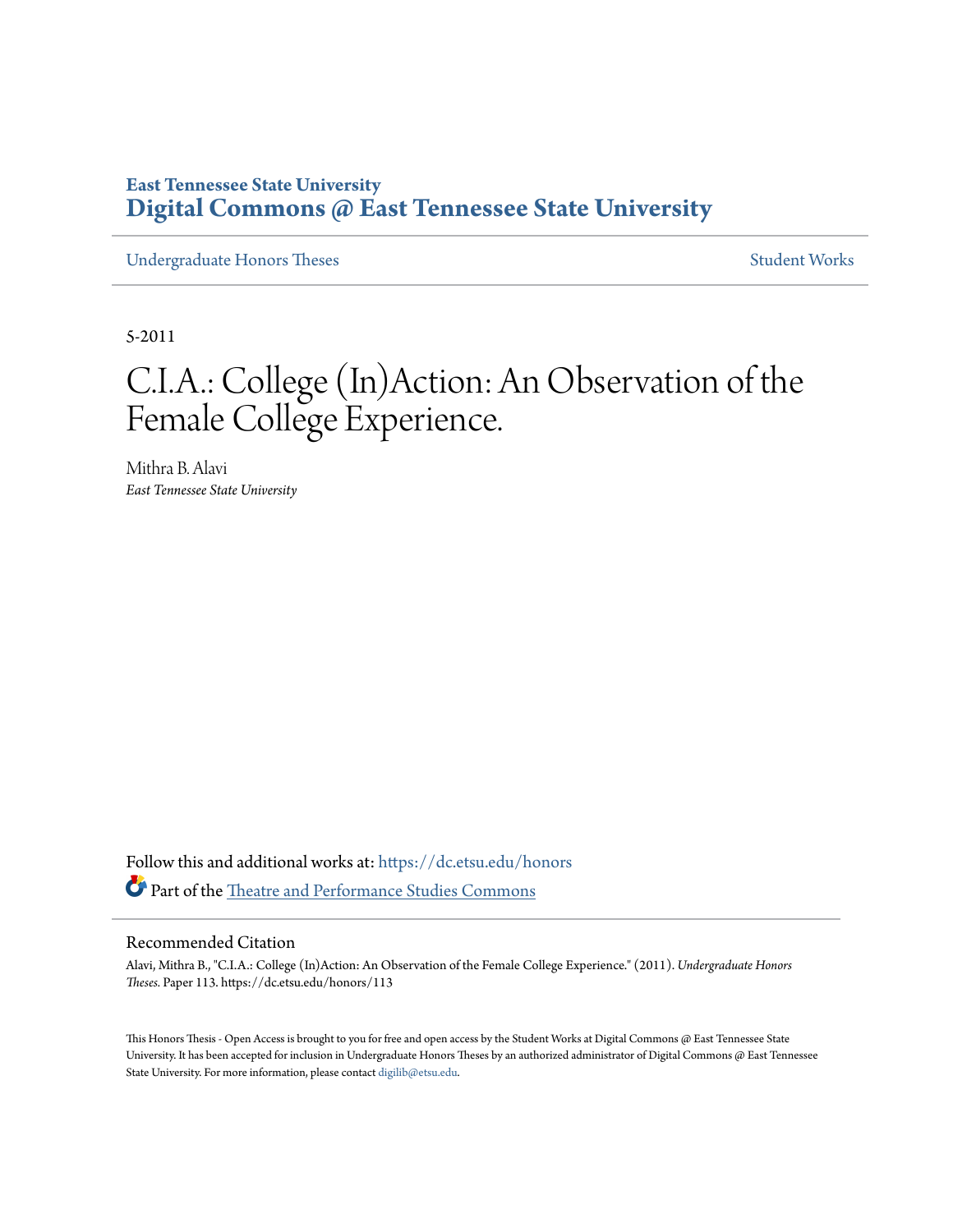## Mithra Alavi

## Professor Robert Funk

### Honors Thesis—THEA 4018-001

## 12 April 2011

C.I.A.: College (In)Action: An Observation of the Female College Experience

 In an interview with Hank Nuwer, David Mamet said, "I've always been interested in what's happening about me—that's what I write about." This is the approach that I took when deciding on a topic for my thesis. I decided that I wanted to do a project that showed some of the many things that young women go through in their four years of college based off of my friends' and my own experiences. With the help of my thesis advisor, Professor Funk, I decided to combine my theatre major with my broadcasting concentration and make a film. I had to use everything that I learned in the past four years to work on this project. In doing so I became the writer, director, editor, and producer. When I was short on people, I was also a back up camera operator, boom operator, and extra.

 However, it was not the actual making of the movie that was the most challenging part of this project. The most challenging part of this project was writing the screenplay. While I have a lot of experience with the equipment, I do not have much experience writing. This is why most of my research was focused on helping me learn how to write about people, their relationships, and their dialogue. I used several sources including movies, a play, a TV show, critic reviews, books, and various other articles. The four main sources that I used were the play, *Sexual Perversity in Chicago* (1974); the movie, *The Women* (2008); the movie, *Grand Canyon* (1991); and the TV show, *The Office* (2005-)*.* I studied *Sexual Perversity in Chicago* for David Mamet's brilliant use of language and his depiction of young people trying to figure out their lives. I chose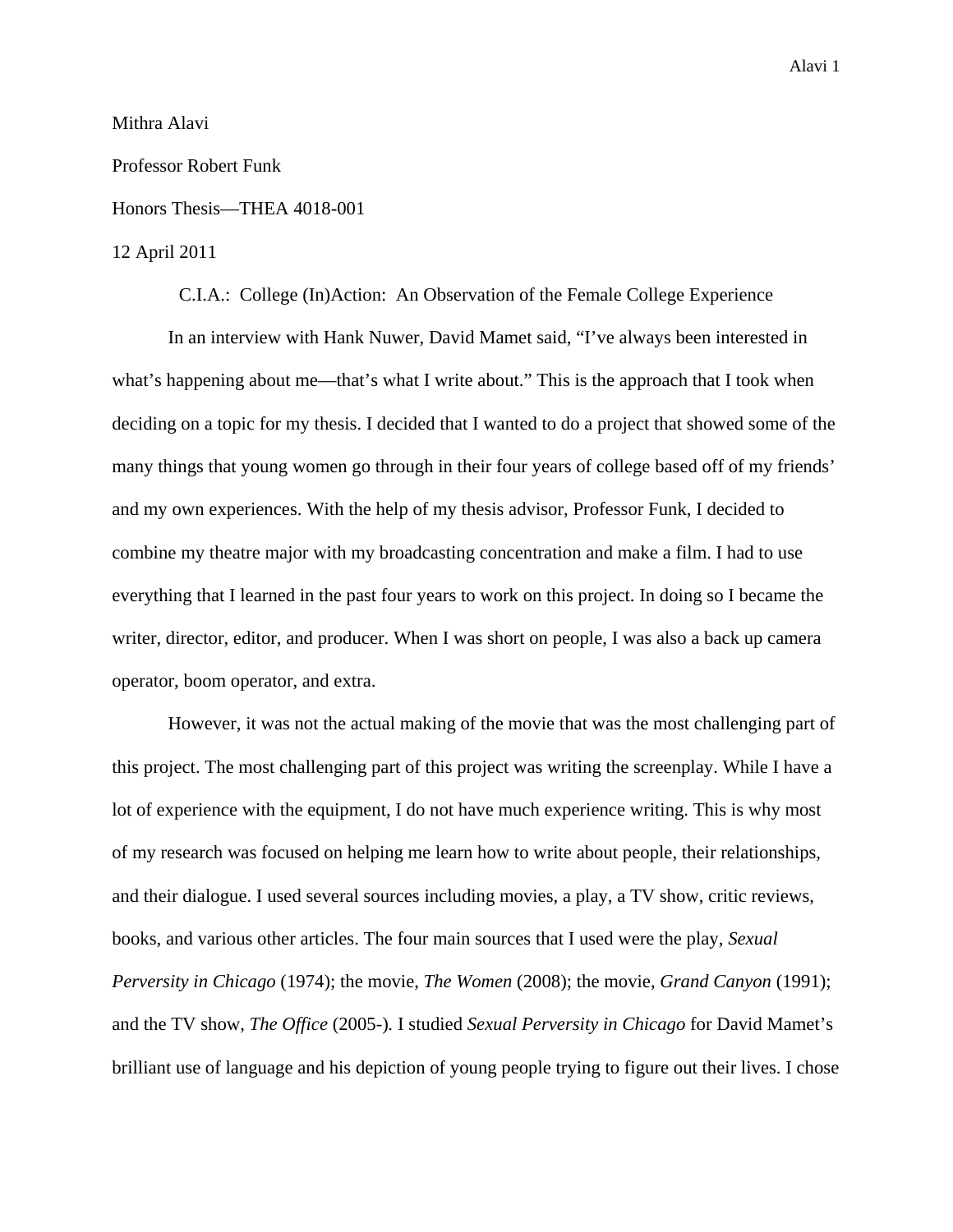to watch *The Women* because of the way that it shows strong women struggling with various issues in their lives and also their relationships with each other. I watched the *Grand Canyon* to study writing and the characters with their constant search for answers about why things happen. Finally, I stumbled upon *The Office* one day when I was having trouble giving my characters an outlet to express their inner thoughts, so I borrowed a little from its mockumentary style. All four of these as well as the accompanying research helped me monumentally in writing my script. I also kept a journal during the course of this academic year to document how I felt and what I learned from the time of writing the script to the last filming date.

 The writer I studied for his incredible use of language is David Mamet. He was born in Illinois in 1947 and grew up in Chicago where many of his plays take place. He studied at Goddard College and Neighborhood Playhouse School of Theater. He began his theatrical career as an actor and director before achieving success as a writer in 1976 with *American Buffalo*, *The Duck Variations*, and *Sexual Perversity in Chicago*. It is this third play that I read multiple times while writing my script in order to study Mamet's natural and honest use of language. However, when it came to characters, I relied on my own experiences and relationships.

 According to an article on Mamet on TheatreDatabase.com, "The most easily recognizable aspect of Mamet's style is his sparse, clipped dialogue (1)." However, my favorite description of Mamet's dialogue in *Sexual Perversity in Chicago* is by Matthew Konkel in his article "Review: Sexual Perversity in Chicago" posted in *Arts & Culture, Theatre, VITAL*. Konkel says, "The dialogue is delivered rapid fire, like a world champion wrestling match with extreme language that makes our ears blush. Conversations sparkle like sunlight through the trees because in a Mamet play—conversation is the star (2)." Konkel goes on to describe the entirety of the show by saying, "It goes down like a smooth but stiff drink (2)." I very much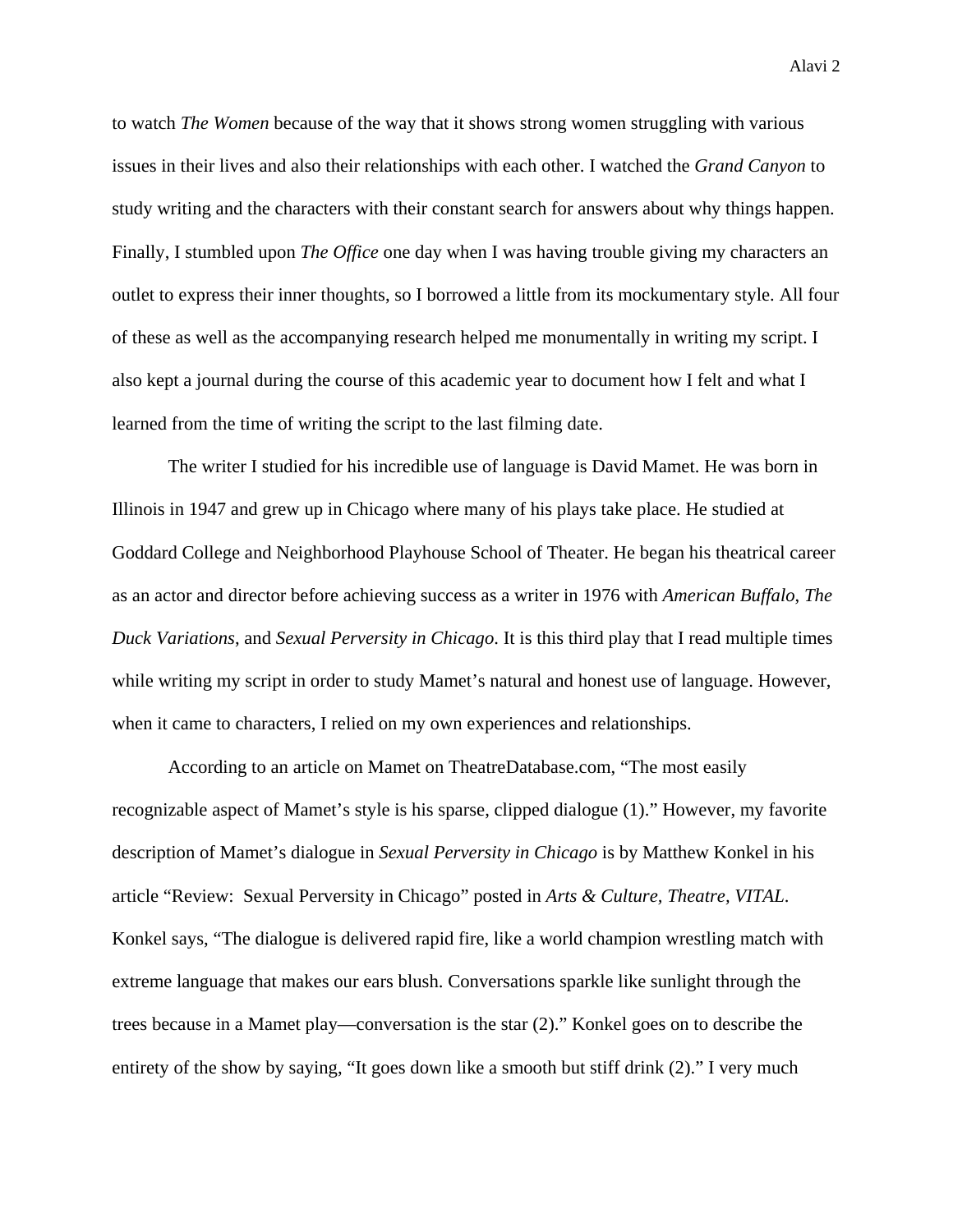enjoy the wording of these descriptions and I must say that I agree. The dialogue between the characters is how a lot of young people talk to each other with incomplete thoughts, miscommunications, and a whole lot of cursing.

*Sexual Perversity in Chicago* involves two men and two women in their twenties trying to figure out life with the opposite sex. Deborah is a fun, sweet young illustrator who is looking for the right man. She finds Danny, a nice, down-to-earth office worker who is looking for the right woman. Joan is Deborah's roommate who, even for her young age, is cynical about men and constantly projecting her issues on Deborah. Bernie is a friend and associate of Danny, who is quite the misogynist and constantly telling bizarre sex stories that may or may not be true. In the play, Deborah and Danny get together and quickly become a good-looking couple in a committed relationship. During the stages of this relationship, Mamet illustrates the influence that friendships have on each other and human beings' inability to effectively communicate.

Despite the various complexities of the English language, we still cannot seem to truly communicate with each other. In a reprinted quote from *Chicago Tribune Magazine* in American Conservatory Theatre's program production, Mamet says, "My plays are about people trying to become connected…But no one knows *how*. No one ever quite makes it (5)." This perfectly describes *Sexual Perversity in Chicago*. Between Bernie's inability to be respectful to women, Joan's inability to be kind to men, and Danny and Deborah's inability to really talk and listen to each other when their relationship starts going sour, this group of young people use their colorful language very ineffectively. The play also shows how much friends can influence a romantic relationship. Joan and Bernie become very jealous of their friends' relationship and their influence can be seen in the destruction of Deborah and Danny's romance. In Bruce Weber's article "Theatre Review; Mamet? Innocence? Perversity Has Changed" he describes this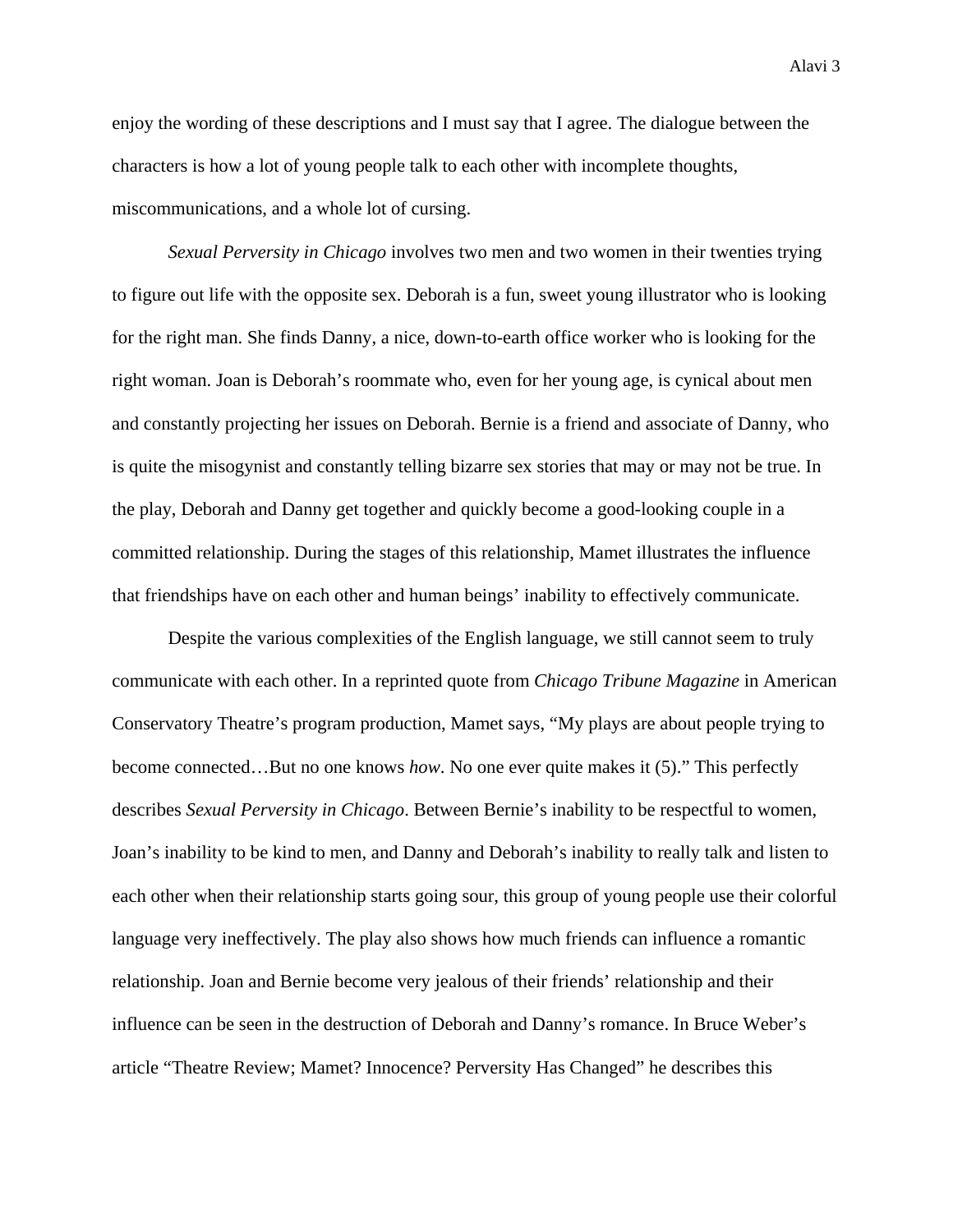situation by saying, "[Joan and Bernie's] bilious influence eventually reclaims the friends they were in danger of losing to love, leaving everyone energetically miserable at the end (1)." Both of these are things that everyone can relate to when it comes to their relationships.

First, I would like to examine the dialogue between the romantic couple, Danny and Deborah. Almost immediately after they meet they sleep together, which leads to some very awkward conversation:

DANNY: Well.

DEBORAH: Well.

DANNY: Yeah, well, hey…uh… (*Pause.*) I feel great. (*Pause.*) You?

DEBORAH: Uh huh.

DANNY: Yup. (*Pause.*) You, uh, you have to go to work (you work, right?) (DEB *nods.*) You have to go to work tomorrow?

DEBORAH: Yes. Well…

DANNY: You're going home?

DEBORAH: Do you want me to?

DANNY: Only if you want to. Do you want to? (24)

This awkward dialogue with multiple pauses is a perfect example of a type of relationship poker. You have to guess what cards the other person has and decide if you want to show what you got. By the end of this conversation, Deborah and Danny end up both having royal flushes.

 This is very similar to a scene I wrote between my two characters, Sam and Emily. They are both struggling to tell the other person that they like them without coming on too strong or being rejected. At the same time, they are also both trying to confess to the other person that they are homosexual. This is an excerpt from scene 41: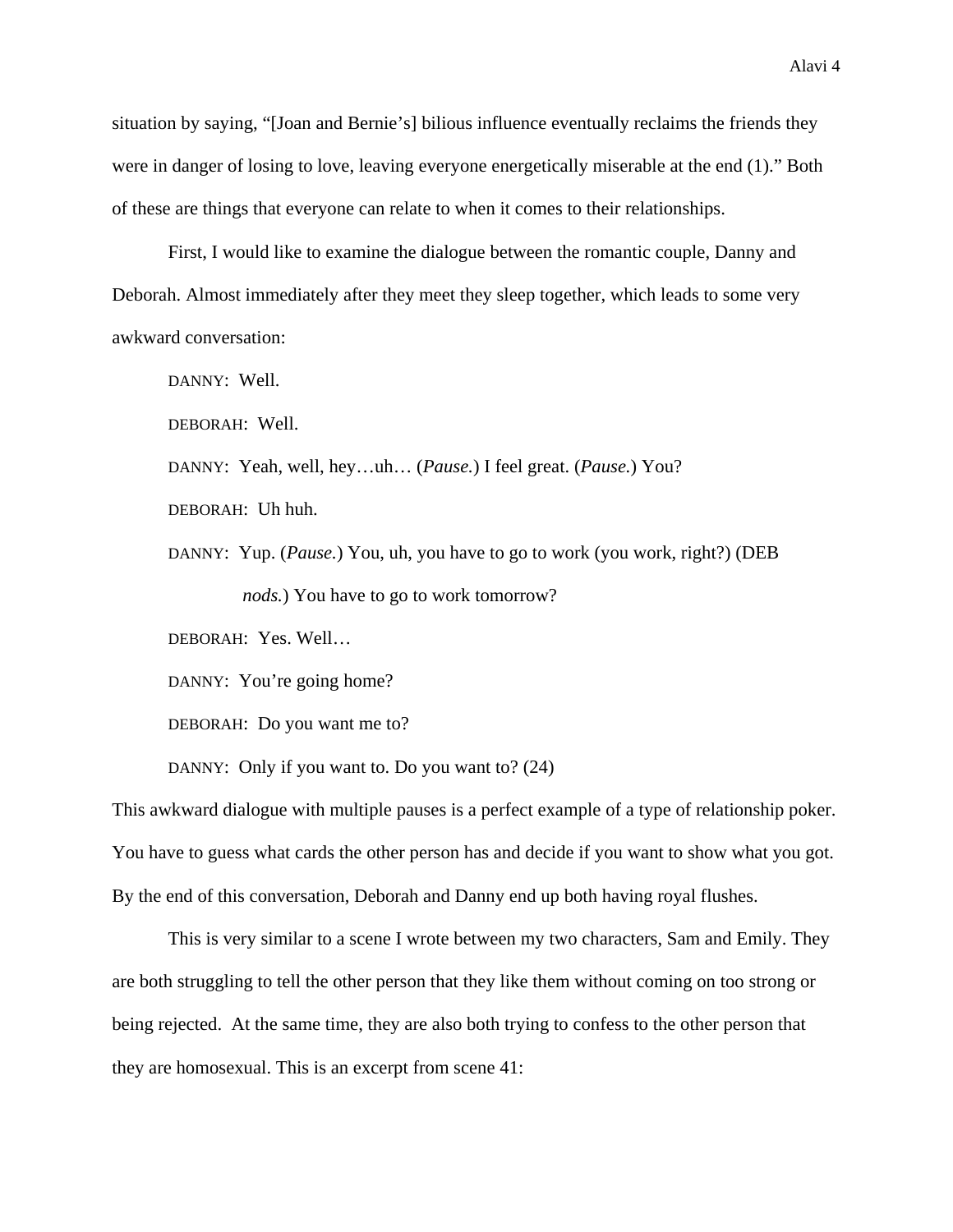- EMILY: It seems like there are no guys for me. I don't even feel attracted to guys all that much.
- SAM: Like...at all? Like...you are into girls?
- EMILY: I don't know. I've never been with a girl, but sometimes it's like I have deeper feelings for them.

SAM: Oh...

EMILY: You don't think I'm a freak do you? We've gotten to know each other a good bit...

SAM: No I actually understand exactly how you feel.

EMILY: Really?

SAM: Yeah, I'm like that. A lesbian, I mean.

EMILY: Oh, then, yeah, I guess you do understand.

SAM: Yeah. Can I be honest with you?

EMILY: Sure.

SAM: I have...those deeper feelings for you.

EMILY: Yeah? Me too.

SAM: Well, I'm glad we figured that out. (24)

This scene is very similar to the former scene in *Sexual Perversity* between Deborah and Danny with the exception that Sam and Emily have not been intimate yet. From both this play and my own experience trying to talk to someone I like, I managed to make my own scene a poker game with its own start-and-stop tempo. Just like Deborah and Danny, Sam and Emily's conversation leads to a successful tie.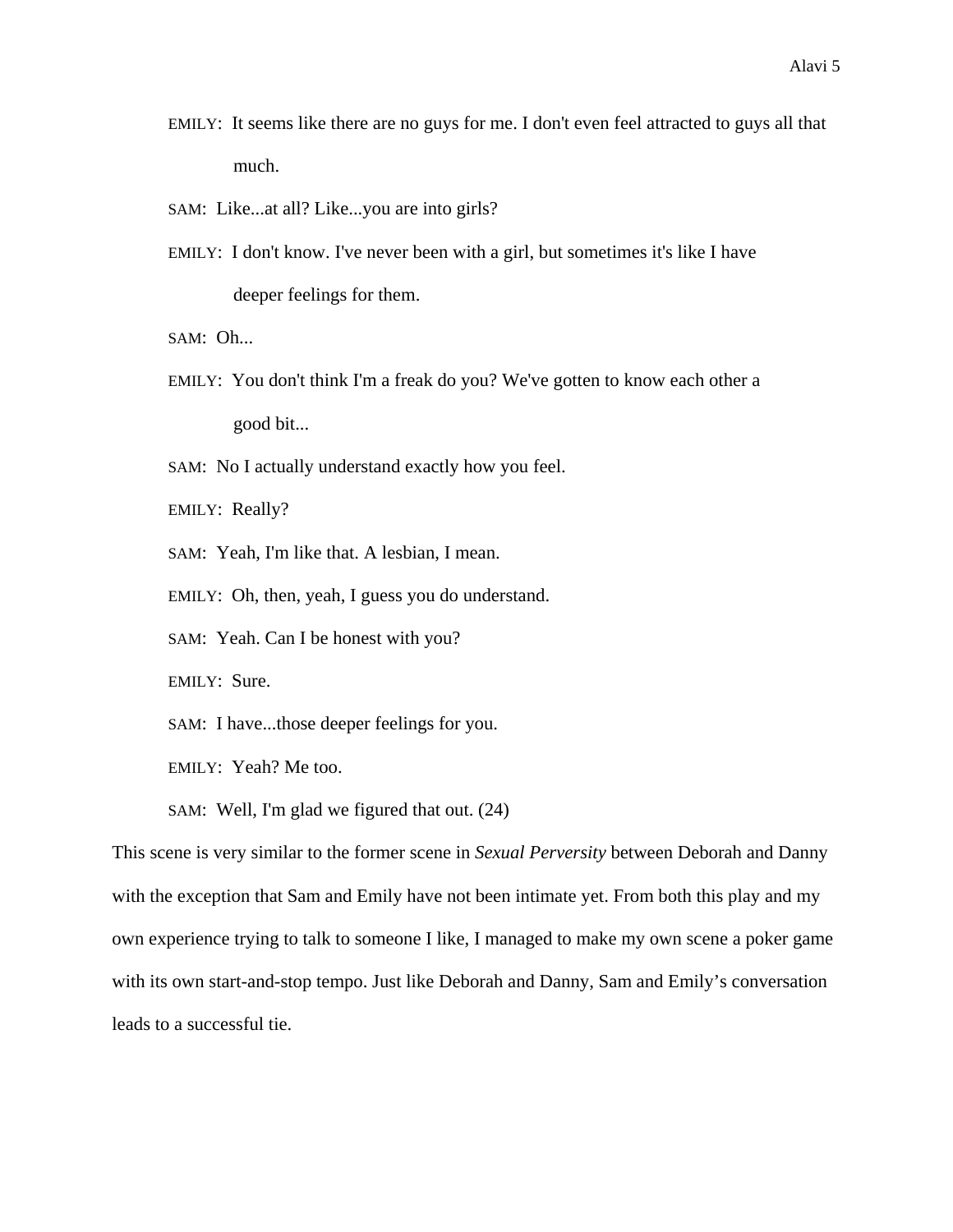Once Deborah and Danny begin their relationship they settle into a comfortable and flirty courtship:

DANNY: So tell me.

DEBORAH: What?

DANNY: Everything. Tell me the truth about everything. Menstruation. I know

you're holding out on me.

DEBORAH: It would be hard on me if it got out.

DANNY: I swear.

DEBORAH: It's under our conscious control.

DANNY: I knew it!

DEBORAH: We just do it to drive you crazy with the mess.

DANNY: I just knew it...

I create a similar scene between my two characters, Tanya and Jake. They were also intimate

before they started dating and are on a bit of a honeymoon period. This is an excerpt from scene

44:

JAKE: I'm glad you came out tonight.

TANYA: Well, I checked the girlfriend guide and apparently when you're dating you're supposed to go out on Valentine's Day. So I had to break my usual tradition of drinking and watching slasher movies.

JAKE: Isn't this more fun.

TANYA: It's OK. But I had to tape myself into this dress. You may need to rip it off me later.

JAKE: Another wonderful Valentine's Day tradition.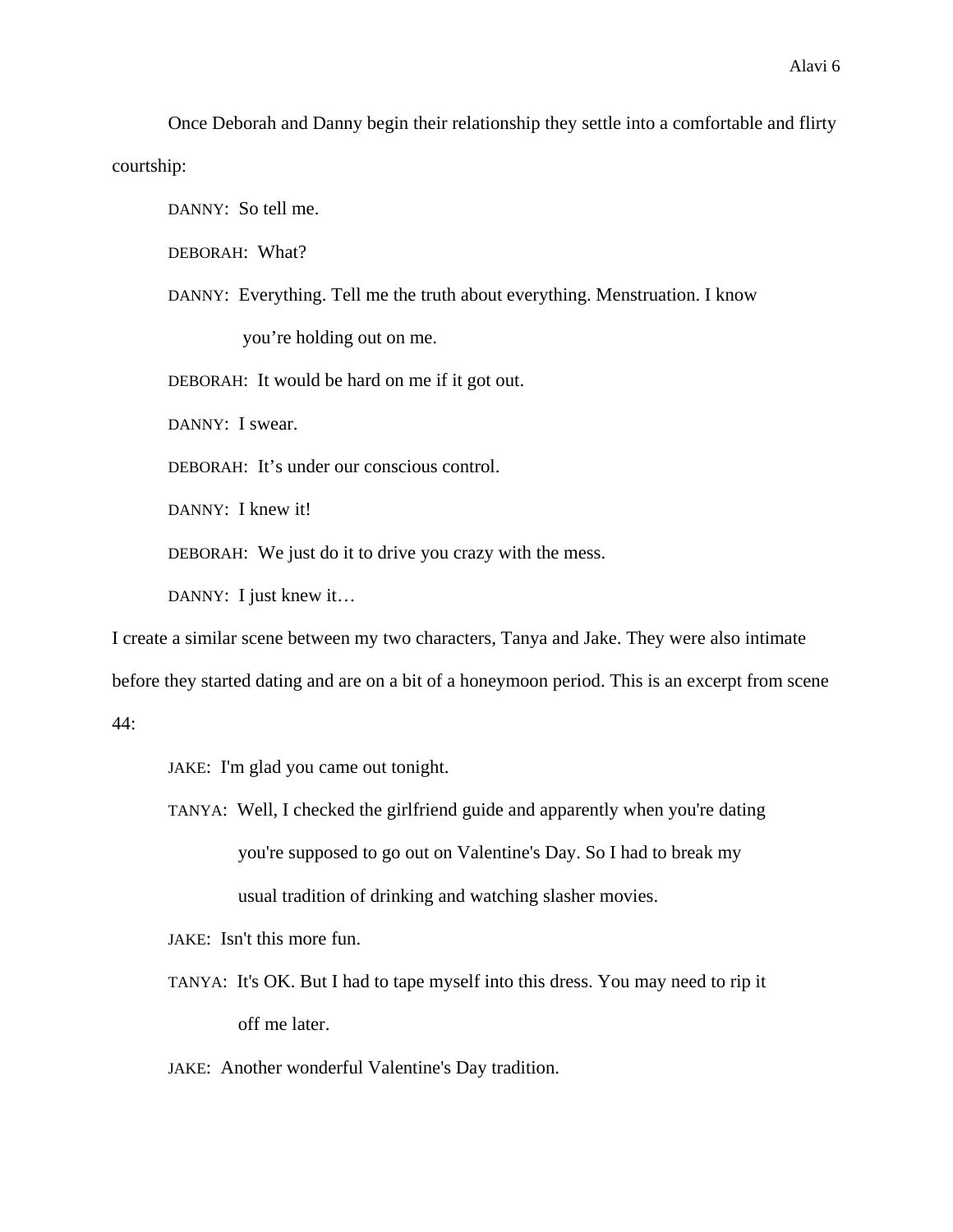These are the fun little private moments that couples have when everything is exciting and new. Basically, right before everything goes to hell. It may read as corny, but this is really how couples like to talk to each other. I got to observe this several times with my friends T. H. and E. B. (initials used for privacy). The ridiculousness of their touchy, love-talk makes the people around them want to vomit a little every time they hear it. Then I realized that I am just as guilty of doing that in my own relationships. Therefore, as ridiculously cliché as the conversations between these characters seem, it is very natural for presently happy couples to talk this way to one another.

 Finally, there is the role that our friends play in our relationships. Our friends can either be helpful when it comes to our romantic relationships or they can be destructive. Joan is destructive and pessimistic when it comes to Deborah's romantic life. Joan is extremely bitter when it comes to men. She reveals this when she philosophizes to Deborah, "Men…They're all after only one thing (18)." She becomes increasingly jealous the more Deborah's relationship with Danny develops. When Deborah breaks the news that she is moving in with Danny, instead of being supportive, Joan responds with, "I give you two months (48)." Danny's friend, Bernie, is not any better. In a monologue he repeats some advice that he gave to Danny when he said that he loved Deborah:

So I tell him, "Dan, Dan, I can *advise,* I can *counsel*, I can speak to you out of my own *experience*…but in the final analysis, you are on your own…If you want my *opinion*, however, you are pussy-whipped."…Sell his soul for a little eating pussy, and who can blame him. But mark my words: one, two more weeks, he'll do the right thing by the broad…And drop her like a fucking hot potato. (46)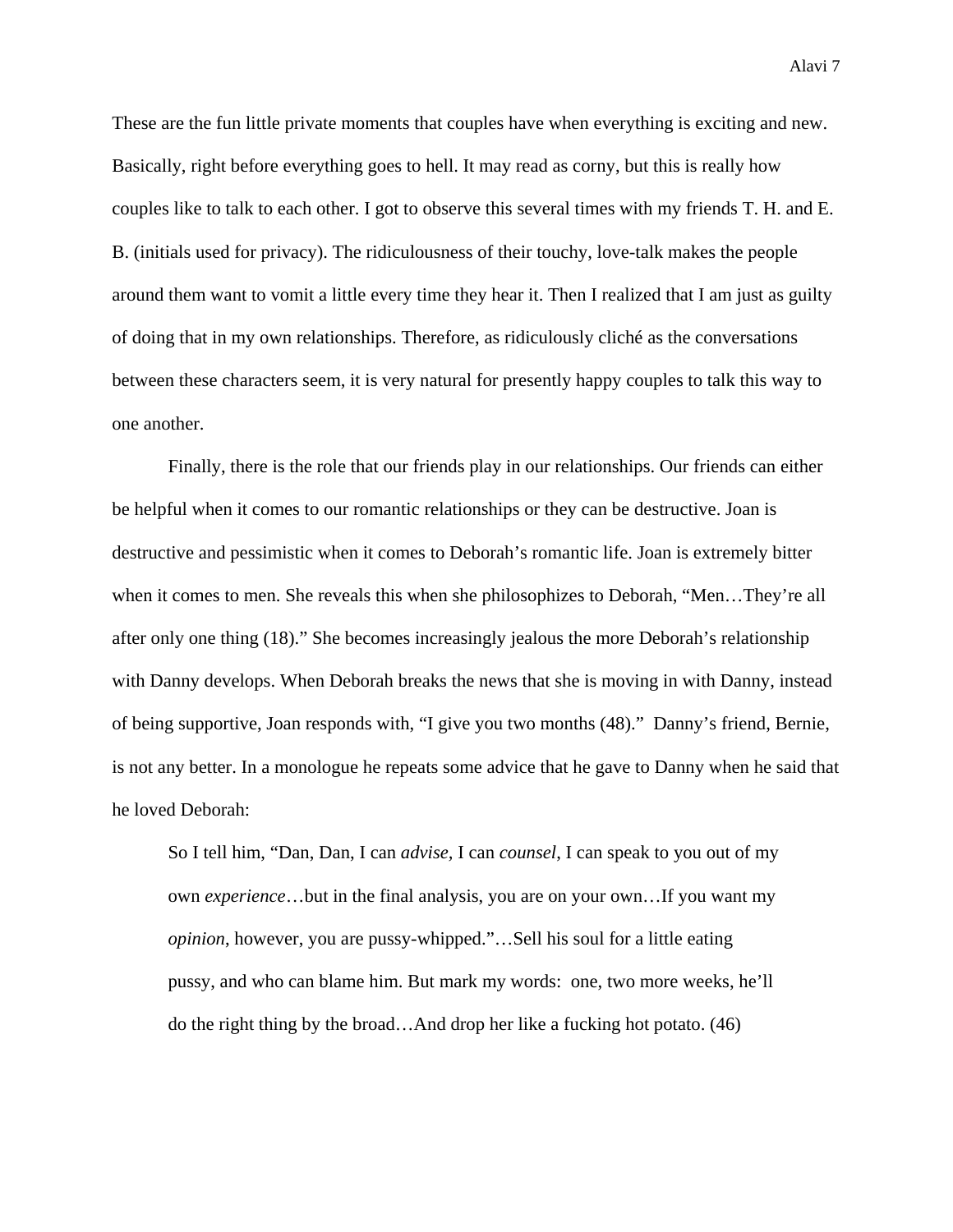Not only does this reveal how little respect that Bernie has for women, it also shows what he thinks about his friend being in a relationship. Instead of supporting Danny's love for Deborah, he would much rather dismiss it as a brief infatuation.

I decided to go a different way with my characters. Very close friendships develop between Gaby and Kylie, and Tanya and Sam. They support each other through all of their struggles especially when it comes to love. Sam encourages Tanya to believe that love can be real and lasting, even after she loses the man she cares about. Tanya has made it a rule not to get involved in serious relationships in order to avoid heartbreak and loss. Sam tells her, "If you don't let yourself love anyone it doesn't matter how many fuck buddies you have. At the end of the day you'll be alone. Just you and twelve cats (46)." With this, Sam is clearly advising Tanya that being in a relationship can be a fulfilling and wonderful thing when it is with someone you love. This is entirely opposite from Bernie who believes that men only think they love women when they are getting laid, but eventually they snap out of it.

 On the other side, Joan has no sympathy for Deborah after the destruction of her relationship with Danny. While acting like she is trying to be supportive, it is easy to see that Joan is pleased that her friend's relationship went up in flames. Maybe she was envious that she did not have a man or maybe she felt like her best friend was being stolen from her. Either way, this excerpt from the play reveals even more of the twisted bitterness that exists in Joan:

JOAN: You learn from your mistakes, Deborah. Man is the one animal who has that capacity.

DEBORAH: Yes.

JOAN: You can't live in the past.

DEBORAH: No.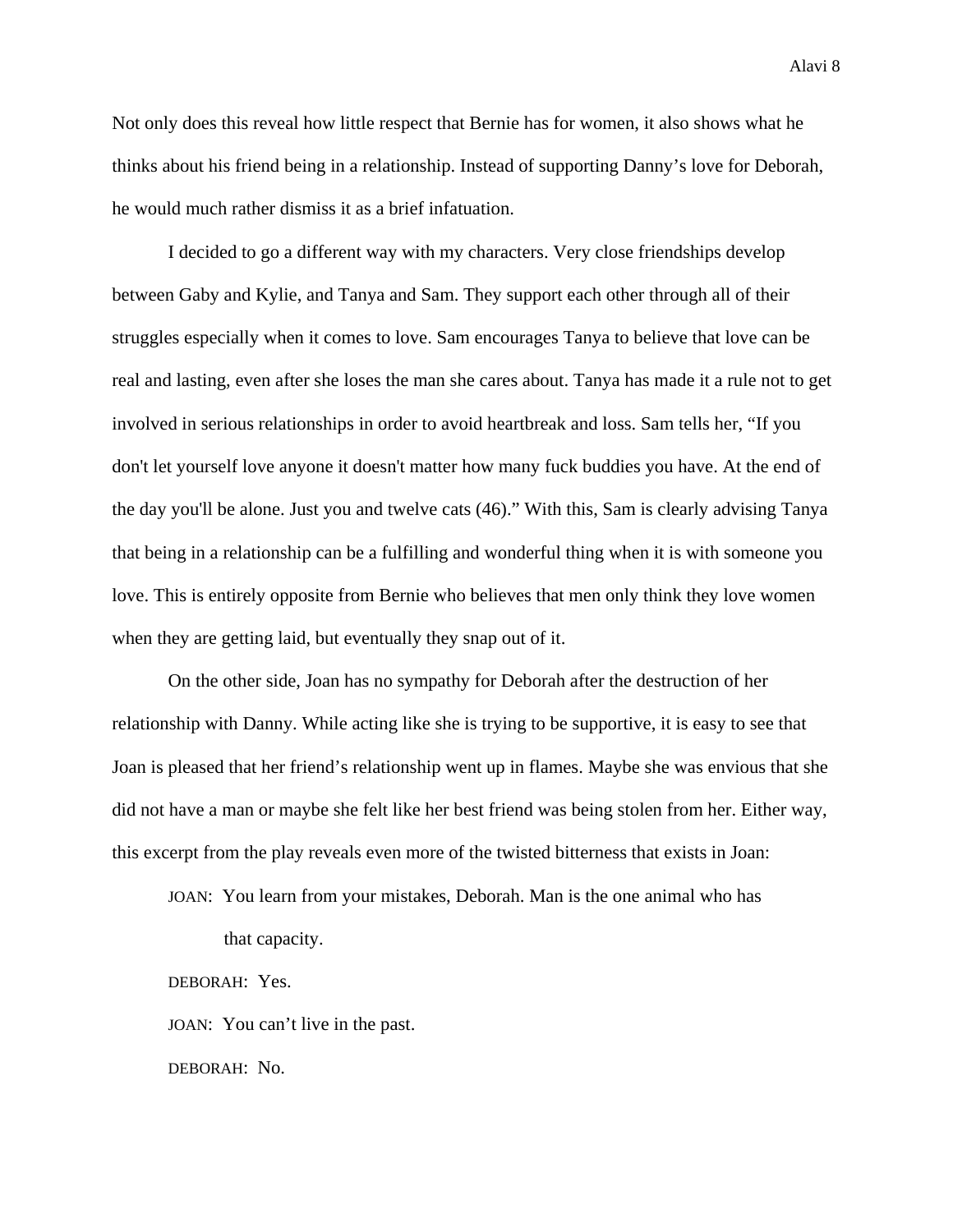JOAN: It does you no good.

DEBORAH: I know it.

JOAN: And, in the end, what do you have? You have your friends. (60).

Just this last line reveals Joan's selfish motives. She really does seem to be the definition of the phrase, "Misery loves company." Instead of sympathizing with her friend, she'd much rather enjoy saying, "I told you so."

 Once again, I did the opposite with the friendships between my characters. When it comes to failed relationships, they support each other through the rough patch. They may use some tough love, but they do not enjoy the situation like Joan seems to. When Kylie falls into depression over Nik's infidelity, Gaby is there:

- GABY: Oh, no you don't. You are going to get out of that bed, take a shower, and get dressed.
- KYLIE: How the fuck did you get in?
- GABY: I flashed your R.A. Now get up!
- KYLIE: I'm tired.
- GABY: That's what happens when you stay in bed for a week. Come on, don't let a man do this to you…Babe, you can't let some guy do this to you. You're giving him power over you. I know it hurts, but that will lessen over time.

KYLIE: Just leave.

GABY: No. I'm not going to let you go down the drain because of that jackass. You've stayed in bed for an entire week, you've hardly gone to any classes. You won't pick up the damn phone, I was worried sick about you!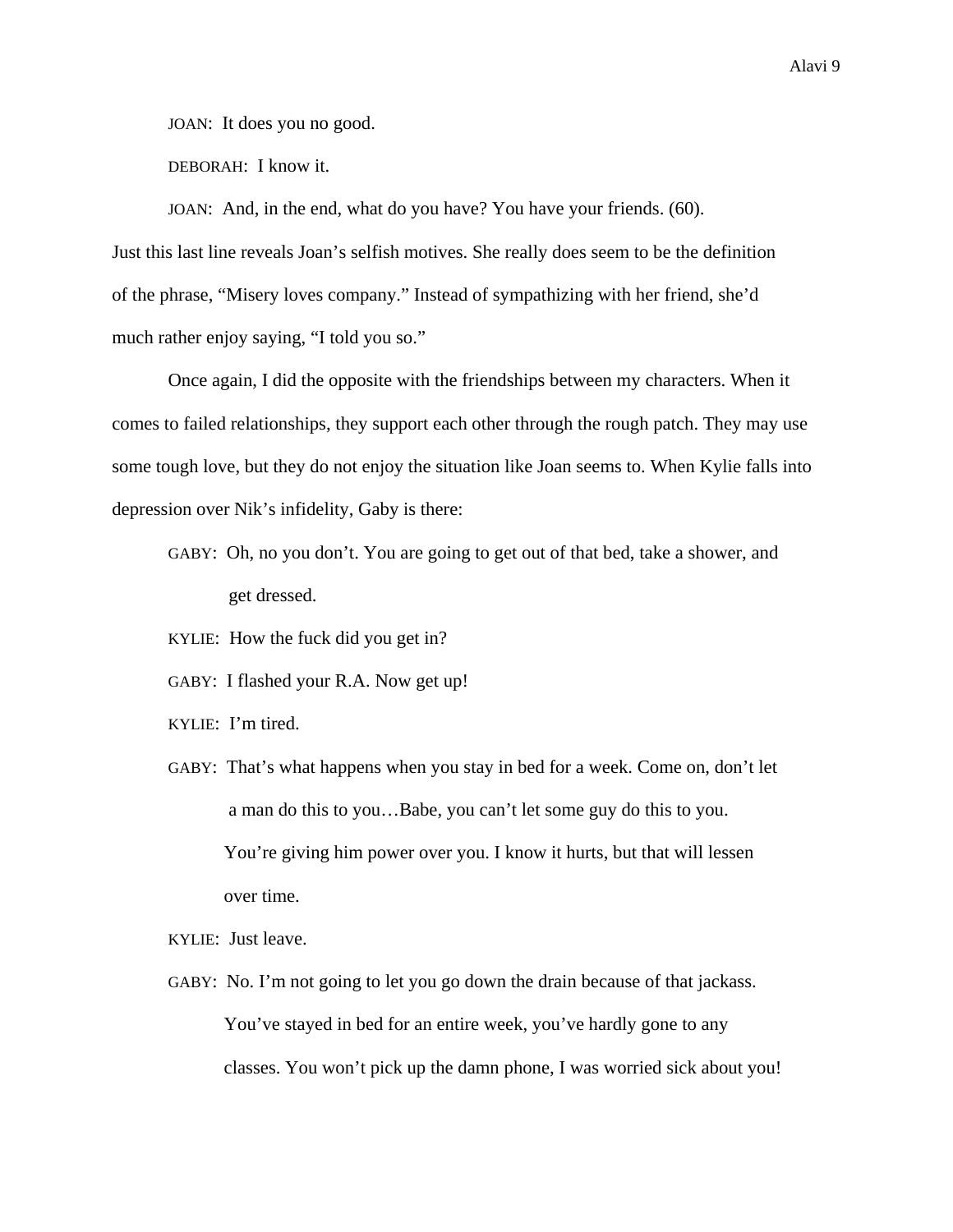#### (39-41)

 While Gaby is not exactly the softest person, she definitely cares about the wellbeing of her friend and is there to support her. Her only concern is about being there for someone who needs her despite the difficulties she herself is going through. Gaby is similar to many of my close friends who are understanding, strong, and tough as nails when I need them to be.

 In an interview with Hank Nuwer, David Mamet reflects, "What is missing is the feeling of knowing our place and a sense of belonging." This is very true about both the characters of *Sexual Perversity* and the characters in my film. Deborah, Joan, Danny, and Bernie suffer from their failed pursuit of happiness which is the only thing that all four of them have in common. Joan has nearly given up in her search. Bernie tries to find happiness by being selfish and pursuing surface pleasures like easy sex and a lot of booze. Deborah and Danny try to find happiness in each other, but they do not realize that they cannot be fulfilled with another person if they are not fulfilled themselves. My characters are trying to find happiness in their own lives. Tanya tries to find happiness in being on her own and later, she tries to learn how to make someone else happy. Gaby has life figured out, until a surprise pregnancy leads her to question how she is going to continue her life. Sam knows that she is a lesbian and accepts it. What she needs to know is will she be able to find someone who can accept her. Finally, there is young Kylie who is just trying to survive the battlefields of school, love, and life. While I definitely studied *Sexuality Perversity in Chicago* for the dialogue, I studied my own past and present relationships when it came to my characters. Each of my four female leads share characteristics and experiences that reflect either my life or the lives of my friends. They work together in order to find themselves and help each other in this journey of self-discovery.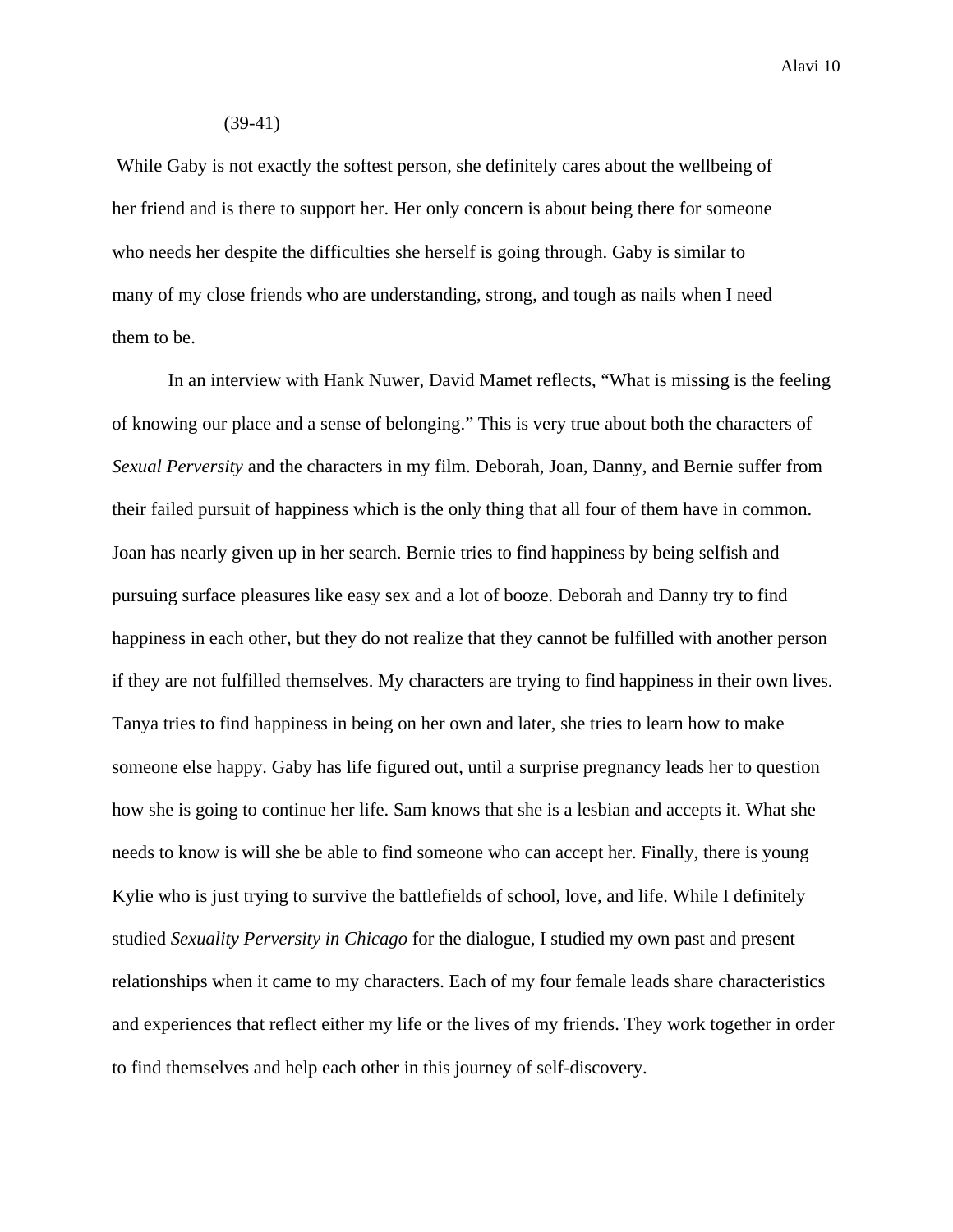There is one particular creative work that was a great source of inspiration for me before I even decided what to do for my thesis project. This work is the 2008 film *The Women* starring such amazing actresses as Meg Ryan, Annette Bening, Debra Messing, Jada Pinkett Smith, Eva Mendes, and Bette Midler. On imdb.com this film is classified as a comedy/drama and I completely agree with this classification. Some, mostly those who have not seen the film, qualify it as a romantic comedy or "chick flick." What these people do not realize is the very deep meaning in this film about the lives of women, from career choices to family to friendships to what makes women…women.

 This film surrounds the life of Mary Haines and, to a lesser extent her best friend, Sylvie Fowler. Mary Haines spends her energy trying to be everything to everyone. She tries to be superwoman; mother, wife, designer, daughter, friend. She ends up not having enough time for anyone, especially herself. She faces this reality when she discovers from a chatty manicurist that her neglected husband is having an affair with the sultry perfume girl, Crystal. From here on her entire life begins to fall apart around her.

 Her best friend, Sylvie, is the head editor of a high-class women's magazine. Her goal is to bring deeper, greater meaning to her magazine in order to more honestly reach out to women. She is constantly fighting those who want to keep the magazine shallow to boost sales. What she discovers is that her job, especially her fear of losing her job, begins to control her life. With the help of the ever-pregnant Edie and the nocturnal Alex, Mary and Sylvie rise out of the ruins of their former lives, and discover new dreams and their new selves.

 This 2008 film is a remake of the 1939 film that was based on a play by former congresswoman Clare Boothe Luce. The original Broadway production opened in 1936 with an all female cast. This tradition is continued in both film versions. The amazing thing is the first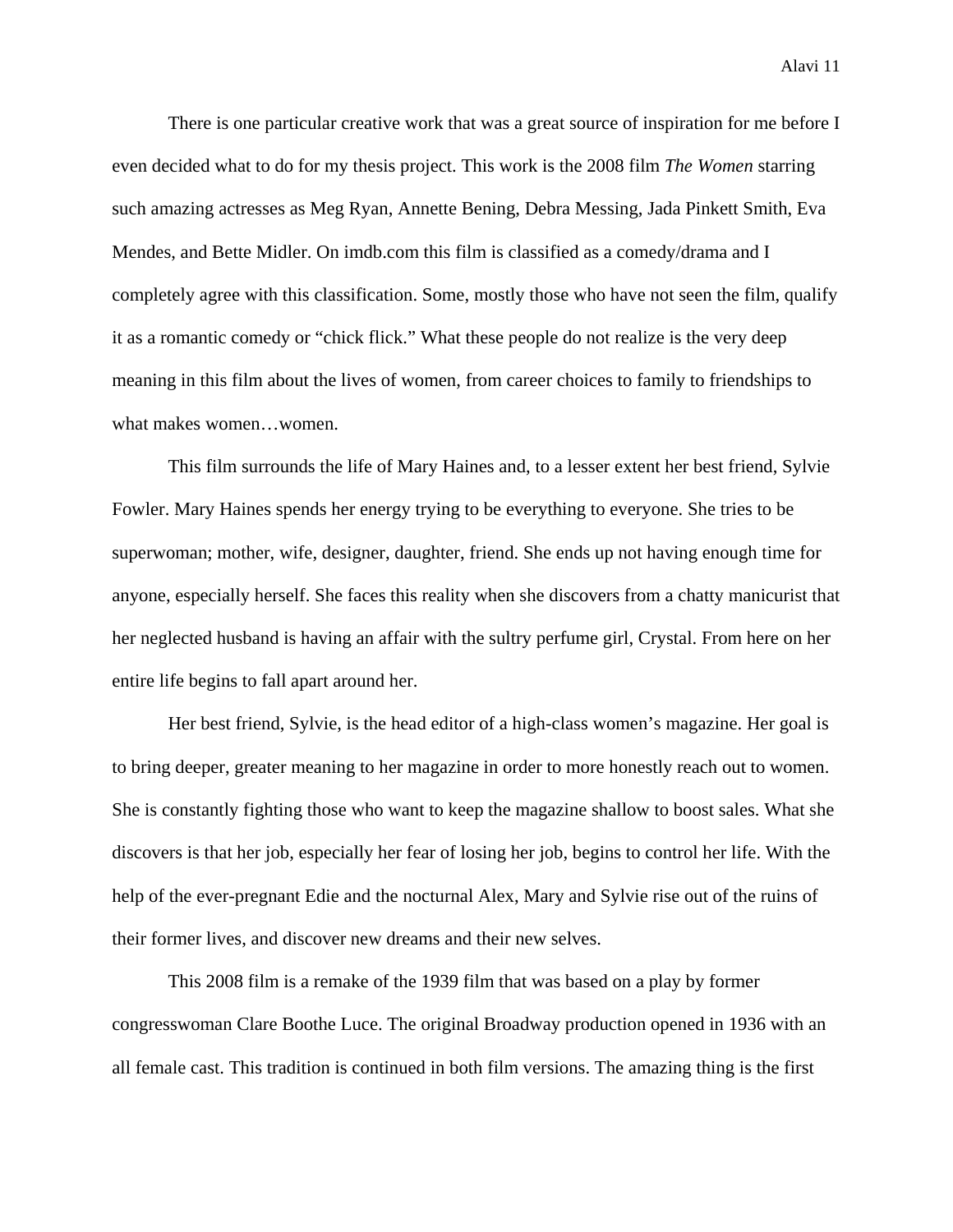time I watched the 2008 version, I did not notice that you never saw a male actor. In fact, it was not until someone pointed that out to me and I watched it the second time, that I realized it for myself.

 The most recent film version was adapted, produced, and directed by Diane English as her feature film debut. Although many people, including myself, do not have much faith in the quality of remakes, English proved nay-sayers wrong, at least in my opinion. In an interview with Melissa Silverstein, English states:

I… [Believe] that you don't remake a movie unless you have something new to say. And because women have come so far and changed so much in 70 years, attitudes towards us are very different and attitudes towards each other are so different, that I thought it was ripe for a remake. (1)

I have to agree. Society has radically changed since the thirties especially with the introduction of so many new technologies and the expectations that women still have to hold down the home life while maintaining careers.

 Diane English is a prime example of a successful career woman. She began as a high school English teacher in Buffalo, New York before becoming a TV producer for the New York City PBS station WNET. She went on to write several TV-movies and series including her very successful sitcom *Murphy Brown*. Like her previous and future projects, English's main character was a strong, independent woman. Candice Bergen played Murphy Brown, a TV person in a high-profile media career much like English. According to absoluteastronomy.com English won one Emmy for Outstanding Writing in a Comedy and two for Outstanding Comedy series with *Murphy Brown*. She has also won many other awards including the Writers Guild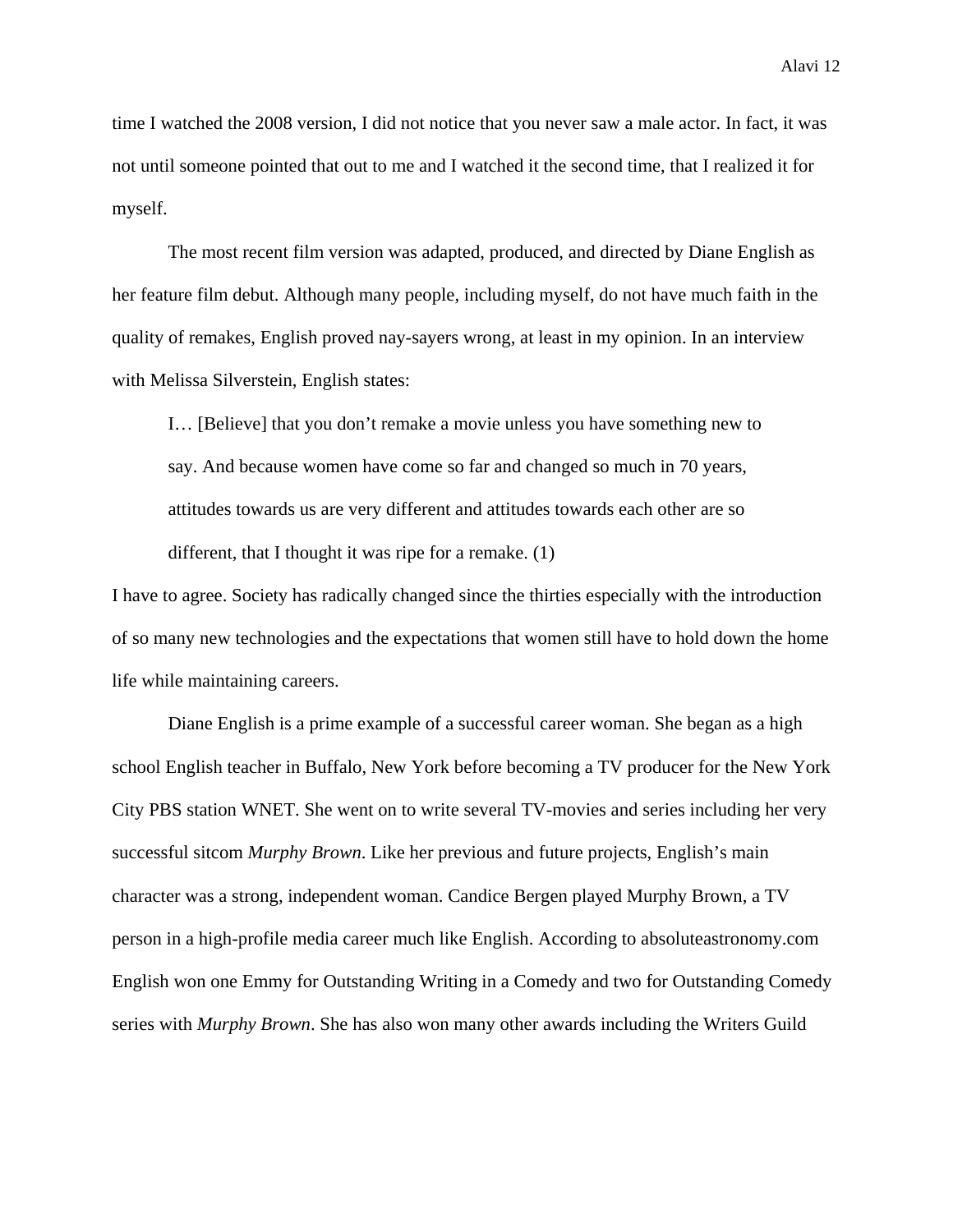Award, the Genie Award, American Women in Radio and Television, and the Commissioners' Award, National Commission on Working Women.

 I chose *The Women* to study in order to observe the depiction of women and their relationships with their friends, family, careers, and themselves. While this film was written about women in their thirties and forties, it is still prevalent to what I want expressed in my film. It is a story that centers on women and the shared experiences that they go through which is what my film is all about. How can women balance all of the different things in their lives? According to Betty Friedan in her book *The Feminine Mystique*, "The truth is…an American woman no longer has a private image to tell her who she is, or can be, or wants to be…They are sorely in need of a new image to help them find their identity (72)." This is the main lesson for Mary Haines who ends up stretching herself so thin that everything falls apart. By trying to be what everyone else wants her to be, she forgets what she wants, who she is, and ends up not being able to be there for anyone, including her young daughter. She goes on a retreat to get away from her problems. There she meets talent agent Leah Miller who gives her some valuable advice:

Don't give a shit about anybody. Be selfish. Because once you ask yourself the question "what about me?" everything changes for the better. I mean after all, who are you? What do you want, Mary? (*The Women*)

Mary tries this and, with a lot of hard work, is able to discover her dreams and how to keep it in balance with her friends and family. She becomes happier and truer to herself.

 Her best friend, Sylvie, has a similar experience. Sylvie is a single, successful, highsociety magazine editor that loves to shop and strongly believes that, "Men have a hard time being with a successful woman so we shrink to fit." This has become increasingly difficult to achieve since a Women and Work survey that found out of two-thousand women polled, "30%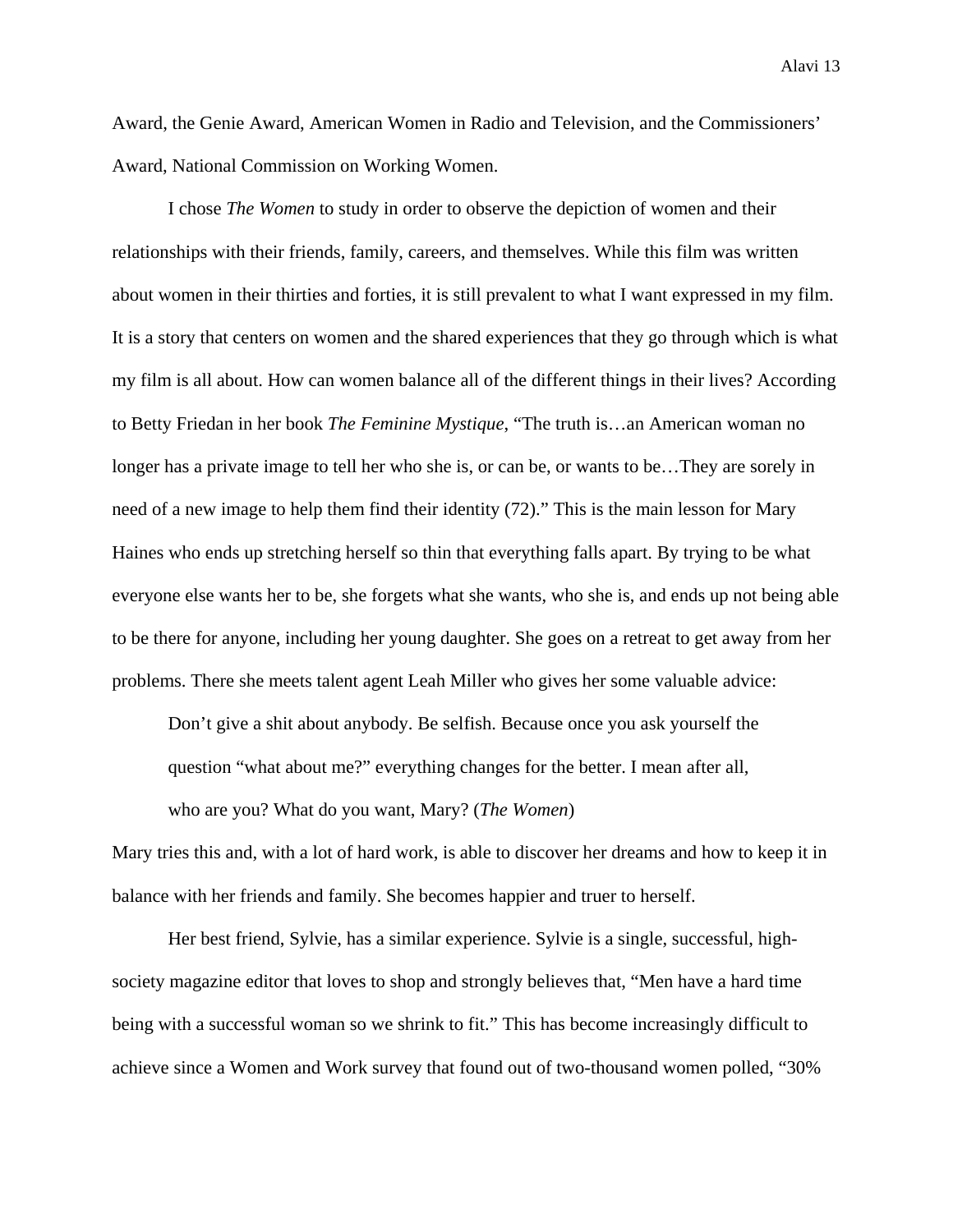earn more than their partners, and a further 19% earn the same amount (1)." Sylvie has reached the top of her career field where the circle of women leaders is very small. According to Alix Stuart's article "The perils of flextime," in 2010 only 10% of CFO's in the Fortune 500 were women. That is an increase of only 2% since 2006. These factors not only make finding a relationship hard for Sylvie, but it also makes her career goals extremely difficult. Sylvie's goal is to transfer a shallow women's magazine into a piece of work that champions the realities of womanhood and the world. This proves to be nearly impossible in a world where the idea of what women are has long been shaped by men. In her book, *The Second Sex*, Simone de Beauvoir explains that in a patriarchal society:

women have never constituted a closed and independent society; they form an integral part of the group which is governed by males and in which they have a subordinate place…they belong at one and the same time to the male world and to a sphere in which that world is challenged; shut up in their world surrounded by the other, they can settle down nowhere in peace. 597

By changing the magazine, Sylvie is trying to revolutionize not only the way that men think of women, but the way women think of themselves. The problem is that even the women that she works with are not onboard with her vision. After the hundreds, perhaps thousands, of years that women have been taught about the way men see them, what chance do we have but to believe it ourselves? Can we break away from that norm? De Beauvoir expresses that the reason women have trouble doing so is because, "women are always trying to conserve... rather than to destroy and build anew; they prefer compromise and adjustment to revolution (602)." Sylvie is a revolutionary, but the women around her are conservers. They know that putting hot young women on magazine covers and filling the inside with beauty ads, diet tricks, and steamy gossip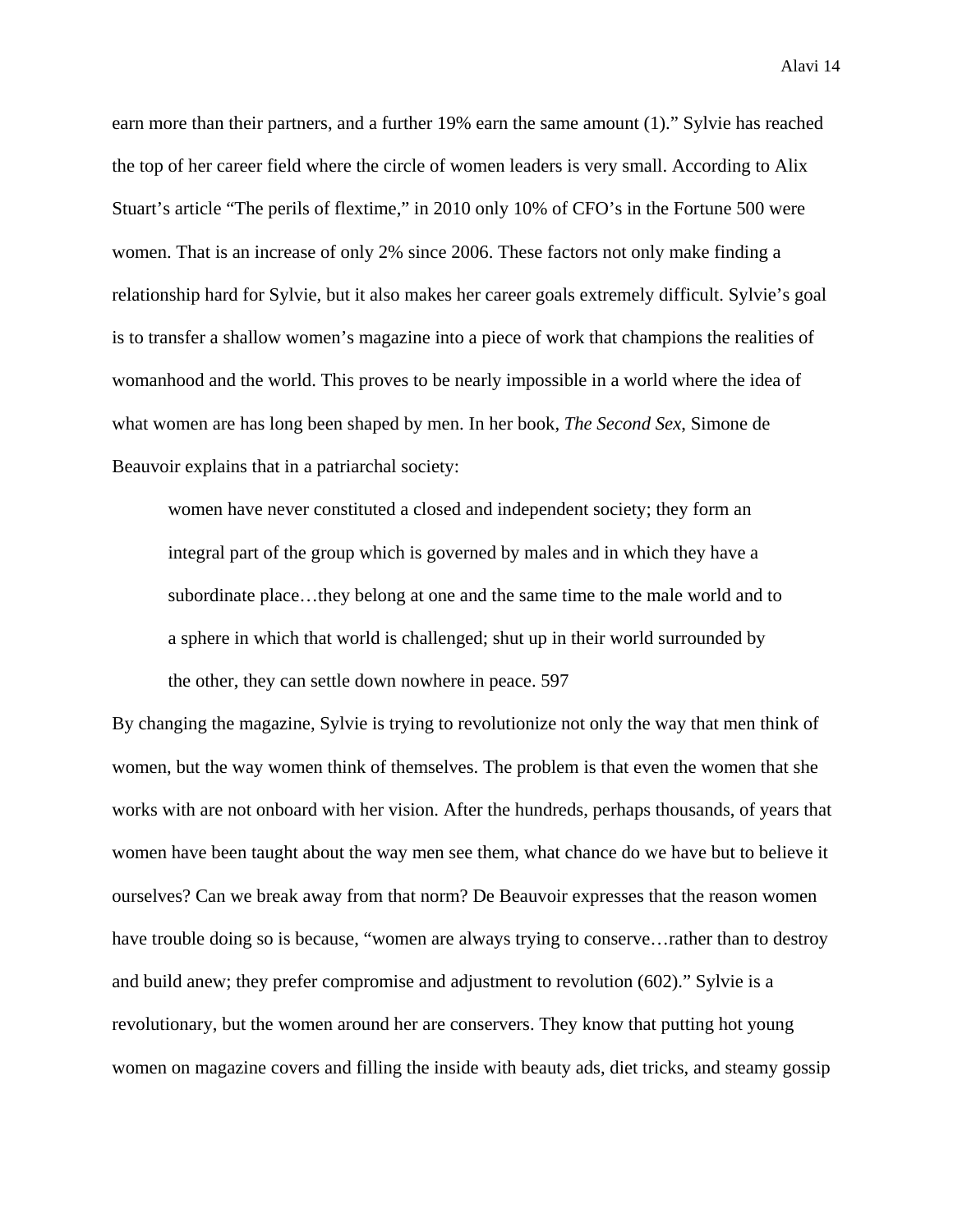sells. The pressure put on Sylvie by her female colleagues and her male boss begins to make her cave on her vision and resort back to the superficial format. At one point she becomes so desperate to keep her job that she betrays the confidence of her best friend to a tabloid writer. She then begins to reevaluate her stressful career and life alone. In the end she quits her job, decides to continue pursuing her vision, and even begins considering a romantic relationship. What Mary and Sylvie learn about themselves is revealed in a brief conversation they have

towards the end of the film:

MARY: I think we can have it all. The question is do we want it?

SYLVIE: I don't want it all. I just want a really nice piece of it. I found these statements really inspiring to my own life. Even though I have not taken on the responsibilities of my own family, I feel that I am constantly trying to balance family, school, job, projects, and relationships. It is very easy to get lost and to forget about what is best for me.

 Though not a main character it was Mary's daughter, Molly, who really touched me. At her young age she is struggling with accepting who she is. This is extremely difficult in an age where societal expectations of women are so multifaceted and with the constant bombardment of super model images on TV and in magazines. Although she is much younger than my characters it is still something that young women struggle with even after teen-hood. This struggle is reflected by cosmetic surgery statistics. According to the American Society for Aesthetic Plastic Surgery (ASAPS), "there were over 10 million cosmetic procedures performed in the United States in 2008…Surgical procedures accounted for 17% of the total…Women had over 9.3 million cosmetic procedures, almost 92% percent of the total (www.cosmeticplasticsurgerystatistics.com)." Her crisis continues when her mother begins going through her separation and Molly loses the woman who is supposed to be her role model. She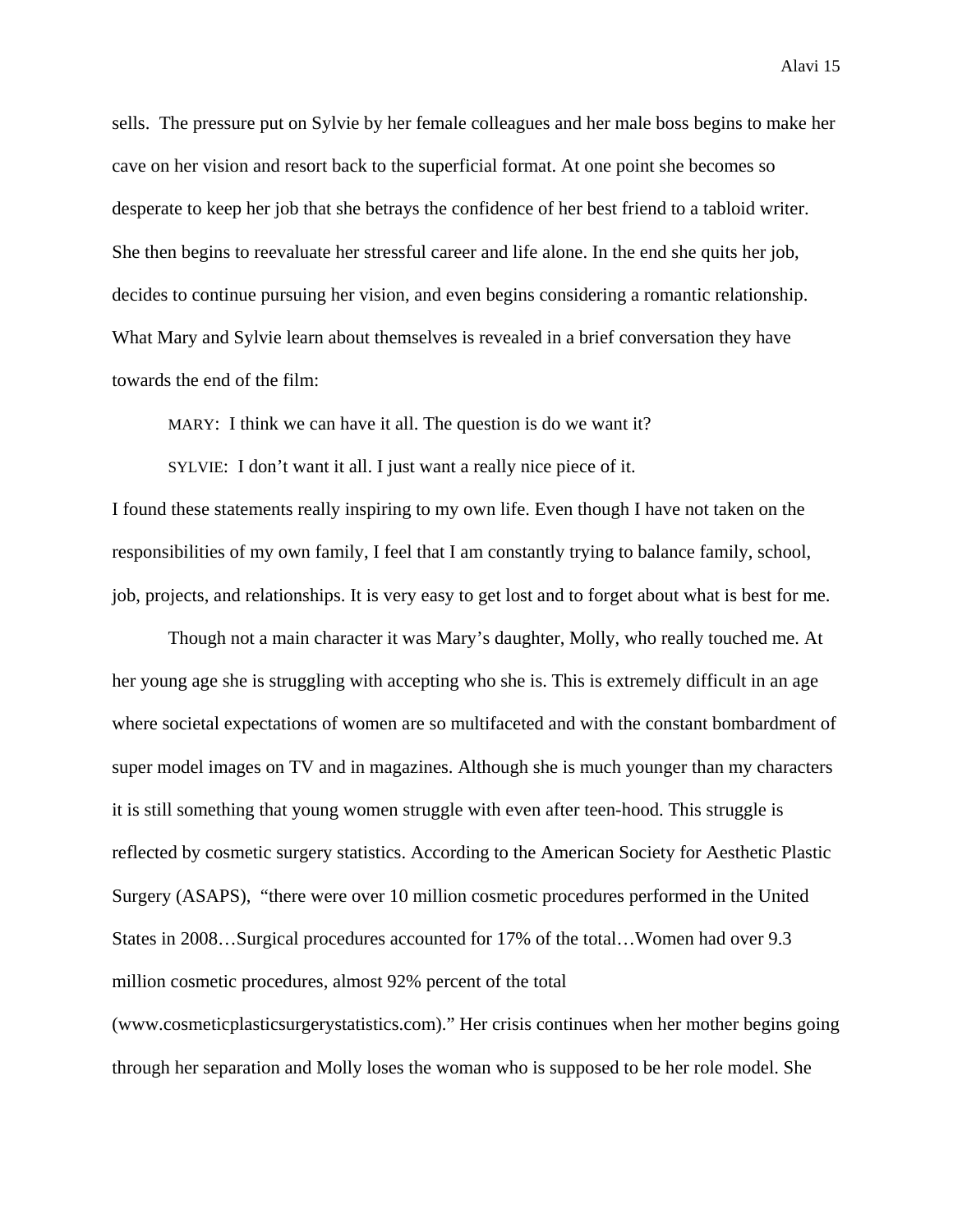begins counting carbs, cutting school, and smoking cigarettes with the false belief that supermodels are true representatives of grown women. According to the article "Adolescent Girls and Body Image," fashion models weigh 23% less than the average female making them far cries from every day women. However, this is the body image that is seen on almost every magazine, TV show, commercial, and movie. Being slender and beautiful is praised throughout the media and constantly linked to being able to achieve success, love, and happiness. These images overwhelm both young girls and women sometimes to the point that we loath our own gender. There is one particular scene in *The Women* where Molly is sitting on the porch burning tampons because she has decided that she no longer wants to be a woman (*The Women*) and with everything women are confronted with who can blame her? With her struggle with her impending womanhood, Molly represents the scared, uncertain girl that stays with us for the rest of our lives. Her eventual acceptance of being female happens when she sees her mother finally doing what makes her happy. I believe that when we see women that we can look up to enjoying their lives and work, it gives us hope that we will find happiness in our own lives.

Finally, I looked at the relationships between the four female friends in this film. Mary, Sylvie, Edie, and Alex are four very different women who joke, argue, and always support each other. This was the bond I wanted to include with my four female characters. There is a saying that says, "Men come and go, but best friends are forever." That phrase could probably be amended to say "Men and women come and go…" but the premise is the same. It is a common theme, but universal for women. It is important for us to maintain relationships with other women for advise, fun, love, support, and encouragement. None of us are islands. We are stronger when we have people that we can turn to even if it is just to talk. When Mary and Sylvie's friendship breaks apart, it makes it harder for them to deal with life without each other.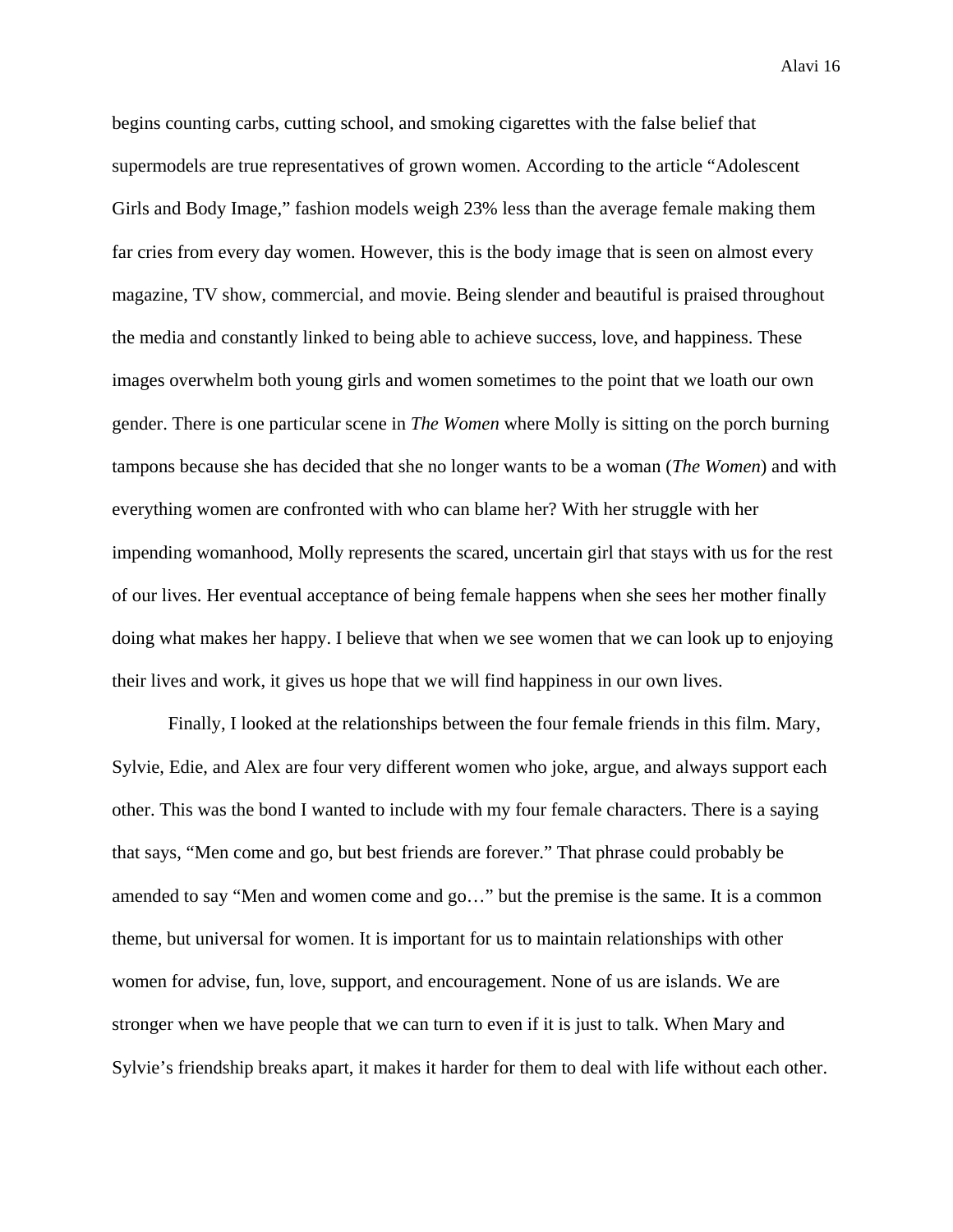Sylvie ends up quitting her job since she had to betray Mary's confidence to a tabloid writer in order to keep it. When they reconcile Mary says that not having Sylvie in her life was like having Phantom Limb syndrome. Even though Sylvie was not there Mary could still feel her around. This bond is something that I feel with my closest friends and something I wanted to show. My film shows four girls meeting, getting to know each other, and being there for each other through all of their struggles.

In my film I wanted to show strong, intelligent young women, their experiences, and their relationships with each other. This is why I studied *The Women*. It depicts women who are trying to discover how to balance out their lives, figure out what they want, and be there for each other. Although these women are older than the characters that I created, what they go through is important at any age. Mary Haines represents a woman who has tried to be the best at everything and it ends up ruining her happiness. Sylvie represents a woman who made her work her life and loves it, but eventually she starts making compromises that destroy her dream. Mary and Sylvie both have to find a balance between doing what they love and being there for the ones they love. Finally, the character of Molly with all of her self-doubt and need for a role model is also something universal to women. The relationships and the self-discovery in *The Women* is what inspired my writing and the creation of my characters: Kylie, Sam, Gaby, and Tanya.

 Another film that I watched in order to study the writing and the characters was *Grand Canyon*. This 1991 film was co-written by husband/wife team Lawrence and Meg Kasdan, and directed by Lawrence Kasdan. According to Peter Travers in his article for *Rolling Stone Movies*, "The script…encompasses crime, racism, homelessness, an earthquake, Felliniesque dreams and problems ranging from making a left turn in L.A. to finding the meaning of life (1)." This movie contains many questions about life and the way we live it and it takes place in one of the largest,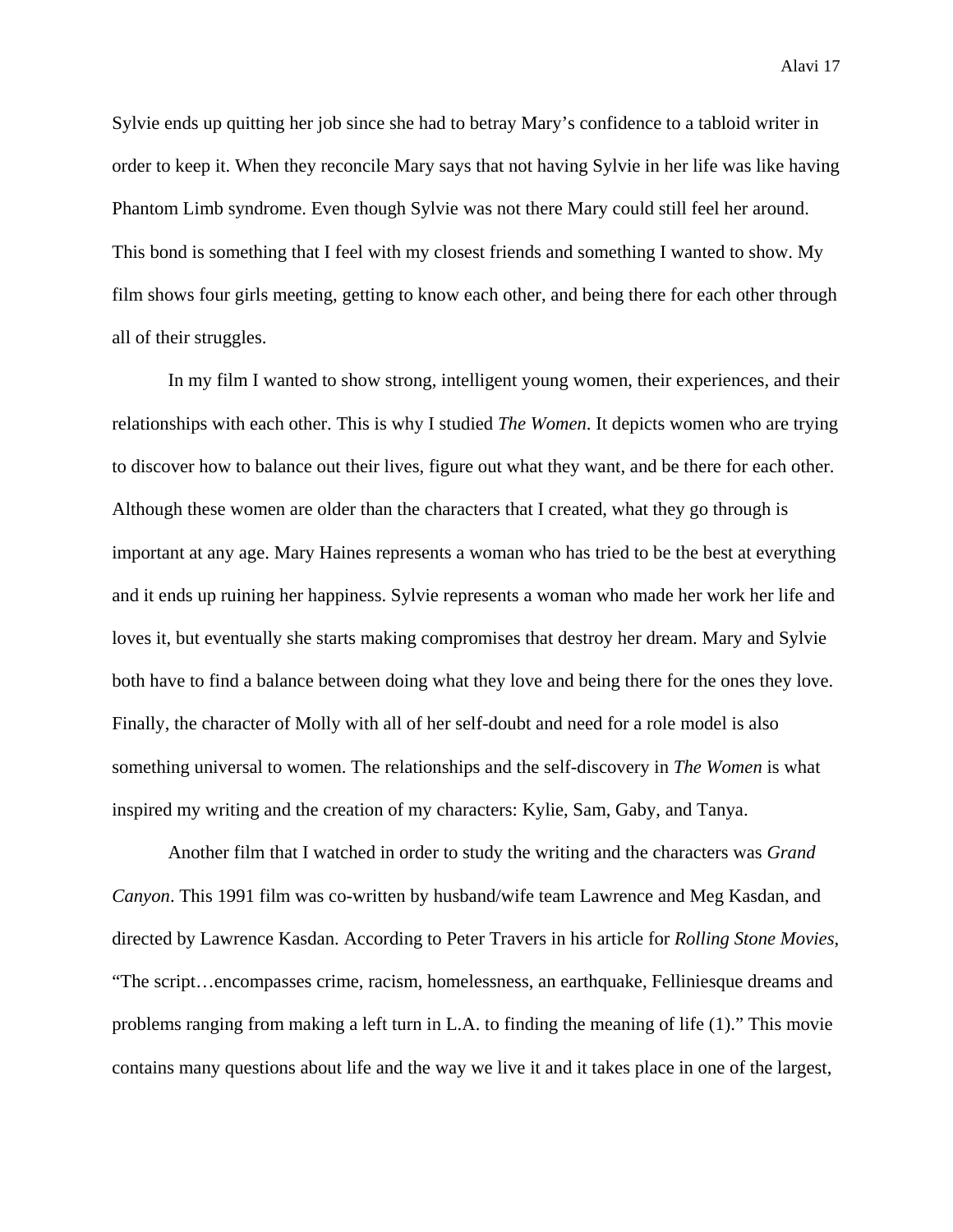most diverse cities in the United States. With everything going on in this film, it takes honest writing and real characters to hold it together. This was what I needed in my own script.

 Imdb.com labels *Grand Canyon* as a drama, but I want to call it reality. The story is about several characters that, through a series of different events, begin to question how they live their lives and then begin to develop as individuals. Mack is an immigration lawyer who lives in a privileged L.A. neighborhood and drives a nice car. One night he takes a wrong turn in that car and ends up broken down in an urban neighborhood waiting for a tow truck, when some black gang members arrive with guns. An unlikely rescuer, the tow truck driver Simon, arrives on the scene and his calm honesty convinces the gang to leave. The event causes Mack to want to strike up a friendship with the man who saved his life, especially because of a past situation when he let his rescuer disappear without ever finding out who she was. While Mack is musing over why he was meant to meet Simon, Claire, Mack's wife, is doing her best to deal with her son growing up and the impending empty nest. Her nest is not empty for long. One day she comes across an abandoned baby in the bushes while out jogging. She decides that she was meant to find this child and take care of it; much like Mack was meant to meet Simon.

Simon starts out a bit trepidatious about his new relationship with Mack, but he eventually becomes very grateful for the friendship. Simon struggles with trying to take care of his sister, a single mother whose son is getting involved in gangs and his own sense of loneliness with his daughter off at college. When the neighborhood begins to be too dangerous for his sister's family, Mack offers to help Simon find an apartment in a safer part of town. Mack also introduces him to Jane, an assistant in his building. Simon and Jane are puzzled at the setup and conclude that they, "are the only two black people [Mack] knows." Fortunately, they end up really enjoying each other's company and they fall in love. While Mack is setting up Jane, he is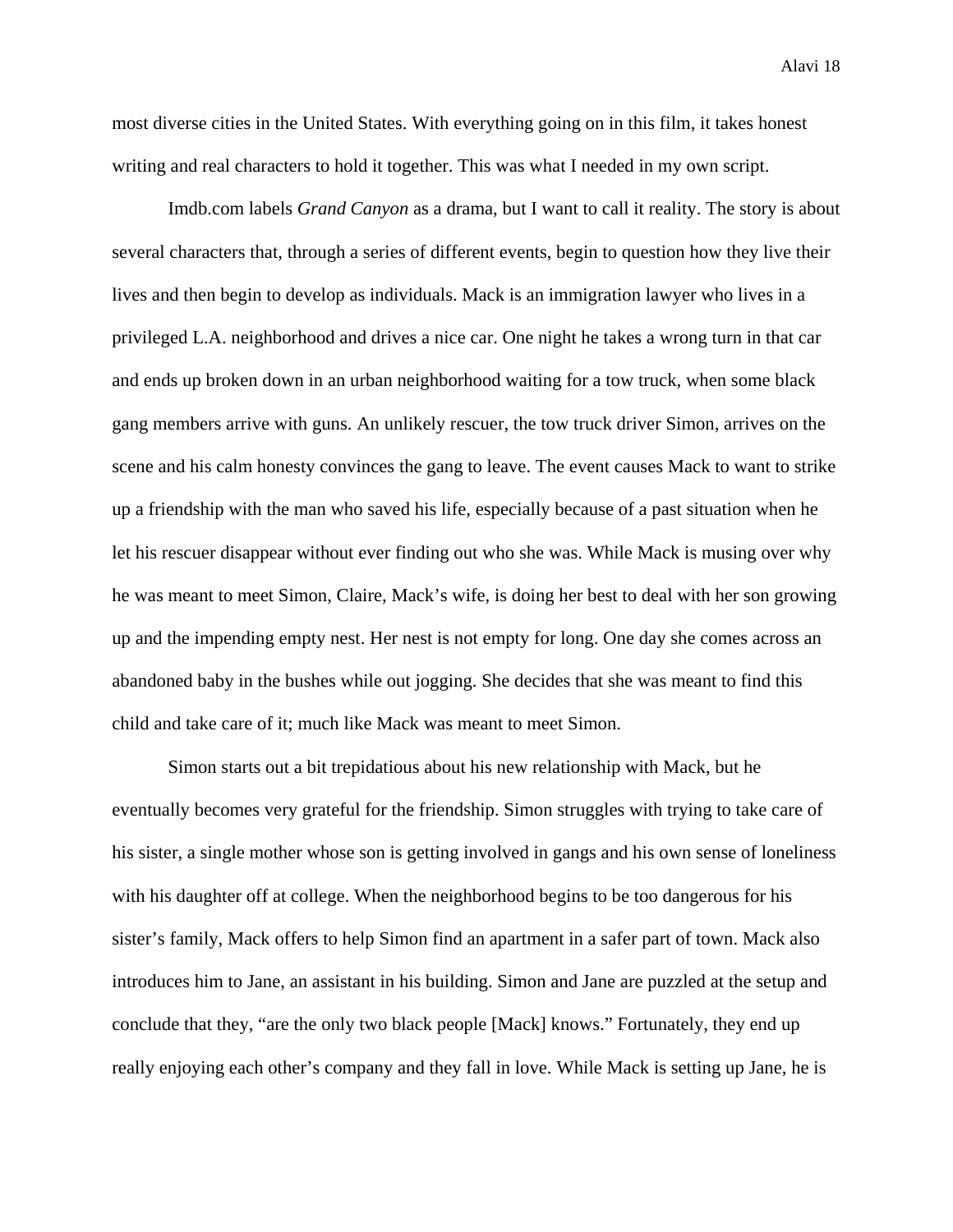ignoring his own assistant, Dee, who becomes increasingly depressed over her love for her married boss. Their office relationship had previously been a brief affair that left the single Dee feeling lovelorn. After realizing that her feelings will never be reciprocated, she makes the decision to find a new job to create a better situation for herself. By doing this, she finally stands up for herself and gives herself a chance to move on.

On the other side of the spectrum is Mack's Hollywood producer friend, Davis. Davis is a bit of a contradiction as a man who loves to talk philosophy, but produces movies full of mindless violence and action. It is not until he is shot by a mugger who wants his Rolex that he realizes the tragic impact of random violence. He then makes a vow to begin making his work more meaningful. His enlightenment ends up not sticking, but he does finally make a commitment to the woman he loves.

Finally, there is Roberto, Mack and Claire's son. He is quickly growing up, getting into relationships, and learning how to drive. Roberto represents innocence in a very guilty society. His driving lesson represents not only his coming of age, but also many of the quick decisions that people have to make every day. His biggest driving challenge is making a left turn in L.A. His ability to do so represents that he is growing up. The split-second decision about when to make the turn represents many of the decisions that we have to make quickly in order to stay on track and not be crushed by the weight of the world, or oncoming traffic.

Director and co-writer Lawrence Kasdan has many film credits including *Body Heat, Silverado, The Big Chill, Grand Canyon,* and *Darling Companion.* His wife, Meg Kasdan has collaborated on several of his projects including co-writing and producing *Grand Canyon* and *Darling Companion*. In Judy Gerstel's article for the *Detroit Free Press*, Lawrence Kasdan says that, "'*Grand Canyon*'… is 'about what's going on, about the frustration mark. It came to be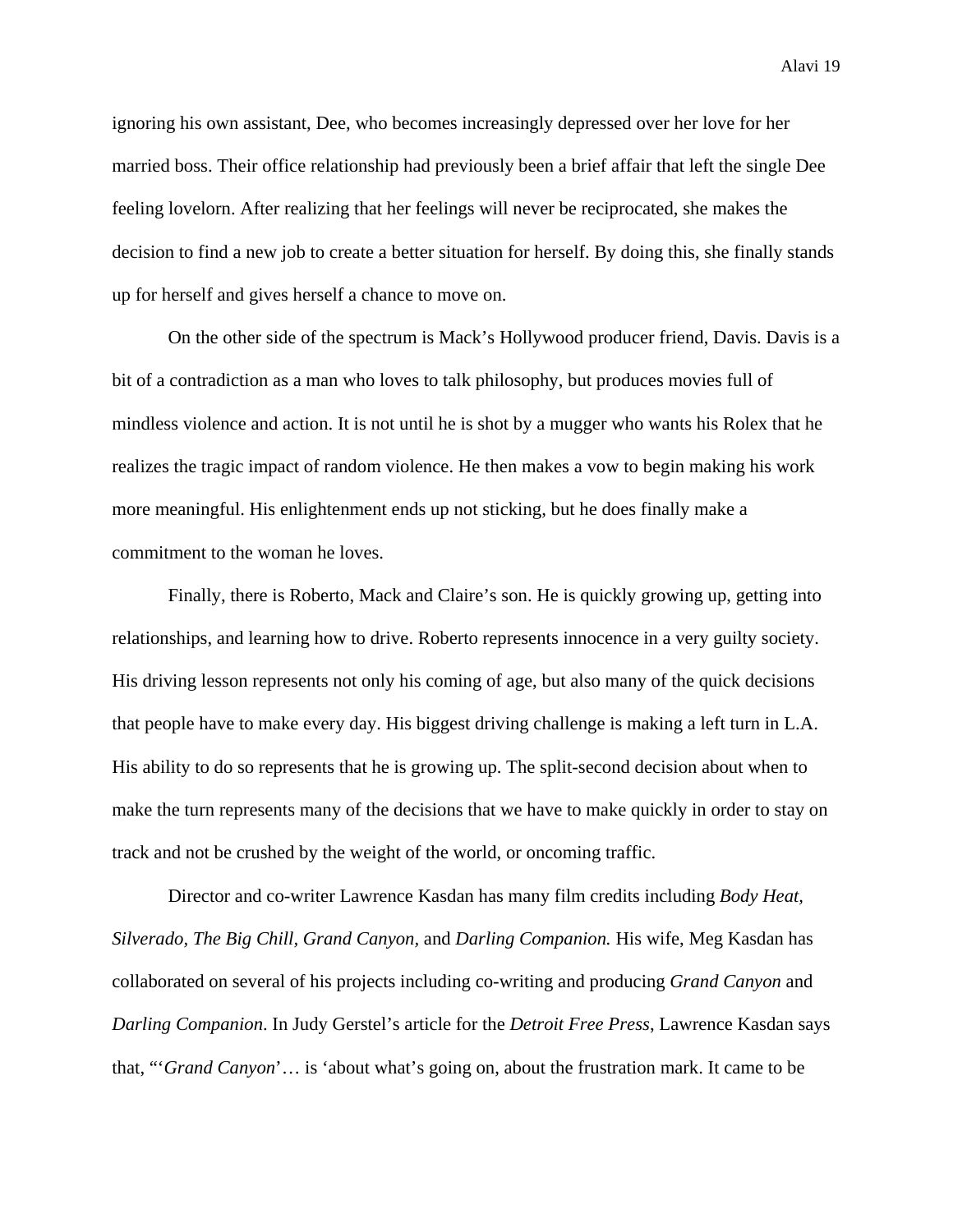spiritual. And full of outrage. People know this is not the way it's supposed to be (1).'" Reading this thought provoking comment really made me wonder what Kasdan meant. *Grand Canyon*  was nominated for an Oscar, Golden Globe, and WGA Award, and it won the Golden Berlin Bear and PFS Award. What about this movie made it so highly esteemed? I can understand being frustrated, being full of outrage, and searching for some greater spiritual meaning that explains why life is the way it is. I hate listening to the news, because every time I hear about people killing each other because they say "god" in different languages or that a junkie killed someone on the street to get the money for a fix, I cannot help thinking that the world should not be the way it is.

Have we, as a society or even a race, become so immune to the noise going on around us that we do not even try to make decisions that are good for more people than just ourselves? Is there a chance that beneath all of our apathy, we still have the impulse to reach out to each other and do the right thing? Quoted in Gerstel's article, Kasdan says, "'every day is a moral choice about how you're going to live (2).'" It is the honesty in this statement that makes this film powerful. We are constantly faced with moral choices, and this makes the situations in this film easy to identify with. I wanted to achieve this same degree of honesty with my film. I want all women and also men to be able to identify with my characters and what they go through. In order to do this the dialogue is really important. One scene I looked at in *Grand Canyon* is between Dee and Jane. This is an excerpt of their conversation when they are eating together:

DEE: Come on, don't give me a hard time.

JANE: Dee, no one knows less about men than me.

DEE: You do all right.

JANE: OK, let me ask you one question first. Do you like your job?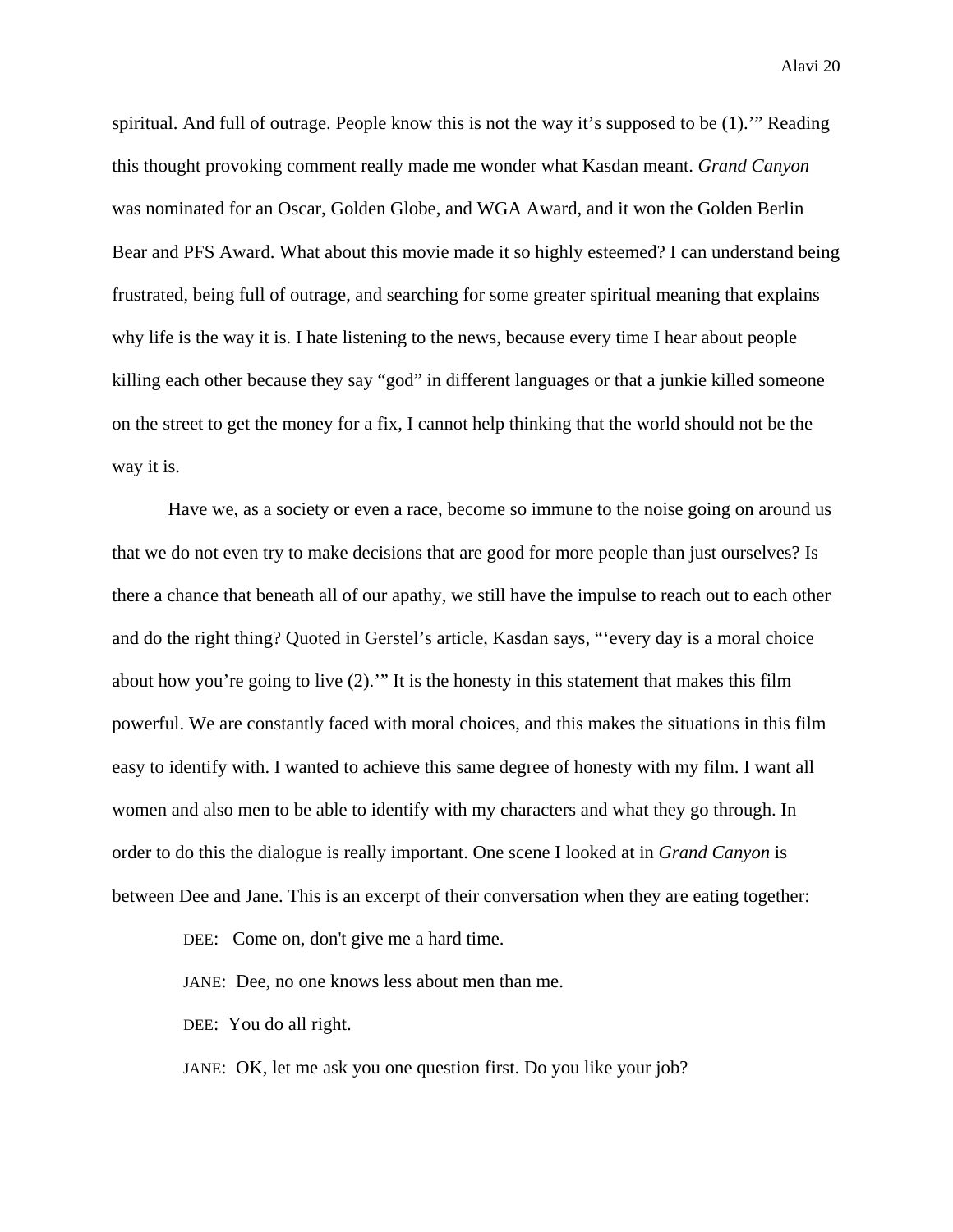- DEE: I know what you're gonna say.
- JANE: You can kiss it goodbye. It never fails. I absolutely guarantee you the thing ends with you losing your job. And not because you're the missis now, livin' in the big house.
- DEE: I don't think that. I wouldn't even want that. Give me a little credit, will you? One thing I think is so great about him is how devoted he is to his wife and kid.
- JANE: You are so full of shit, you know that? You may not even know, but you really are. You're sayin' what they all say at first. I've seen it many times, honey. If he is so devoted to his wife, what's he doin' messin' around with you?
- DEE: He hasn't done anything.
- JANE: You told me you were holding hands today.
- DEE: Big deal. I shouldn't even have told you.
- JANE: You gotta tell somebody that shit. That's how you know it's happening.

Listening to the way they talk to each other about their lives helped my write the conversations

between my female characters. Here is an excerpt of a conversation between two of my

characters, Gaby and Kylie:

- GABY: I can't believe you hooked up with that guy at the party.
- KYLIE: We didn't "hook up." I just gave him my number and he asked me out.
- GABY: So what number date is this?
- KYLIE: Three. Four if you count the coffee we had together early this week.
- GABY: Four dates. You know what that means.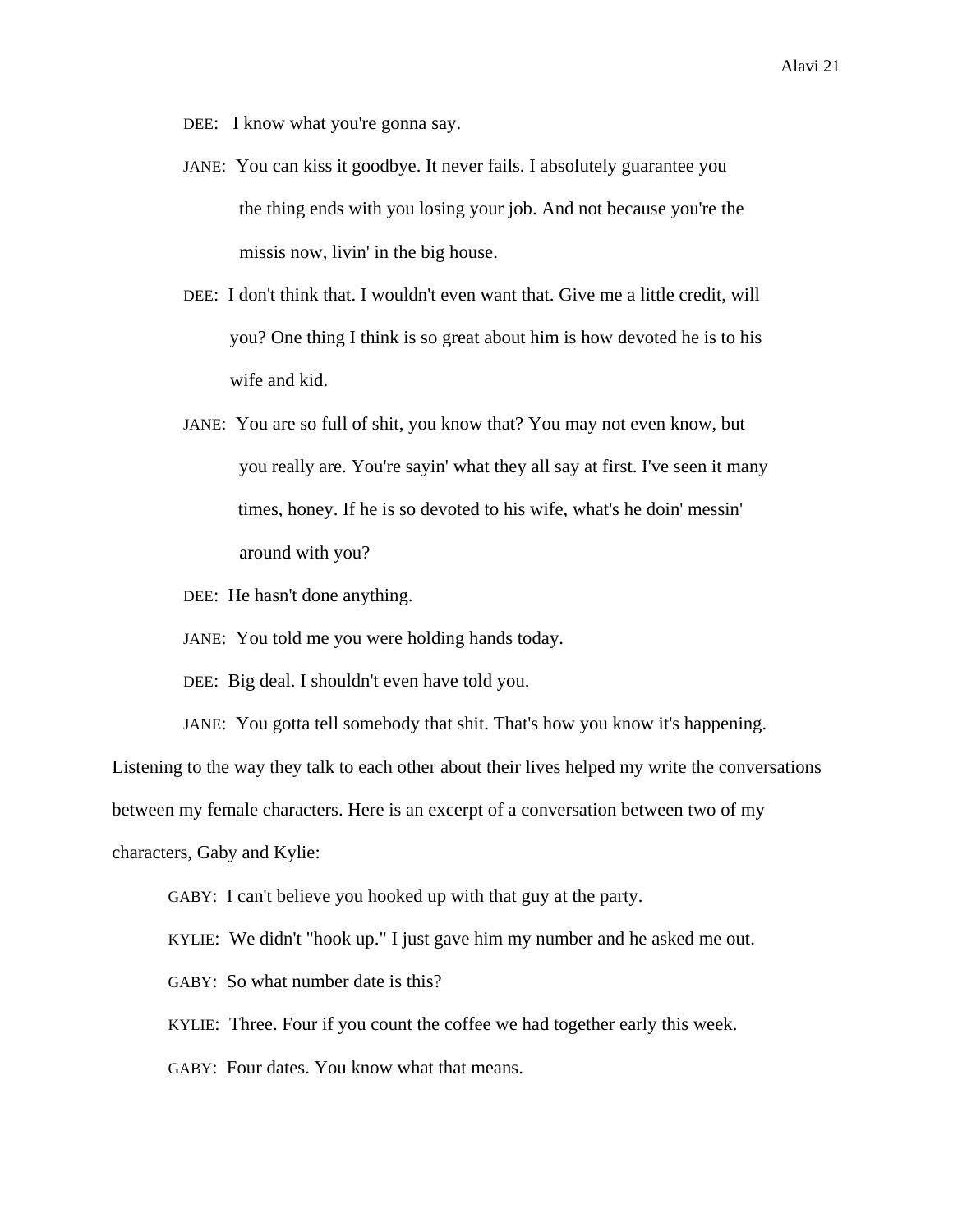KYLIE: Will you stop?

GABY: Come on, haven't you thought about it?

KYLIE: Maybe?

GABY: Uh-huh. What kind of underwear are you wearing?

KYLIE: Lace with a matching bra.

GABY: Just remember, never party without your party hat.

KYLIE: Yes, mother. (25-26)

While the content is different the ease of the conversation is the same. One of the women, Dee in *Grand Canyon* or Kylie in *C.I.A*, is the focus of the conversation while the other, Jane and Gaby, is giving advice and opinion. The conversation between the women is easy, which is the result of a close friendship. They tell each other the truth about what they think and feel.

 There is also the kind of relationship where one person teaches the other. This is normally a student/teacher relationship, a parent/child relationship, or a friendship. In *Grand Canyon* this teaching relationship exists between Mack and his son Roberto. At one point in the movie, Mack takes Roberto out to teach him to drive, which in L.A. is no easy task especially when it comes to making a left turn. Mack tells Roberto:

MACK: The thing is, it's so crazy out there, you gotta react really fast. If you're

going, you've got a split second, otherwise the cross traffic'll whack you.

ROBERTO: I'm sorry, Dad.

 MACK: Hey, this is difficult stuff. Making a left turn in LA is one of the harder things you're gonna learn in life.

This kind of parent/child teaching relationship is very common and real. In many ways driving is a rite of passage that marks the beginnings of adulthood. It is only natural that this is taught by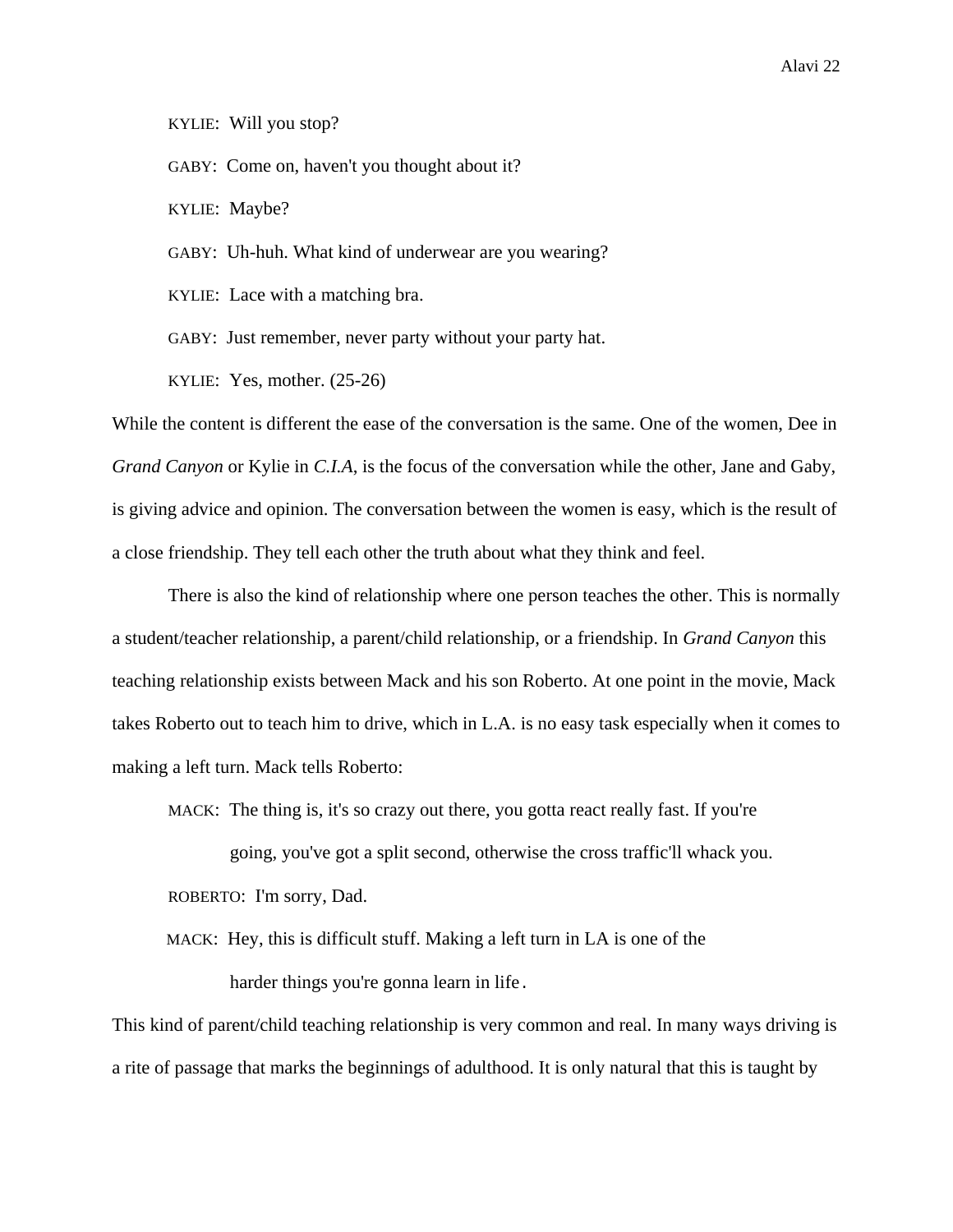the parent. In my film there is a similar teaching relationship, but it is a student/student relationship. This relationship exists between the freshman, Kylie, and the junior, Gaby. The two experience several run-ins and it seems almost like fate that they find each other. Kylie is struggling not to let college overwhelm her, but feels like she is sinking fast. Gaby understands what she is going through, because of her own freshman experience. This inspires her to reach out to Kylie, shown in this excerpt from my script:

- GABY: Because I was a freshman who made a lot of mistakes. I couldn't decide on a major. Suddenly school was hard, unlike in high school. Life became overwhelming. And I was so paranoid about failing. On my way to take the test, I made a wrong turn, and ended up on the interstate heading towards my family's lake house.
- KYLIE: You just left?
- GABY: Yeah, I snapped a little.
- KYLIE: Oh, shit!
- GABY: Look, I bounced back, but not everyone does. You know how at orientation they give you that great little pep talk about how one of the two people sitting beside you will not graduate?

## *KYLIE nods.*

- GABY: Statistically, that's true. That's why the parking is so much better during the second half of the semester.
- KYLIE: Oh my god, I'm one they talked about.
- GABY: No you're not. You are kinda naive and that's annoying, but you're a freshman so I can't hold that against you. And you're really cute.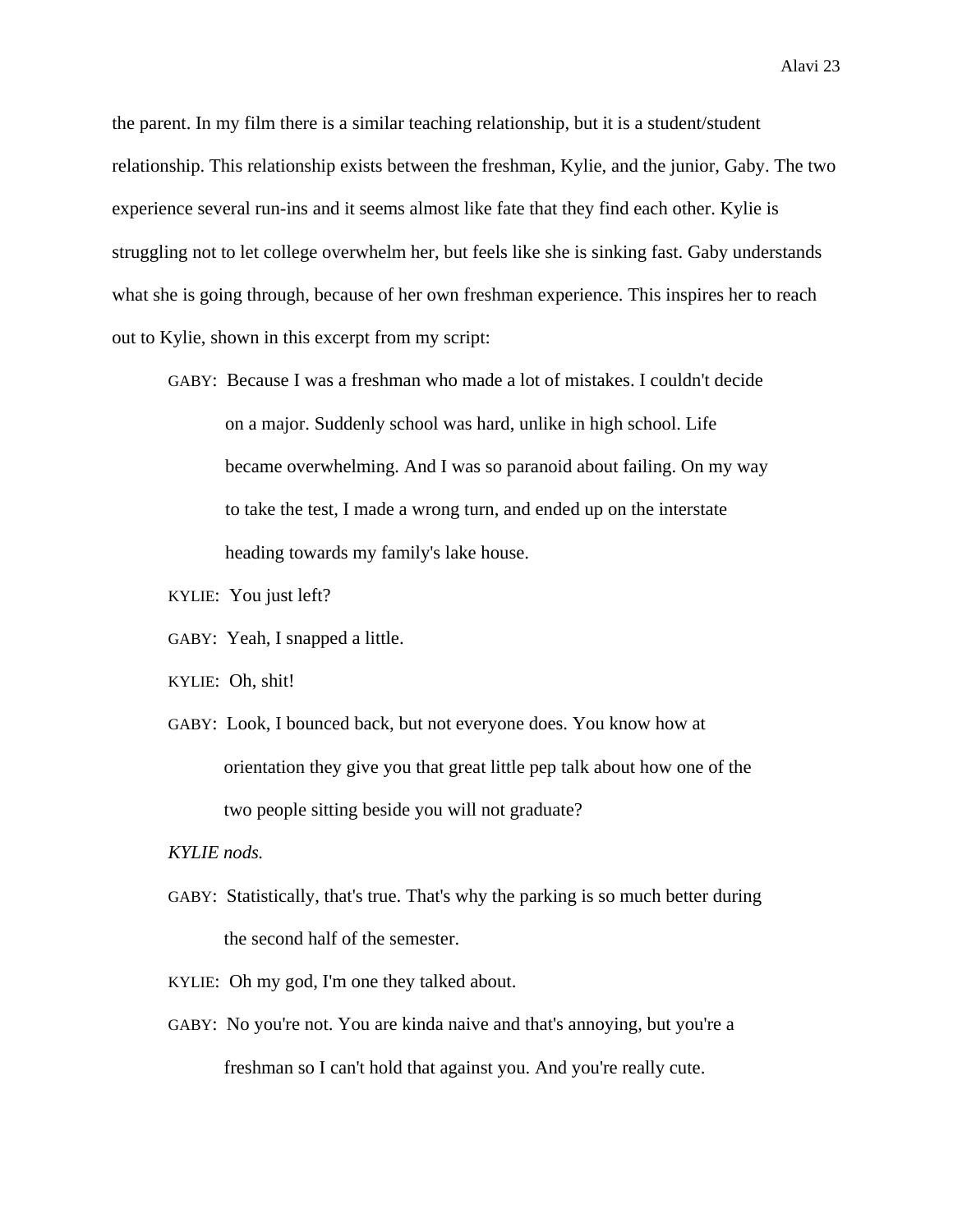KYLIE: Are you hitting on me?

GABY: Save experimentation for your sophomore year. What I mean is, I look at you and I remember what it was like. And it sucked. It sucked ass. So I'm going to go against my nature and help you. And maybe things will suck a little less. (13-14)

Many consider going to college as a rite of passage. You leave home, learn to take care of yourself, and become responsible for getting your own work done without anyone looking over your shoulder. This sudden transition can be overwhelming for a lot of people. Gaby had to figure out how to make it through on her own after nearly failing. When she sees Kylie beginning to fall into a similar pattern, she decides to guide her so that hopefully, she will have an easier time. In this way Gaby becomes not just a friend, but a teacher.

According to Roger Ebert in his review of *Grand Canyon*, "The dialogue…throughout the movie, does not simply exist to push along the plot. It is the way we really think and talk in various situations (1)." I believe that this is what good dialogue does for plays and films, and Lawrence and Meg Kasdan achieved this wonderfully with *Grand Canyon.* From being threatened by gang members, talking to a loved one, and confronting a boss, the writing in this movie is filled with honesty in both action and word. I tried very hard to write about what I know, which is college, and all of my actors are either in college or recently graduated so they identify easily with their characters. Like the characters that they play, they have parents, teachers, friends, and lovers. I created my characters to be dynamic people who learn more about life and who they are through the course of one academic year and with the foreshadowing that they are just beginning their journey. *Grand Canyon* helped me stop trying to make my dialogue witty and clever, and just make real characters with real relationships.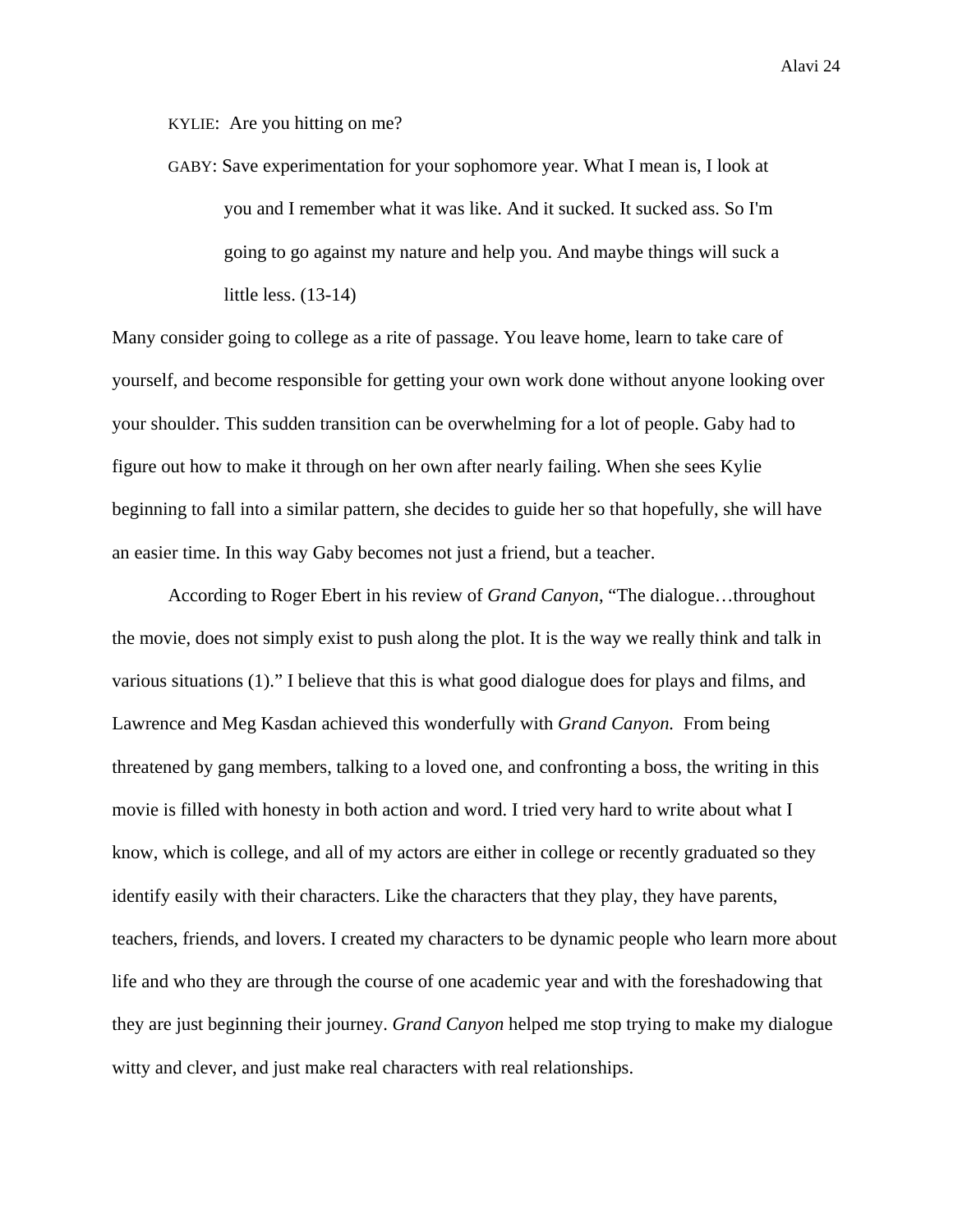A very important decision I had to make was what style I wanted to make my film in. I already knew I wanted to make it a drama. While I was writing, one of my main obstacles was figuring out how to reveal the inner thoughts of the characters to the audience. In novels the narrator, which can be a character, just tells the audience what thoughts are running through a character's mind. Increasingly, this is being used in film and television especially with the rise of reality shows and documentaries. Then, one day in early September, I was trying to think of something to write and flipped on the TV for some inspiration and fell upon an episode of *The Office*. That was when I decided to give my script a similar writing style.

*The Office* first became a television series in England in 2001. Ricky Gervais wrote, directed, and starred in this hilarious mockumentary. Then in 2005 he helped created the American version starring Steve Carell which is currently on its seventh season and one of my favorite shows. According to Dictionary.com's 21<sup>st</sup> Century Lexicon, a mockmuntary is, "a film or television program that is shot like a documentary but is fictitious and [usually satirical]." While my film is not a documentary, it is shot with similar resources to one with hardly any budget, a two to three person crew, and one camera. Also, my four main characters are able to express their inner thoughts about the current action straight to the audience via the camera. By doing so they break the fourth wall, but it gives the film more of a documentary feel which makes the events seem more real. This is what I want this film to have since it is based on the real life experiences of women in college. For example, while Tanya is filling out her graduation work she talks about her trepidation about leaving college. It begins as a voiceover while she is filling out her papers and then becomes a monologue to the camera:

*TANYA is sitting at a computer going through online catalog and her transcripts. She has a lot of graduation paperwork in front of her. She is writing on it.*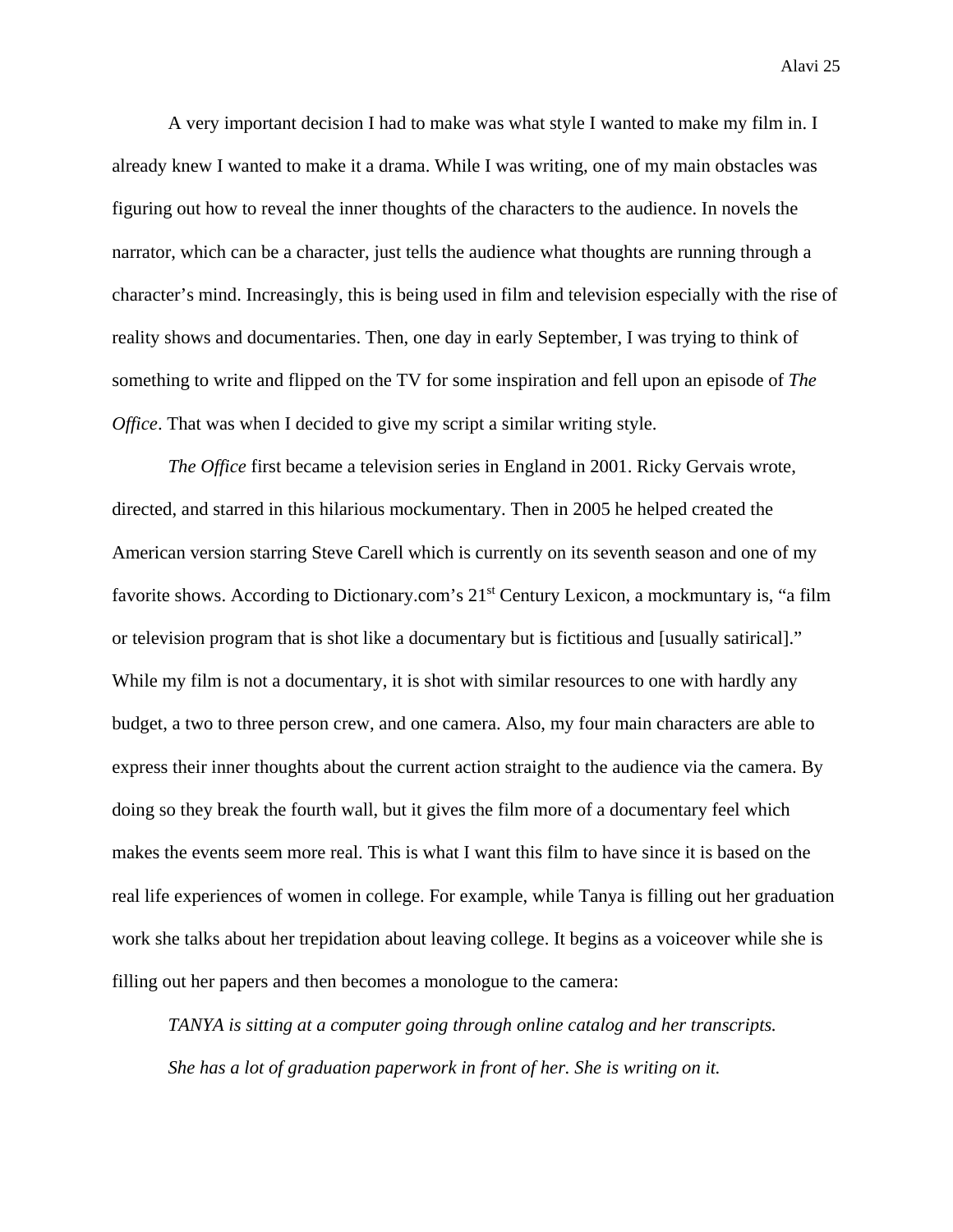TANYA (V.O.): This is my fourth year and after this I lose most of my scholarships so I really need to graduate.

*TANYA is sitting in the study room holding her graduation forms.* 

TANYA: I swore I wouldn't be like some of my older friends and put this off. But now that it is getting so close...I mean what would be so bad about another year. I could add a minor in something I really like. Or I could take a bunch of random fun classes like karate or bowling or... Anyway, I can't wait to get out of here. But I just don't see what the big hurry is, you know.

This is very similar to the way that *The Office* gives its characters small monologues straight to the camera that can overlap with the current action. This allows the characters to clearly express their thoughts and feelings about what is going on.

By helping me discover a way to make the action seem like present events and giving my characters an outlet for their inner thoughts, *The Office* got me over my brief writer's block. Who would have thought that Michael Scott and Dwight Schrute could be so inspirational?

Finally, once I get past all of the research, there is what I experienced during the academic year that I spent working on this project. The following is the thesis journal that I have been keeping since July when I first started concretely writing down ideas for my thesis. These dates are the ones that I found to be some of my most relevant experiences: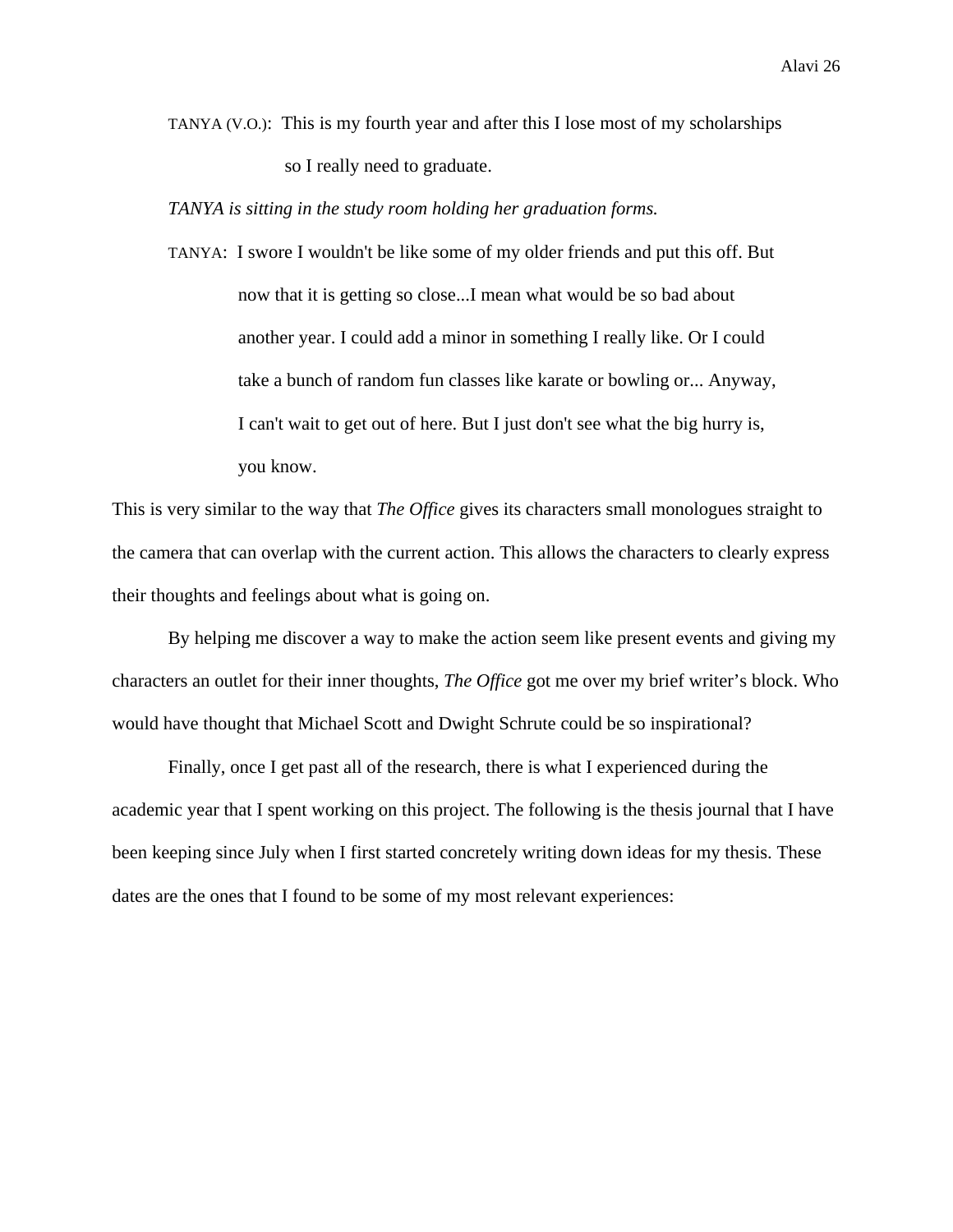## **Thesis Journal**

## Entry 1

## 7 July 2010

Well, I've done it. I started writing the script for my thesis. I did not get a lot done and I only worked for about an hour, but it is something. I am not quite sure what it is going to become. I seem to want to include everything from theatre, to film, to dance. I'll probably just write something for the stage or the camera. I want to do something big that could become something amazing. I wish I could just devote all my energy to this. But I also have classes that I need to take and a part time job. I'm already nervous that either my school work will suffer or my thesis will. And while it will be difficult to do, I think that my school work can afford to suffer a little bit. I really want to put everything I have into this project. As long as I pass my classes and graduate I will be okay with my grades not being perfect, if it means my thesis project will be. At least it will be as close to perfect as possible.

Anyway, while I was working I watched a special about tiger cubs in Australia on Animal Planet. It was about an island where they raised this group of four tiger cubs. One was a beautiful white male. It was a good hour.

#### Entry 2

## 3 August 2010

I now have my thesis advisor. Bobby Funk has agreed to help me with this final step of my undergraduate career. I met with him today after rehearsal for *Robin Goodfellow*. We talked about what my project was even going to be. I told him all of my scatterbrained multimedia ideas and how the only thing I knew was that it was going to be about four female college students.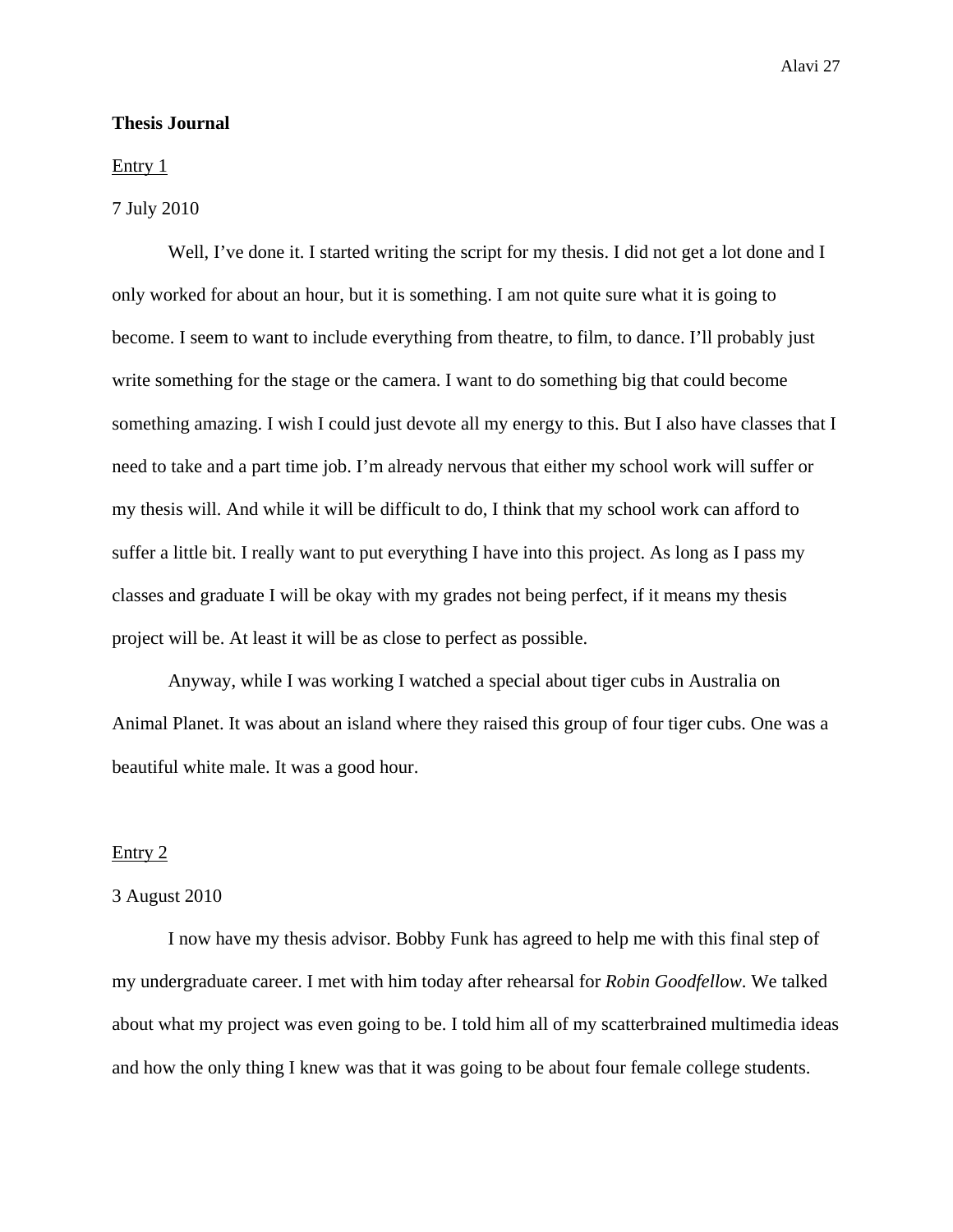After talking for a little bit, Bobby suggested I do a film that I would write and direct. I thought it was a great idea. As much as I love acting and stage, I do love film and it is where I want my career to end up. Besides, directing is as much fun to me as acting, for different reasons.

Anyway, I am so excited about this project although I despise the idea of editing it. Hopefully, I will be able to get a really good crew together so that I can focus on the producing and directing. I have no idea what I am going to write, but the only way to know is to get started. I think the small amount that I have already done is usable. I cannot wait to see where it goes.

## Entry 3

#### 14 September 2010

Well, I have turned in the first few pages of the script so far. I had a meeting with Bobby this morning to turn them in. I mentioned that I was having a few problems writing the dialogue. I am beginning to really see the characters, getting to know their personalities and attitudes, but writing casual conversation is proving rather difficult. I have had trouble with this before when I've written short scripts for other student projects. Bobby suggested that I have some friends over, buy them a couple of drinks, and record their conversation. I think this is a brilliant idea. My friends do like to talk. Granted, I will probably clean up the speech in the script, but this could prove to be a very fruitful experience and give me some recorded research.

I have also been talking to Bobby about other things to look at to give me ideas. He told me to look at the movie, *The Grand Canyon*, and read the play, *Sexual Perversity in Chicago*, by David Mamet. I will also be studying some movies and shows whose styles I want to imitate. I have chosen *The Women* and *The Office*. The first because of the strong female influences and the second because of the filming style. I have decided to have the four main female characters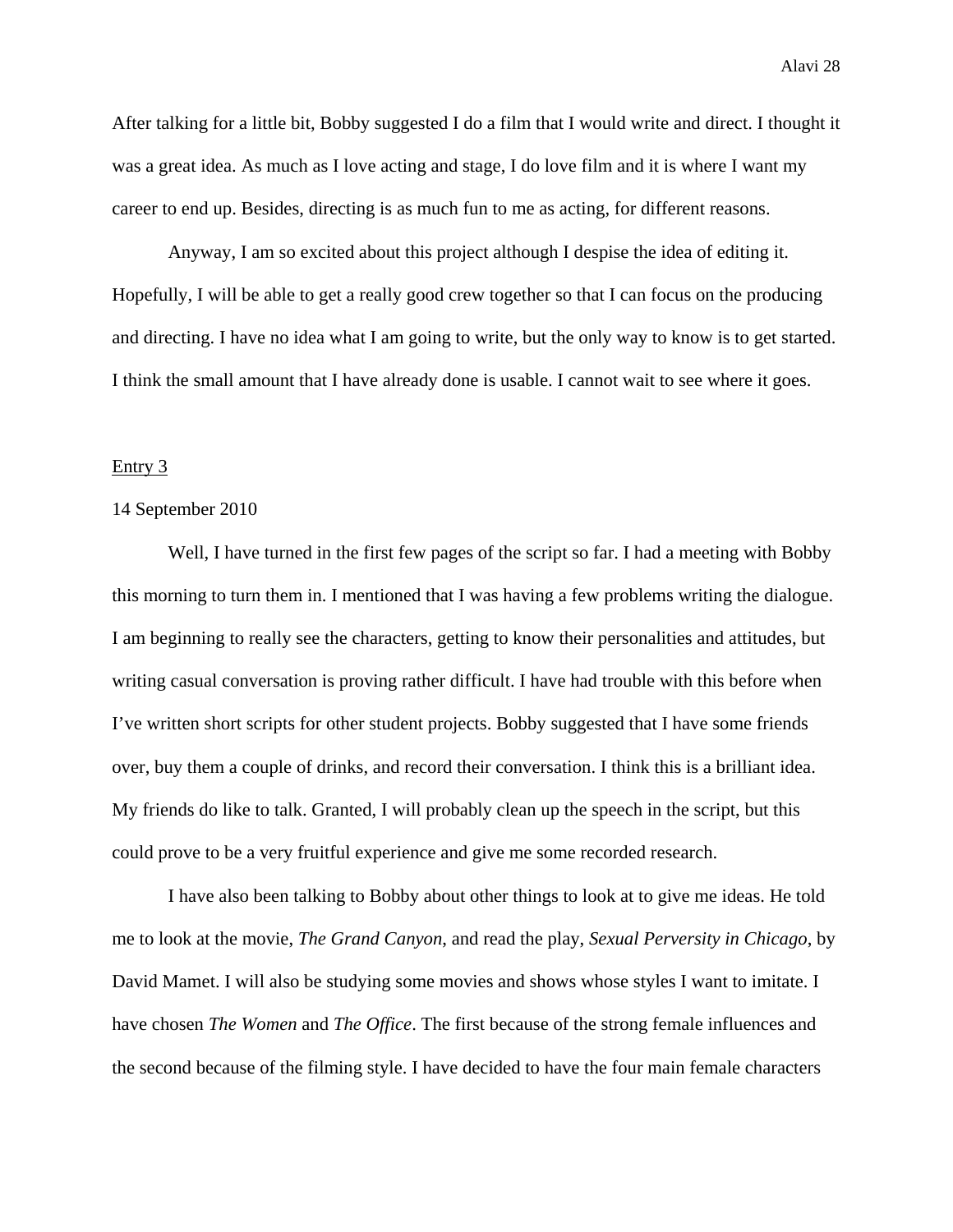have some one-on-one scenes with the camera to reveal their inner thoughts about what is going on in their lives. Also, the filming style of *The Office* is very realistic and casual which I think is the best bet for a small budget student film. And by small budget I mean whatever I can spare from my minimum wage part-time job after paying bills. So basically nothing. This is going to be the most rockin' research ever conducted!

#### Entry 4

### 20 September 2010

Last night was my first attempt at having friends over to record their conversations. It did not go quite how I hoped. I had sent the invites out for the whole thing to start at 7 p.m. By 8:30 p.m., no had showed up except for my boyfriend, C.J., and my best friend, Sonya. I was fairly disappointed, but talking with Sonya was helpful for getting an idea of how girls talk to each other. She and I have always been able to sit down and just talk about anything and everything for hours. I noticed how we would start one conversation, then some random detail would lead to a whole other conversation, and finally we would get back to the original topic. This way we could keep up several conversations just going back and forth. I guess this is why women are so good at multitasking.

 At around 11p.m. Sonya went home to work on some school work and I was ready to go to bed. Unfortunately, I didn't think about some of my less time conscious friends. A group of about four people showed up expecting drinks. Since I needed some more recorded conversation I decided to let them in. They stayed until about 2a.m. when I finally kicked them out. Next time I am going to put an end time on the invite. I feel like such a failure as a college student, but I need my sleep.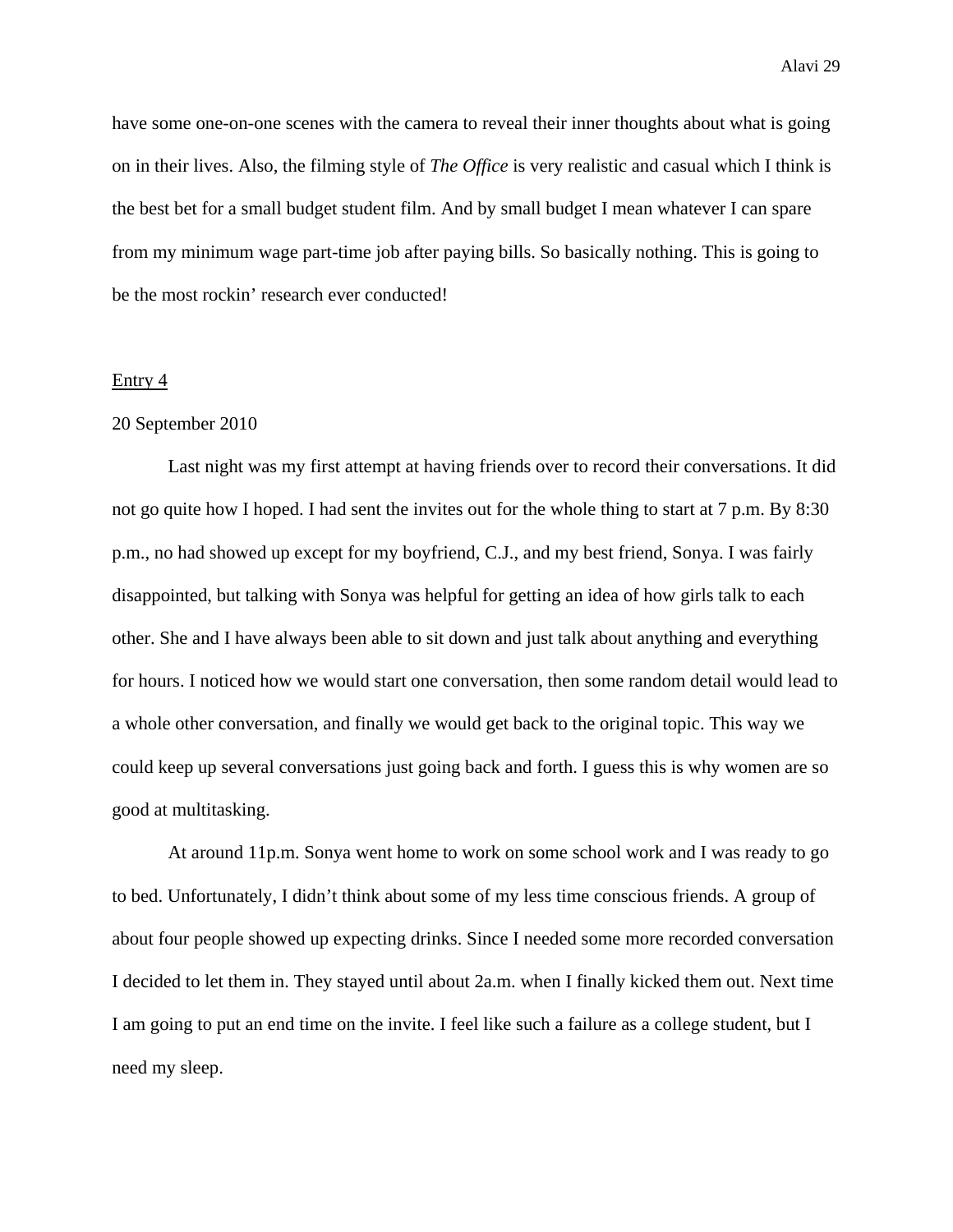I loaded the recording on to my computer so that I can review it later. I plan to have at least one more get together to record. Hopefully more people will show up.

#### Entry 5

#### 4 October 2010

 Last night was my second attempt at recording a conversation with my friends. I scheduled it two weeks in advance, I sent out an invite on facebook that I constantly updated, and I was always reminding people. Only one of my friends showed up with three other people and my boyfriend. I was incredibly disappointed, but continued with the interview anyway. It was not too bad. The conversation went decently and I actually got to bed at a decent hour.

Then today happened and I ran into a huge road block that I just couldn't get past. I hadn't been able to check out the recorder that I was familiar with so I was given a small camcorder. I was shown how to turn it on, start it, and how to attach a more powerful microphone for better sound quality. Today I went to the lab so that I could get it on a computer and return the camcorder. Here I ran into a problem. While recording was easy, I could not figure out how to transfer it to the computer. I final figured out where the memory card was and put it into the computer, but the computer wouldn't recognize it. Then I got a USB cable and plugged up the camera. While the computer recognized the camera it would not recognize the format of the recording. I tried to convert it, but couldn't. I had two other students and a professor helping me at one point, but no one could figure this thing out and I needed to return the camcorder that day. After two hours of wanting to rip my hair out, I made a decision. I deleted the recording from the camera. Amazingly, I felt like a huge weight was lifted off my shoulders, because now there was nothing to do about it, but move on. I think this experience taught me two things. First,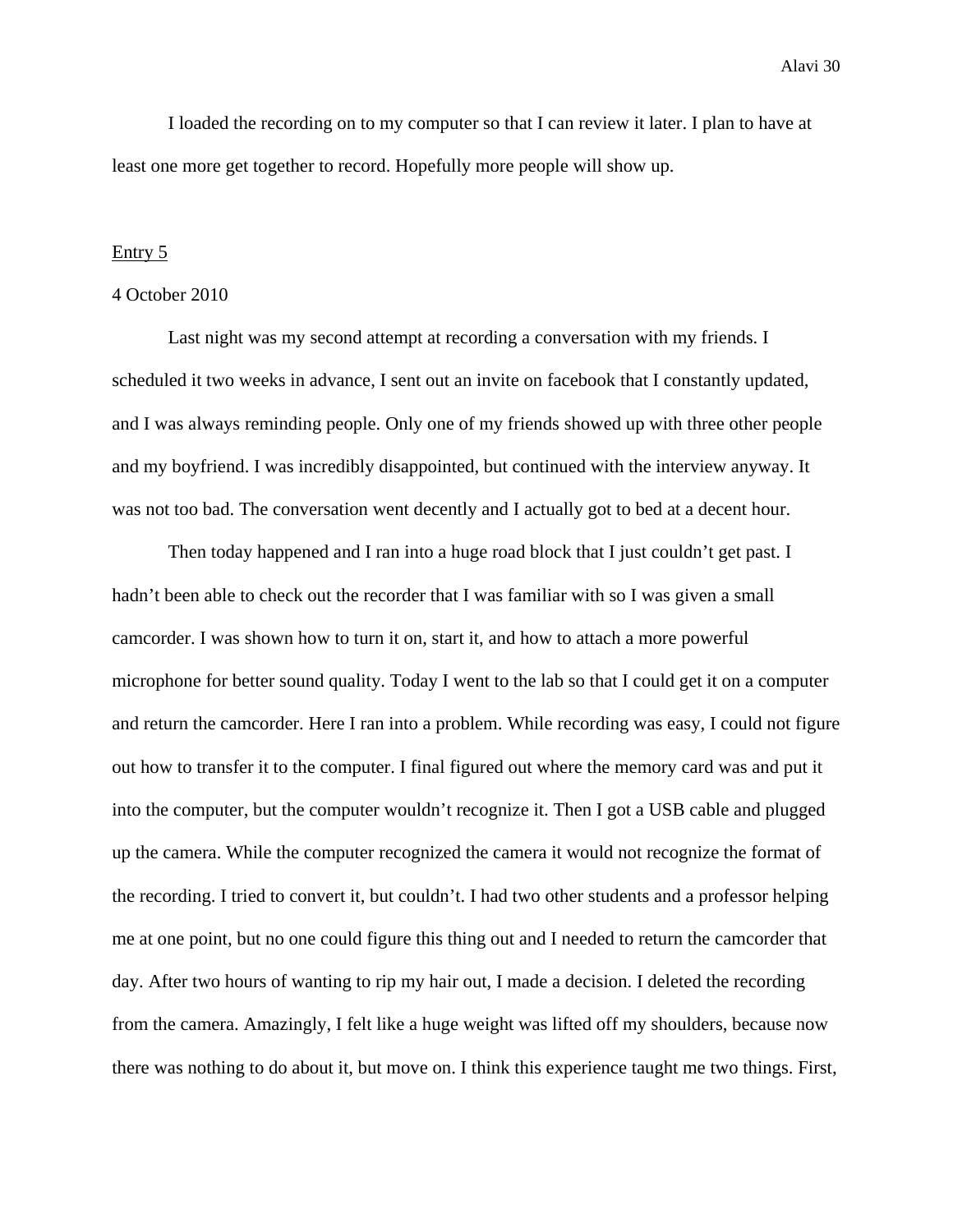I learned to never attempt to use equipment that I am not familiar with. The second thing that I learned is that it is okay to let things go when they aren't working. And once that happens, it is important not to dwell on it and be angry, but to pick up and continue with whatever needs to be done. This is a life lesson that I have struggled with since I was very young. I always want things to go exactly how I plan them and tend to get really upset when things don't work out. I need to learn how to let things go. That way I can be more productive instead of dwelling on disappointment.

#### Entry 6

## 9 October 2010

 Tonight I watched one of my favorite movies and one of my inspirations for my script: *The Women* directed and screenplay by Diane English. This film stars actresses that I love: Meg Ryan, Debra Messing, Annette Bening, Jada Pinkett Smith, and Eva Mendes. I looked it up on Wikipedia (don't worry I will not use this as a thesis source) and this movie is a remake of a 1939 movie and that is an adaptation of a 1936 play by Clare Boothe Luce. The really interesting part about this film is that there isn't a single male actor, with the possible exception of the baby that is born at the end. This is also what made the play really controversial when it was first produced.

What I love about this movie is the way it portrays relationships and also the struggles that women go through. There are three main kinds of relationships in this movie: marital, friendships, and mother/daughter. The marital relationship is between Mary (Meg Ryan) and her husband Steven. All signs indicate that this marriage has been stale for some time, but Mary does not face that reality until she finds out that her husband is having an affair with the sexy perfume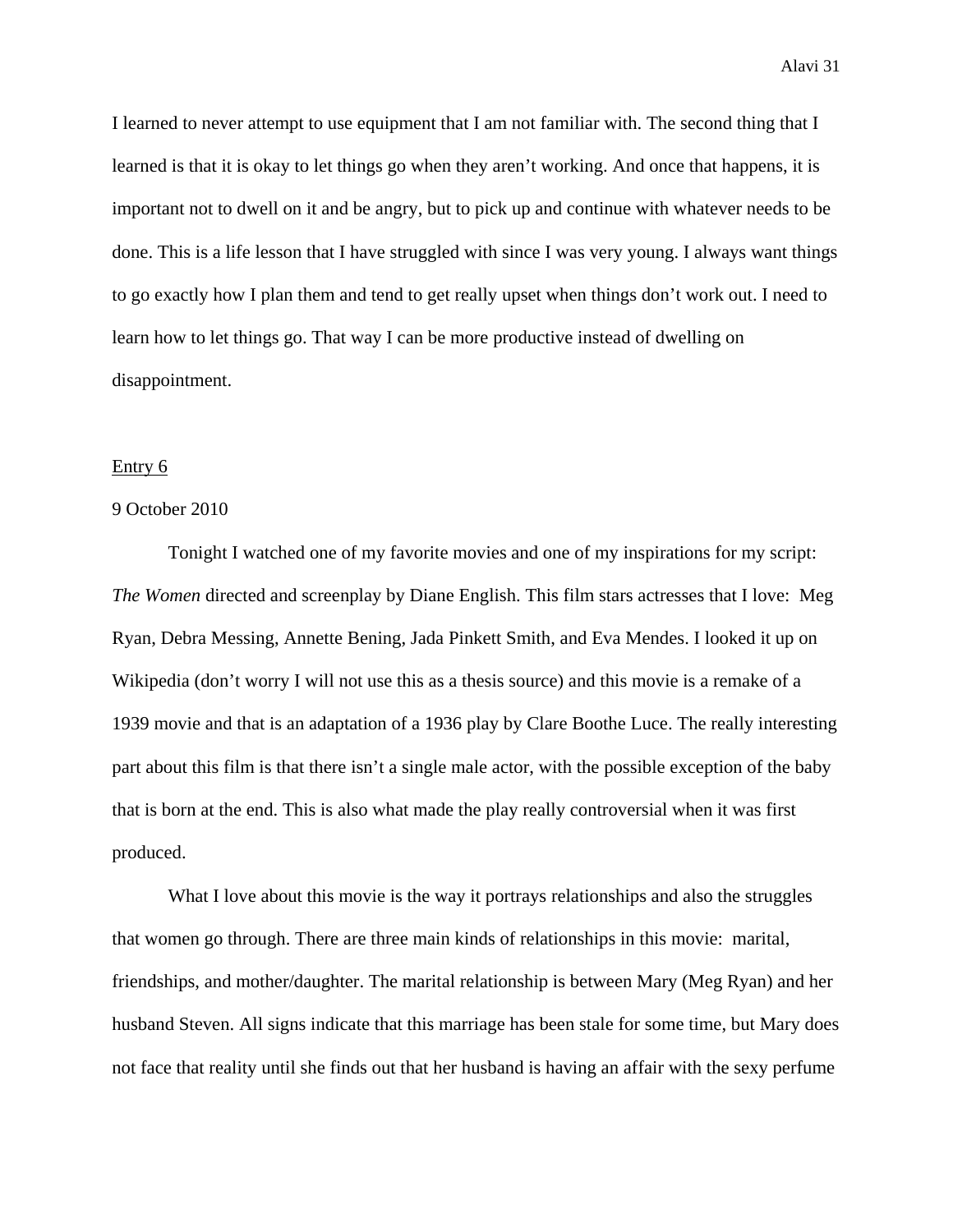girl, Crystal (Eva Mendes). Mary is given tons advice from everyone around her, but finally decides that she needed to figure out her own life and identity before fixing her marriage. In the end she rediscovers herself and her love for her husband and they decide to work on their relationship one step at a time.

 Then there are the friendships between Mary, Sylvie (Annette Bening), Alex (Jada Pinkett Smith), and Eddie (Debra Messing). They are very different in their personalities and career, but they are there for each other through thick and thin. It is this kind of connection between women that I wanted for my female characters.

 Finally, there are the mother/daughter relationships between Mary and her mother, Catherine (Candice Bergen), and Mary and her daughter, Molly (India Ennenga). While Mary has been independent from her mother for many years, her husbands' affair creates a bond between them since Catherine had been through a similar situation in her marriage. However, while Catherine decided to ignore it and let her husband end it on his own, Mary decides that she needs Steven out of the house until she can figure things out. This results in a journey of selfdiscovery that Catherine never took. She greatly supports her daughter and even invests in her new career, but feels envious that she didn't take the time to follow her own dreams.

 Then there is Molly, a preteen who is struggling with becoming a young woman. She is lead to have a negative body image because of the ideal body images that she sees in music videos, in film, in advertisements, and in magazines. Sadly, her mother has stretched herself so thin and then becomes so occupied with her failing marriage that she can't be there for her daughter. It is when Mary does what makes her happy that Molly has a real role model.

 Finally, this film inspires me, because of how it represents the many things that women struggle with. For example, Mary tries to be everything to everyone: wife, mother, daughter,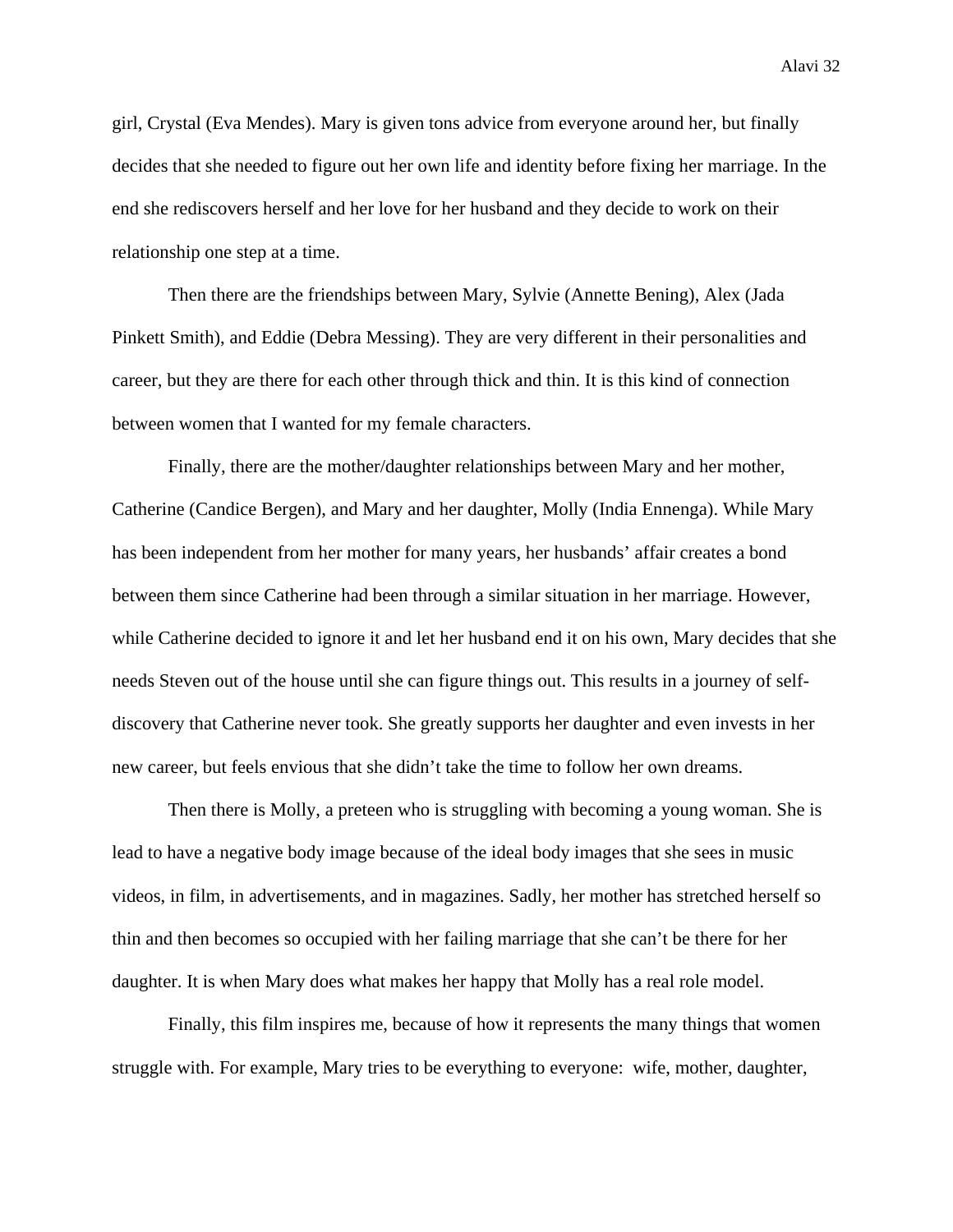career woman, charity board member. It is exhausting and when you try to do everything nothing ever really gets done. Sylvie struggles with trying to revolutionize the way women think about themselves by revamping her magazine to make it more meaningful and about real women as opposed to models and celebrities. She finds that no one wants to make the plunge. Her life becomes so focused on her career that she even betrays her best friend to a tabloid writer to keep her job problems out of the press. Then there is Molly who suffers from low self-esteem and bad body image like nearly all women do. This comes around full circle to Mary's mother who ends up getting a face-lift because in her words, "I was the only sixty-year-old left." These are all things that women of any age can relate to and this is what I want for my movie. I want women to be able to relate to and be moved by it. I realize this is probably ambitious for a student project, but I think it is possible.

And I just want to say that I love watching movies for research!

#### Entry 7

## 19 October 2010

 Tonight I watched a movie that Bobby Funk recommended to me: *Grand Canyon*. He told me that Steve Martin was in it so I thought it would be funny. Boy was I wrong. Turns out it is more of a drama with Danny Glover, Kevin Kline, Steve Martin, and other wonderful actors and actresses. Although it wasn't funny I still really enjoyed it.

 In this movie the characters are connected in a sort of strange web and somehow it all seems like fate. Mack (Kevin Kline) is a successful immigration lawyer that takes a wrong turn into a bad neighborhood where his car breaks down. He calls for a tow truck and waits. A gang finds him and begins to threaten him till, luckily, Simon (Danny Glover) shows up with a tow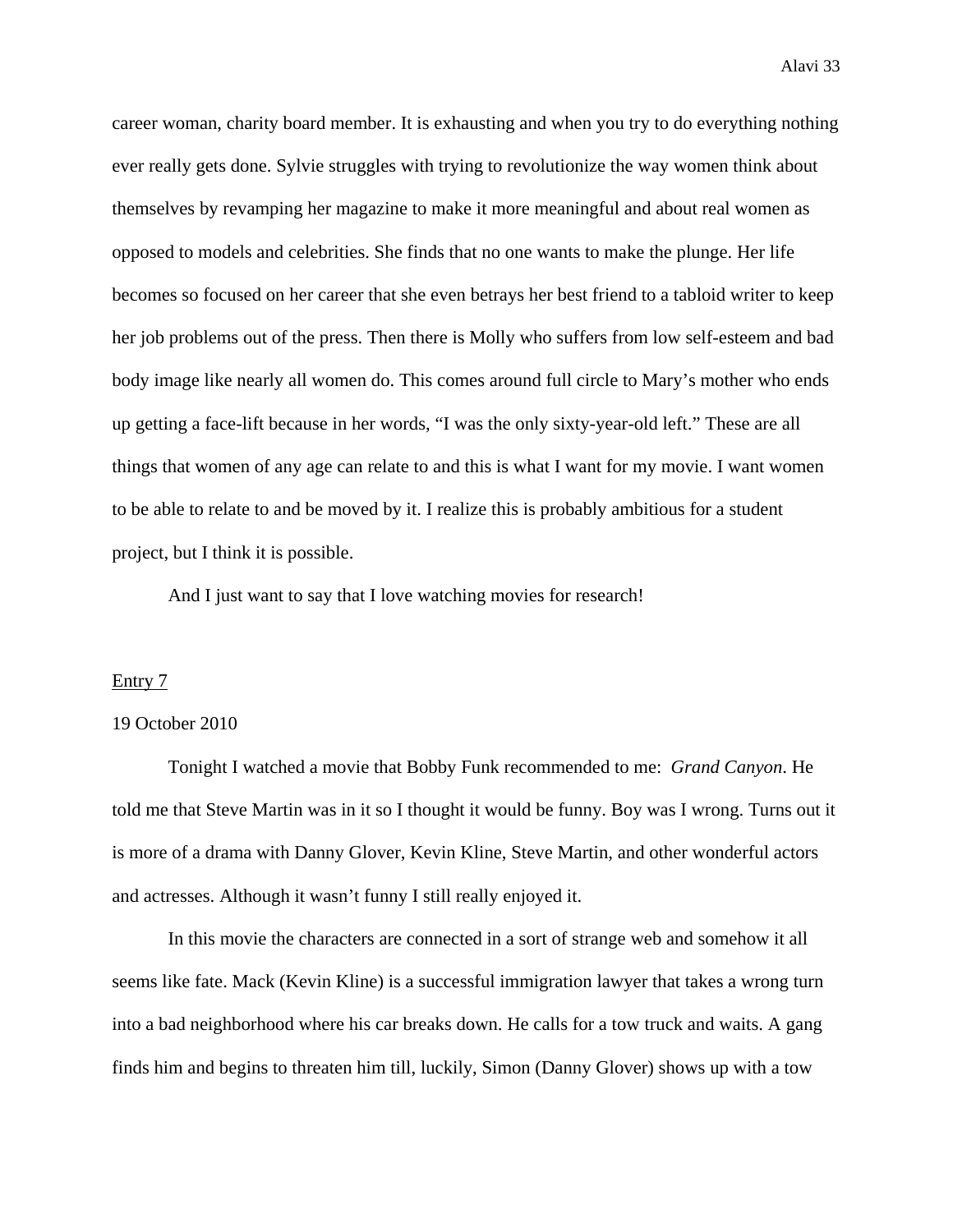truck. With his calm honesty, Simon convinces the gang to leave and probably saves Mack's life. This starts an interesting friendship between the two. Mack feels that Simon saved him for a reason and he does not want to let him just disappear.

 At the same time Mack's wife, Claire (Mary McDonnell), is becoming greatly saddened with the advancing age of her son. One day she is out jogging and she finds an abandoned baby in some bushes. She decides that she found this baby for a reason and that it is her fate to be the child's mother.

 Then there is Mack's friend, Davis (Steve Martin), a Hollywood producer who makes movies filled with mindless violence. This is turned around on him when he becomes a victim of a gunshot wound from a man who wants his watch. He decides that he has "seen the light" and will devote his life to making movies that will change the world for the better. He also finally decides to commit to the woman he loves. He eventually goes back to making violent movies, so he doesn't change completely, but perhaps he learned something about how to improve the way he lives his life.

 The whole movie seems to ask really big questions like: What is fate? How in control are we? What is moral? How do we escape our circumstances? How do we connect to one another? How do we decide what we need over what we want? The great writing of this film sets all of these questions before the audience. I think this is what great writing is supposed to be; thought provoking as well as entertaining. This film really made me think about how to write dialogue and situations that are both honest and thought provoking.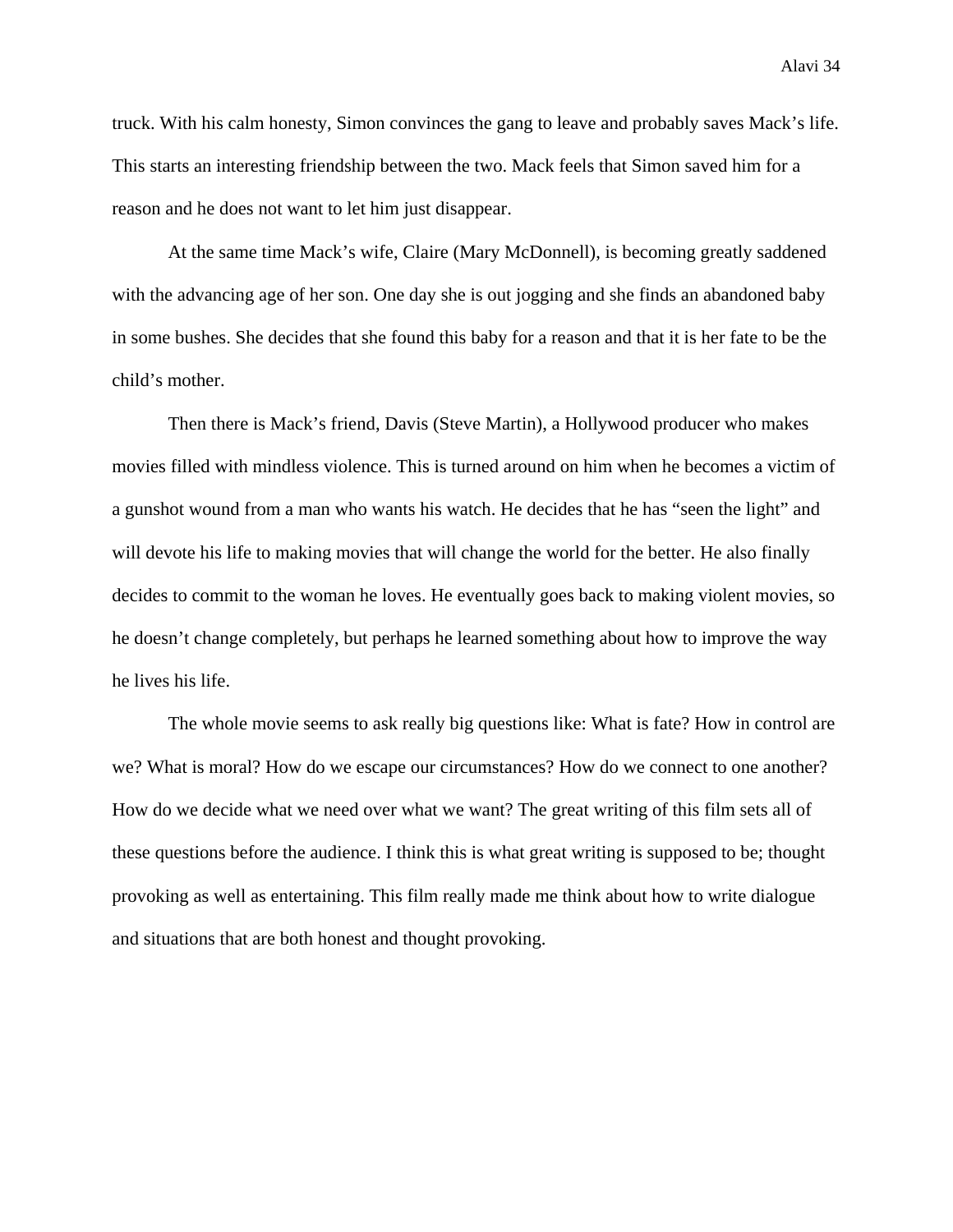## Entry 8

## 7 November 2010

 Today I continued my research by reading the play *Sexual Perversity in Chicago* by David Mamet. Bobby recommended it to me and the title made me giggle, so I decided to read it.

 So I immersed myself into the language of Mamet and it is a dirty world. It seems like every other word is fuck or shit or some other form of French. And at the very beginning the misogynist Bernie, regales his less offensive friend Danny, about his latest crazy sex-ploit. Frankly, after reading that one section, I had to take a pause to think about if such an adventure was even possible…without dying.

 Once I got past that, I had to get used to the dialogue. Many of the sentences were incomplete and made little to no sense when being read. So what I did was ask CJ to read the play out loud with me. Suddenly, all of the dialogue made since for the characters in all of the situations. It made me realize that this is really how people speak, but we don't think about it when we talk because we never see it actually written down. While the language is a bit, shocking, I went back and listened to the recordings of my friends and the language is very similar.

 Mamet seems to use his language to show us that we cannot effectively communicate despite the many words at our disposal. This is well demonstrated in the brief relationship between the characters of Deborah and Danny. They date very briefly and then move into together. Pretty soon things go wrong and they are unable to talk to each other about how they feel. Instead they curse, fight, and have a horrible break-up. Their friends don't make it easier for them by constantly telling them that the relationship is doomed from the beginning.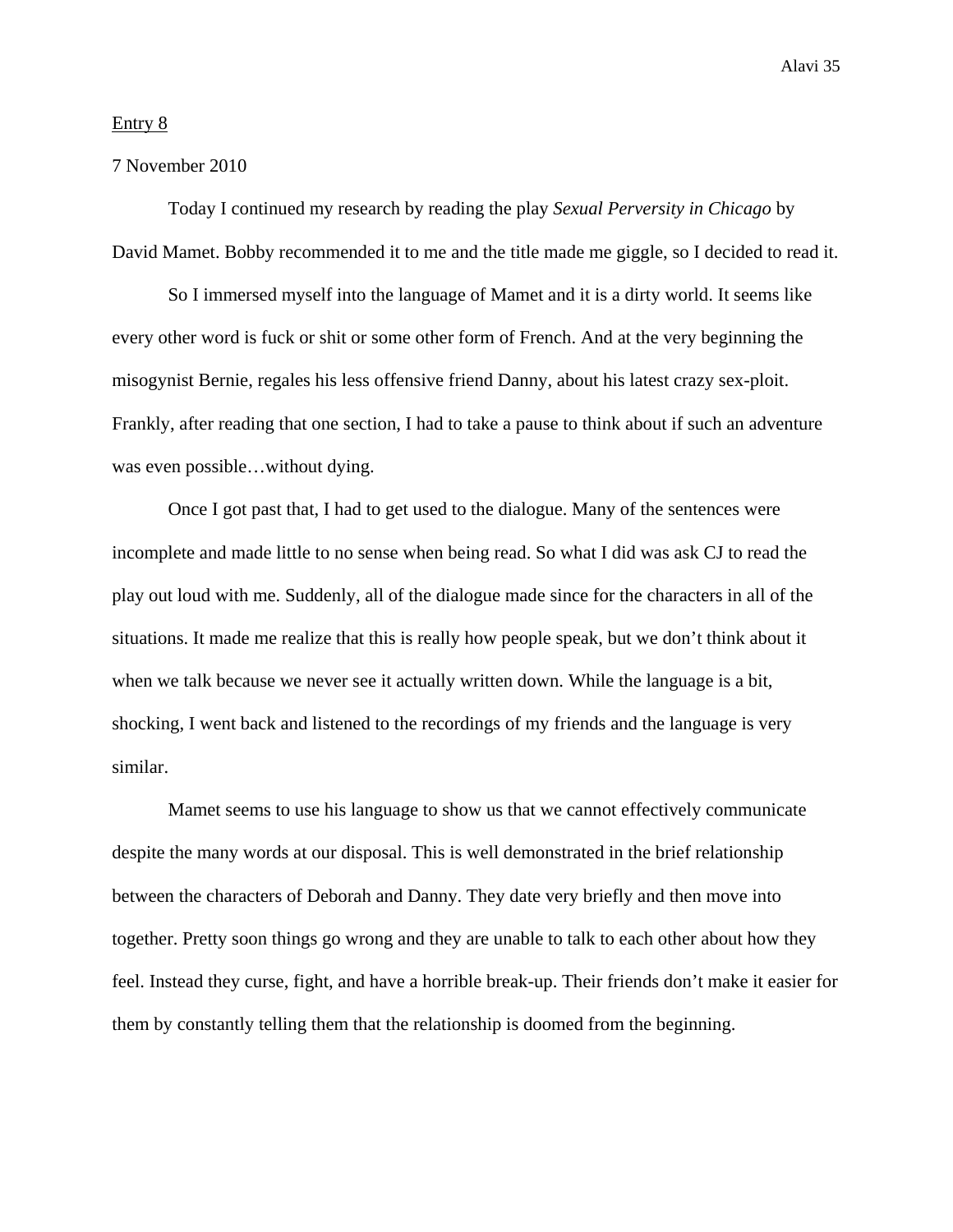The similarity between Mamet's characters and mine are that they are 20 something-yearolds who are trying to figure out their lives, which leads to a lot of mistakes. Danny and Deborah try to find themselves in each other. Bernie tries to find himself in sex with random women. Joan just wants to be miserable.

It is a funny play with great writing. I really hope to be able to see it on stage one day.

#### Entry 9

#### 31 December 2010

 I've spent my winter break working my butt off finishing my script with all the final edits and today I've finally done it. Or maybe it's yesterday. I'm spending my break in Iran which is eight and a half hours ahead of Johnson City, TN so I may actually be finishing this on the  $30<sup>th</sup>$ Eastern Time. Anyway, the point is it is done. I've done nothing but read it over and over since I got here and I just sent it to my thesis chair in an email. Now I'm just going to set the date for my auditions, promote it, and relax until school starts again. For the rest of my time in Iran I'm going to enjoy spending time with my family and not being in school.

#### Entry 10

## 20 January 2011

 Yesterday and the day before I held auditions for my film at the Campus Center. I borrowed the theatre department camera so that I could make sure that the actors would not freeze up when a camera was on them. While a few of them do need to work on the transition from theatre to film, I was very pleased that none of them were disturbed by the presence of a camera.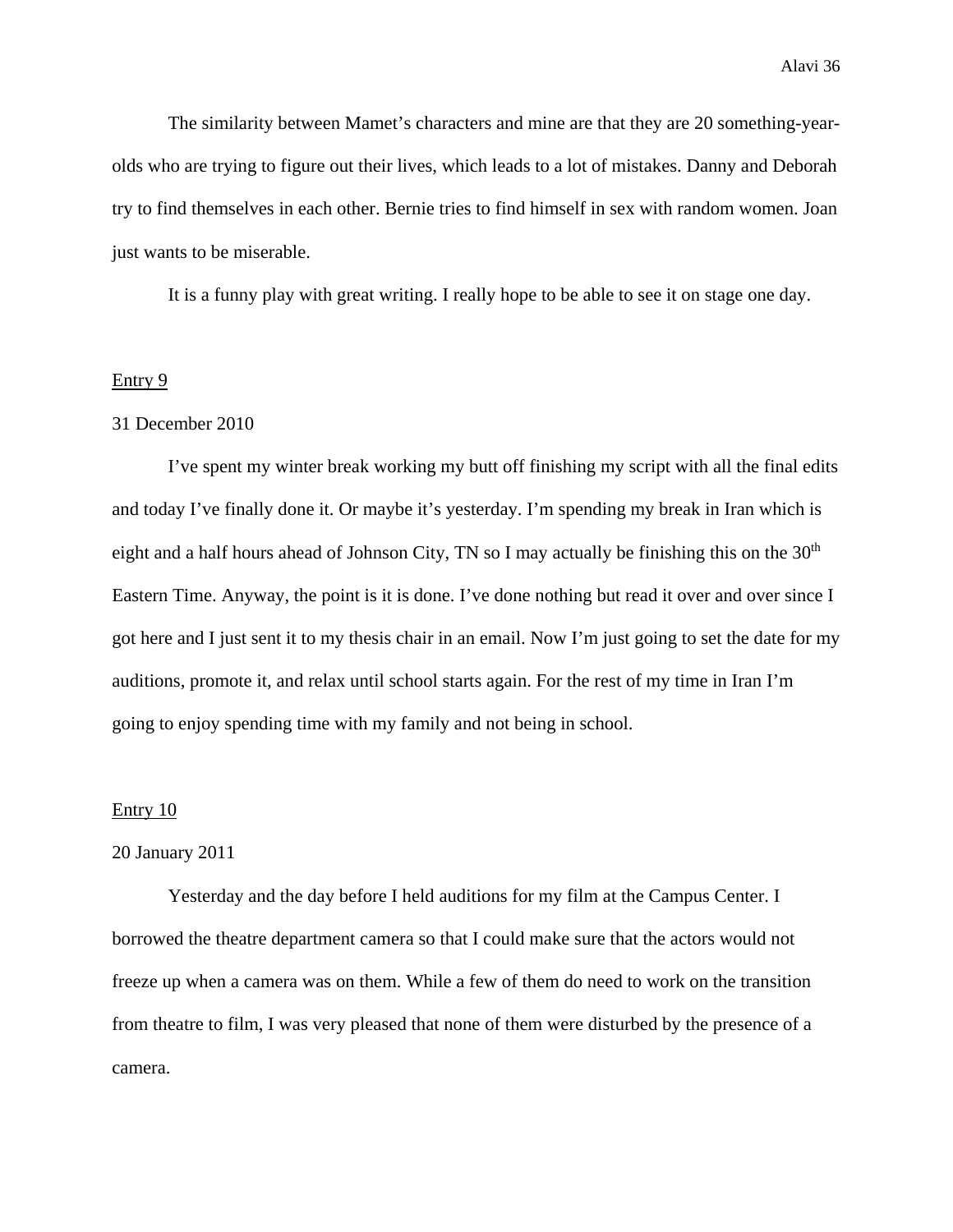I did run into a few problems though. For one thing more men showed up than women, which never happens at an audition. So once I made all of my decisions I had still not cast the roles of Sam's Mother or Emily. Then, right before I sent out my cast list I received a facebook message from one of my actresses. She expressed that even though she had said on camera at the audition that she was comfortable with the role of Sam (the lesbian) she was thinking about it and she'd really rather not be cast in that role. She was also unsure she could act in it at all since I had two nighttime shoots on the schedule and she was involved in so much that she couldn't stay up that late. I called her and talked to her for a few minutes and just her uncertainty about the schedule made me decide not to cast her. So now I am three actresses short. However, I think it will be ok. I talked to a few other girls who I know will be perfect for those roles and they seemed really interested in participating.

 I just wish that more people had shown up, but there is so much going on this semester. There is *Midsummer*, the Dance Concert, the New Works festival, *Wizard of OZ*, SETC, and so many community projects. However, I have put together a good cast and I'm sure they will be great.

#### Entry 11

## 3 February 2011

 Today was the first day of filming and I loved it! I had a great crew and two of my actresses who have a lot of scenes together. Everything went pretty smoothly and we ended about an hour before my scheduled end time. It was a little difficult telling people what to do since only two days ago I had completely lost my voice, but I just drank a lot of tea with honey and powered through it. By the end of the night I was tired and without a voice, but I had so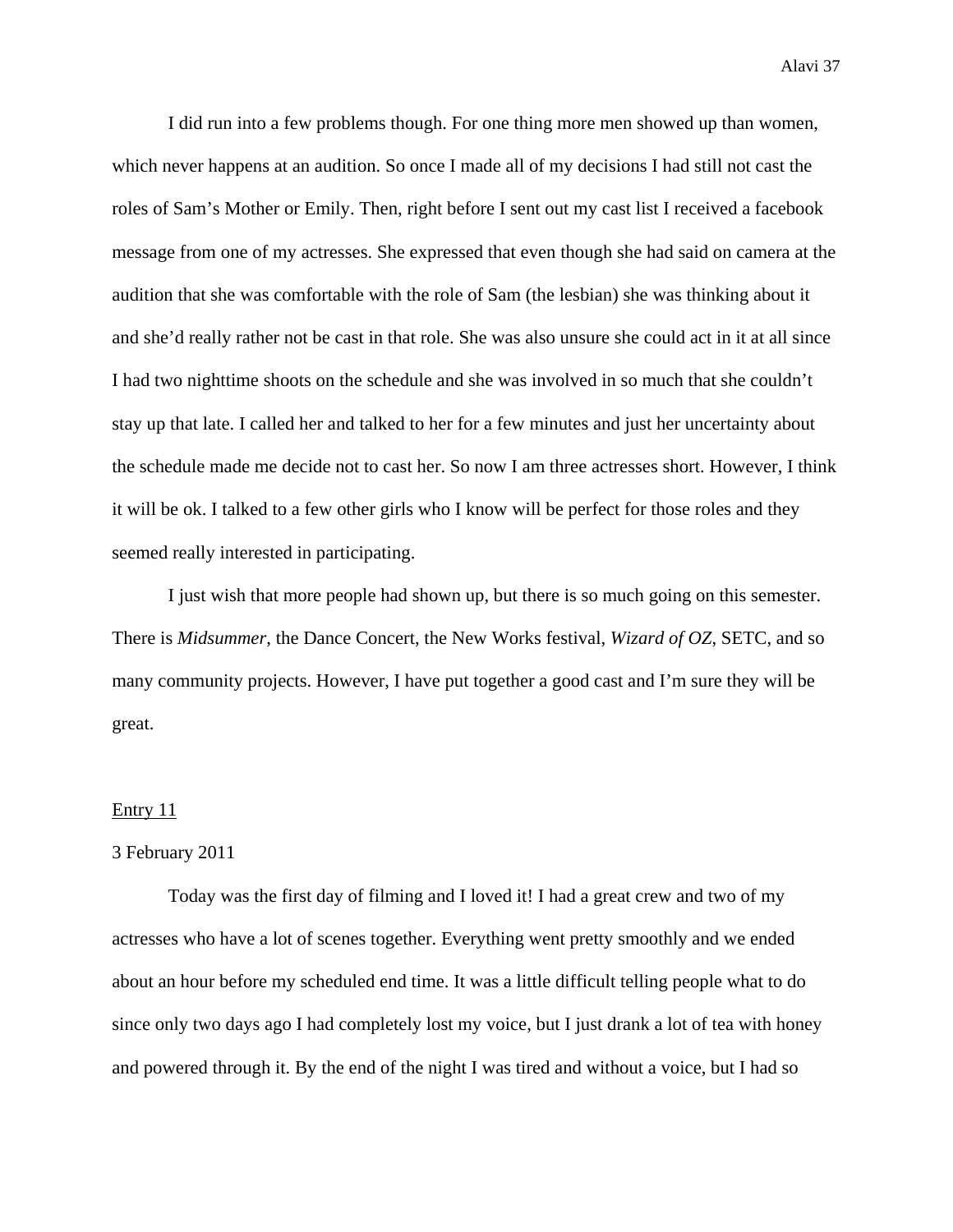much fun. I love this kind of work. I really believe that film is where my future is. I love acting, but I also love directing. I wish I could drop some of my classes; or rather all of them except my broadcasting and theatre course, and just focus on this project. I will be filming again Sunday. Unfortunately, I'm going to have to take a huge break for the first two weeks in March, because of SETC and Spring Break so after that's done we will be filming three to four day a week. Time to dive in.

#### Entry 12

## 18 February 2011

 This was a difficult day. I spent the afternoon in the editing lab logging film and editing a promotion spot and had a huge host of problems. I had already done a lot of work and I went in to do some more. But for some reason my Edit Share did not save my settings and switched everything to HD settings and I couldn't get it back over. On top of that it didn't save half the work that I did. Thank god for Daniel Santiago, our brilliant engineer in the department. I'm sure he is thrilled that he won't hear my voice after this semester.

 So Daniel came to my rescue. While he couldn't get back my lost work, he was able to transfer all of my logged footage into another hard drive and put it in the correct NTSC settings. I took notes on everything that he did so that I will be able to double check everything and this will never happen again. All in all, I lost about four hours of work. Amazingly, I did not completely lose it. I'll just go in tomorrow and do it again. I know what I need so I can cut that amount of time at least in half.

 A few weeks ago I got a book called *Don't Sweat the Small Stuff—And it's all Small Stuff* by Richard Carlson. My mother had bought me a version for teens when I was younger, but I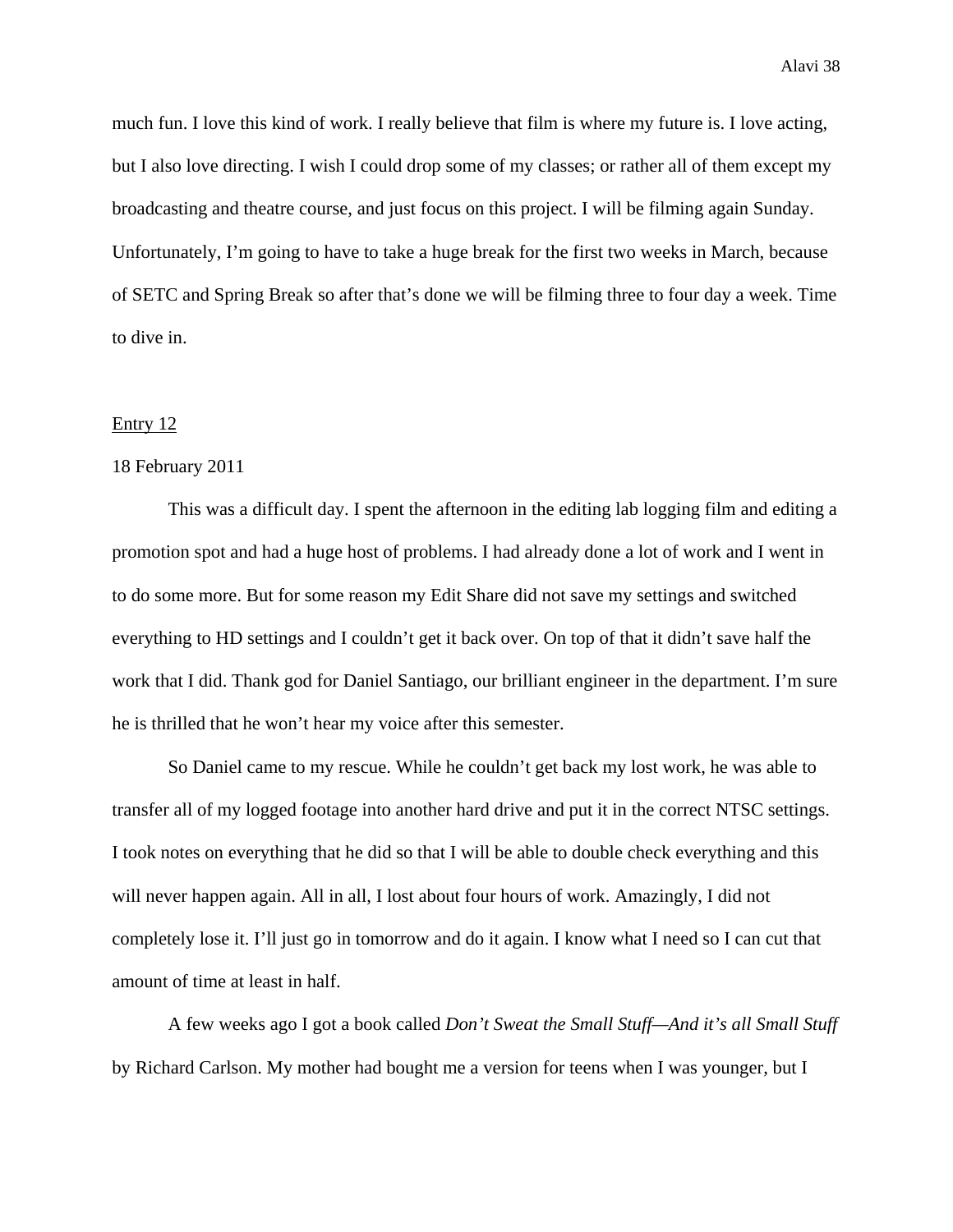never even opened it. I didn't want to admit to reading something like that. Now I keep this one on my bedside table and read one piece of advice every night before I go to bed. I've found myself trying, almost subconsciously to use the techniques in them and I think that I am becoming calmer and even a bit happier. It's interesting what just reading can do. I think that having this book is helping me let things go when they get messed up. So I made it through this hard experience without feeling like I'll never be able to take another step forward.

#### Entry 13

## 13 March 2011

 I am exhausted and I have not even started back to class yet. I thought Spring Break was supposed to be restful. Well, some of it was. I spent three days in pigeon forge in a cabin with my boyfriend. It was nice for us to spend time together and just be able to relax for a few days.

 However, it is Sunday, the day of rest and already I feel stressed and overworked. I've spent the weekend trying to figure out how I am going to film, edit, and keep up with my classes. So, I have cut out my two mornings and one evening a week to the gym for schoolwork, cut down to one day a week to work at the store, occasionally cut my audit classes, keep three to four days a week for filming, and all other spare time will be spent in the editing lab or working on the written part of my thesis. Hopefully, this will give me the time I need to get everything done.

 Today I have been planning the next several days of filming. Organizing both cast and crew is exhausting in itself. One of my actresses couldn't make one day and another couldn't make two. I had to cancel one filming day and rearrange the other three. If I can pull it all off, I will only have to reschedule one scene. I also cut one superfluous scene that wasn't really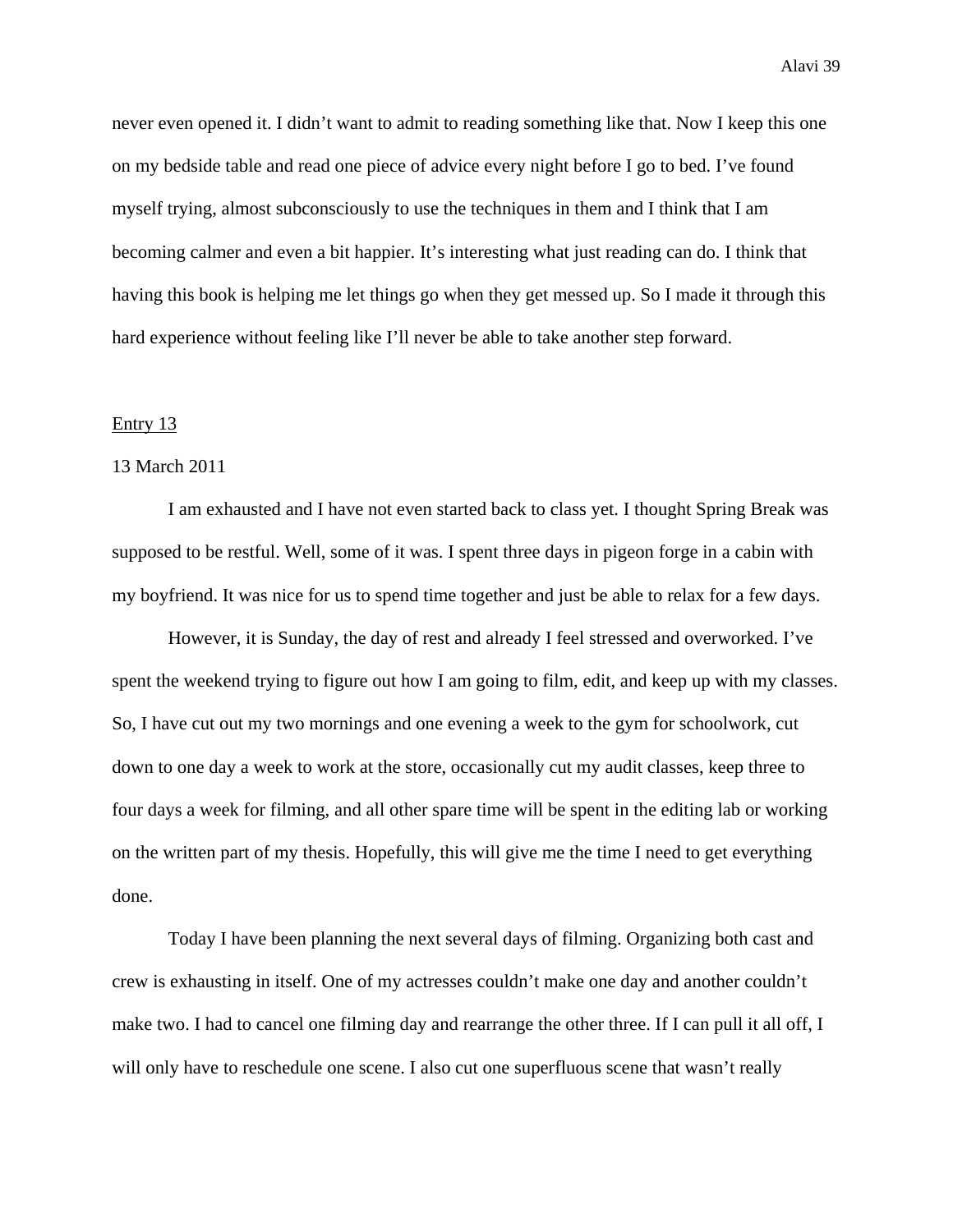needed. It will only shave off a minute from the film, but with filming and editing it will be an hour less of work. I wish we were all less busy so I wouldn't have to change my schedule. But I am a student, most of my actors are students, and we all have part or fulltime jobs. Sadly I cannot pay them for their work or expect to be a priority above school and work. However, they have all been incredibly flexible and I am grateful. I wish I at least had my own equipment so I could film at a moment's notice instead of having to reserve several days in advance.

Well it is 11p.m. and time for me to get ready to sleep. It is going to be a 6:15 morning.

## Entry 14

## 14 March 2011

 Today was a busy day. I feel like my brain is about to explode. It is nearly midnight and I still haven't gotten enough done. I was listening to the radio this afternoon on my way back to campus from work and Katy Perry's "Firework" came on. I actually started tearing up. There have been a lot of times that I feel like there is no way I can pull off this project with school and work, let alone be good at any of it. The song actually was very uplifting. I felt really overwhelmed, but inspired at the same time. It reminded me that what I was doing was possible. I never thought I would say that about a Katy Perry song.

 I edited the second promo today. I should have promo 1 uploaded to YouTube this week. Editing went off without a hitch and I was able to log the rest of my footage. I think those four years of training on final cut pro are paying off.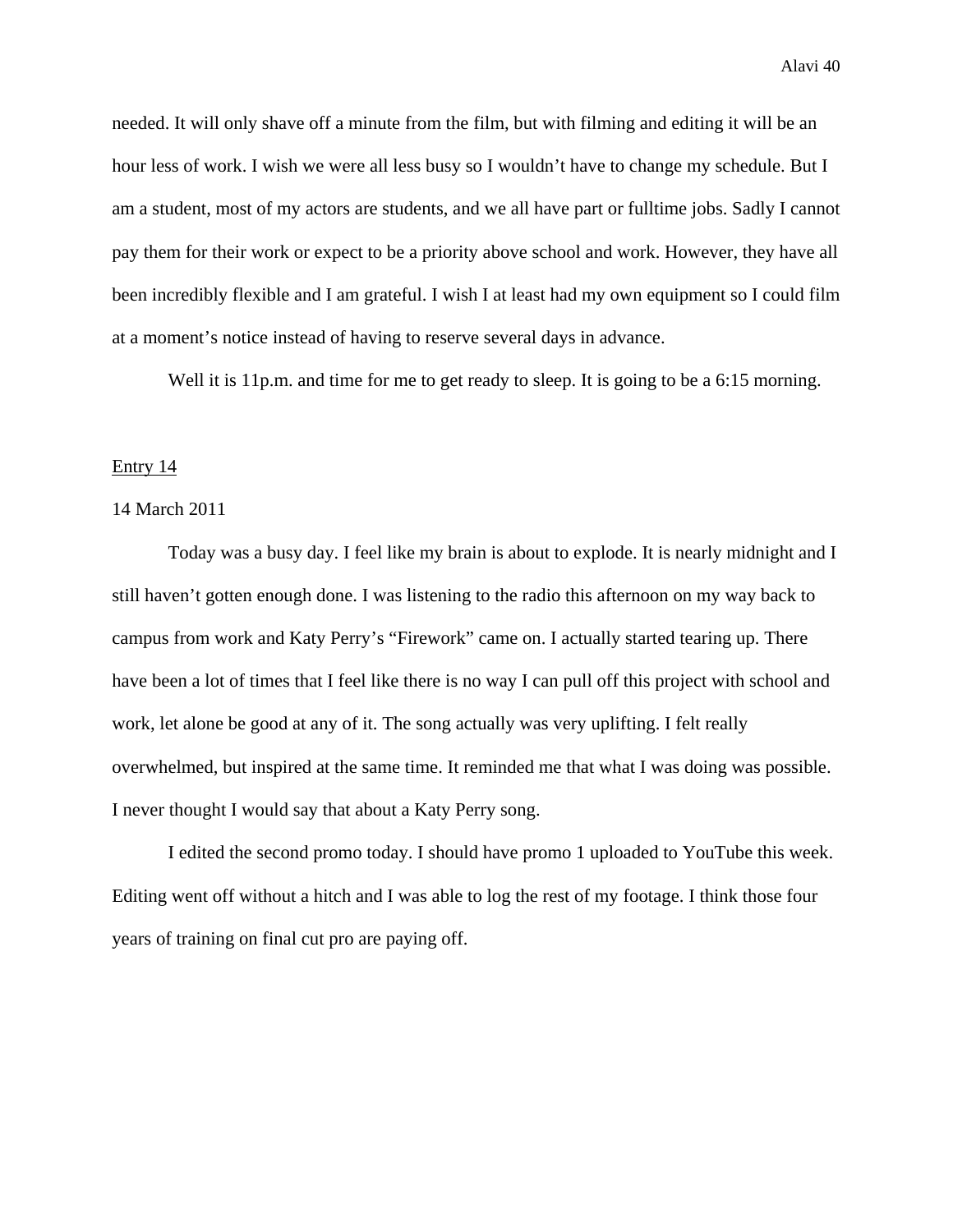## Entry 15

## 17 March 2011

 Welcome to my St. Patrick's Day. Sitting on the couch, eating left-over fake Chinese food, going between a broadcasting power point presentation, a thesis, editing readings for an English institute, watching *30 Rock*, and drinking half a bottle of white sangria. Awesome.

 I've spent the past few days working on reorganizing my film schedule and further editing my script. I'm cutting out any scene that can be explained by adding a line or two in another. It has been difficult since there is a lot going on. So far I have cut out three scenes and severely shortened one.

 I think that I've bitten off more than I can chew. I think my script is good, especially at my level of experience. I think that what I have filmed thus far is really good, but the length of this project may have been too much to take on with a full time school schedule, a part-time job, and many of my actors having the same crazy schedules that I do.

 But I wanted to do something big, amazing, and inspiring for my project. I wrote about my experiences and the experiences of my friends. I want this film to touch people and it is already touching my actors who can relate easily to their characters. Even if the film turns out to be horrible over all, at least I can say that I did it as an undergraduate at the age of 22.

#### Entry 16

## 20 March 2011

 Today was the first time I tried to shoot in a public location. I took my crew with the two actors playing Tanya and Jake to Main Street Pizza. The owner, Jamie Dove, very graciously allowed us to do some of our filming there. We went during the afternoon when it was a bit slow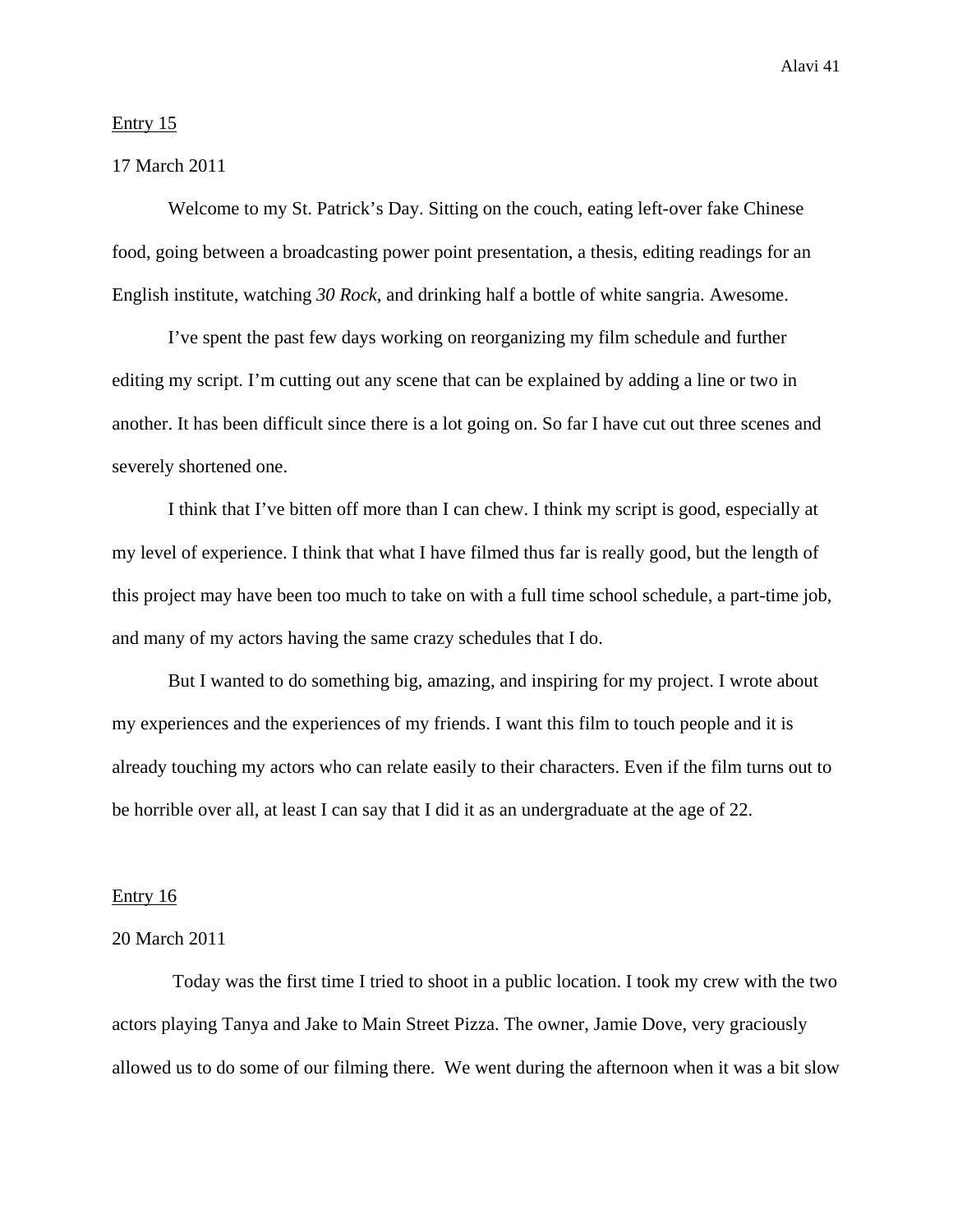and I got some extras to come and fill some background seats. However, there were still a few occasions when I had to get people who wandered into the background of the scene to sign a release form. All in all things went very well. Everyone was very cooperative including the waiting staff. All in all it was a good experience, but I'm really glad that I decided to schedule only one scene there a day so that there is no huge time crunch. We did have to start over quite a few times because of people walking in and staring straight at the camera. There were also times when there were huge amounts of background noise and I had to politely ask a rather large group of guys to keep their volume a little low. Fortunately, I can be really sweet when I need to be and I was dressed cute. We will be coming back two more times to film here and it looks like it's going to be a good experience.

#### Entry 17

## 10 April 2011

 Oh my god, it's over!!!!! No more organizing people. No more begging people to crew for me. No more having an occasional actor tell me the day of shooting that they can't make it (that happened this morning). No more having equipment that I had had reserved for two weeks being suddenly given to someone who just walked in with a form that's supposed to be turned in at least 24 hours in advance (that happened two days ago). I shot several scenes from noon to 4p.m. at my parents house and then my last scene at 8:30p.m. here at my house. I can't believe that the film that I have been doing all semester is close to done. On top of that, this is my last journal entry which means that all I have to do is put all of the sections of my thesis together and then send it off. I feel like a huge weight has been lifted off of my shoulders. Unfortunately, when I think about how much editing I am going to have to do I start to feel that weight again.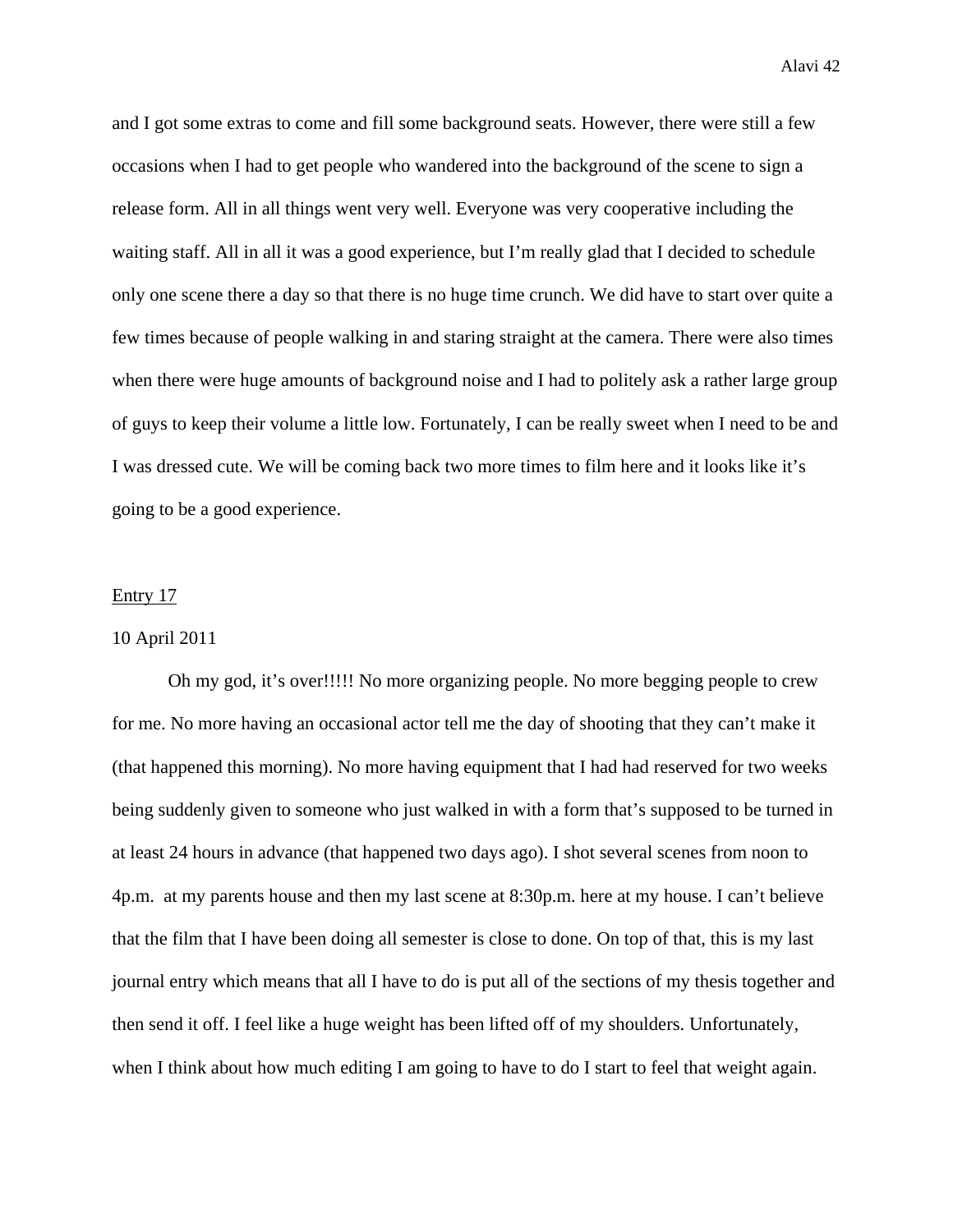However, I'm not going to despair. Two things down. Just got to edit the film, do the presentation, pass my classes, and graduate. This is actually looking possible.

## **End of Journal**

I studied *Sexual Perversity in Chicago*, *The Women*, *Grand Canyon*, and *The Office* as creative works that could help me with my own film. I used several supporting sources to study the writers, directors, characters, and dialogue in each of these works. I also kept a journal in order to document my personal experiences and what I learned while working on this project. It is said that writers should write about what they know, which is very similar to the David Mamet quote above. This is a bit of advice that I stuck to. There were a lot of people who asked me why I did not make one of my main characters male or why I did not have one of my main characters be an adult, non-traditional student. I responded quite honestly that while such students certainly had very important experiences, they were not experiences I could relate to and therefore, not do justice to. Writing about young women going through college is easy for me to relate to because I experienced a lot of the same things as did my friends. Even my actresses and my actors all expressed to me how much they connected with their characters. It is my goal that all women and men will be able to relate to my characters and their experiences while realizing the importance of their relationships to help them get through life.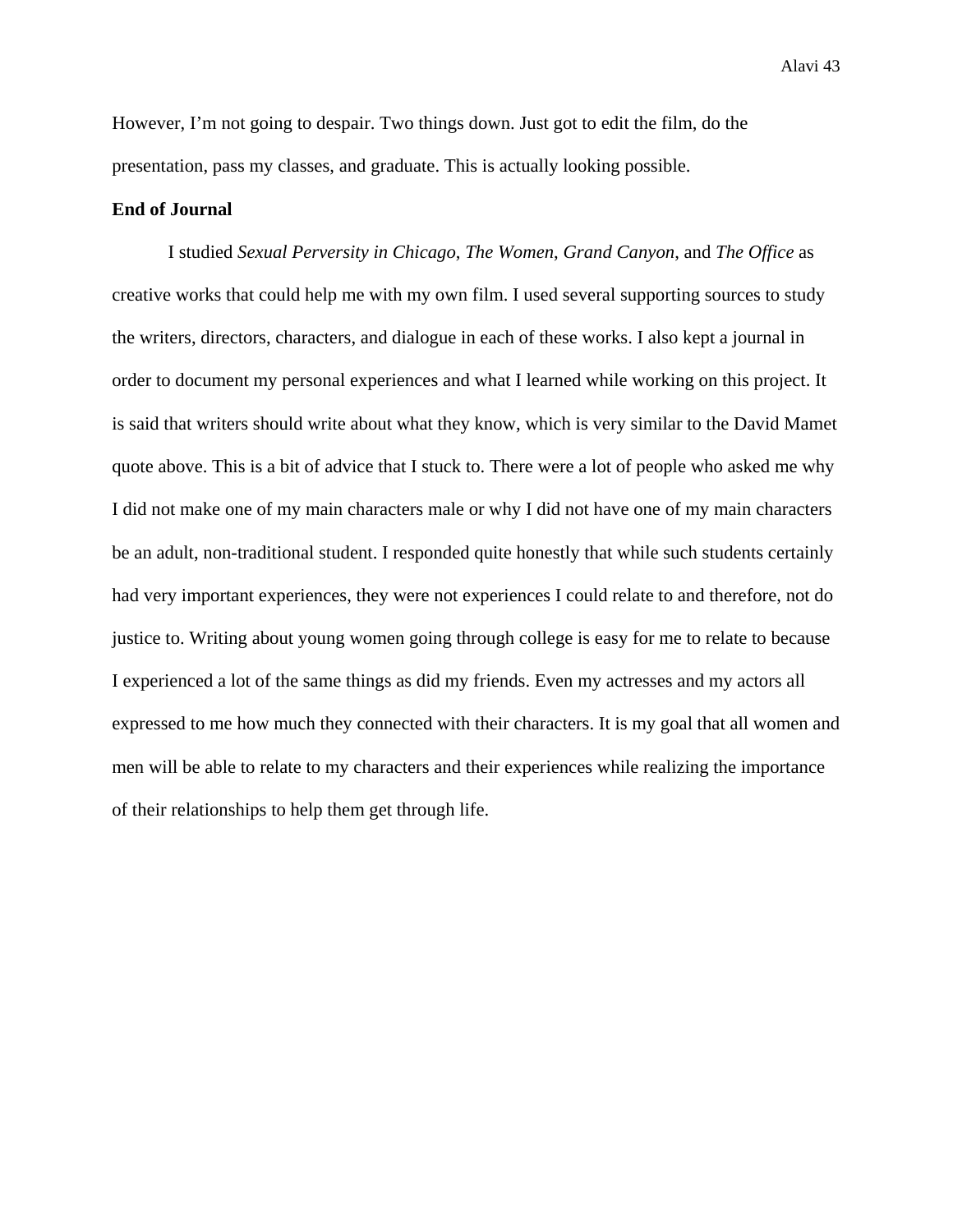### **Works Cited**

- "Adolescent Girls and Body Image." *Adolescent Health: Volume 2 Number 4.* National Association of Social Workers. Nov. 2011. Web. 16 March 2011.
- Astaneh, Sonya, Samantha Cook, Patrick Dolge, CJ Ferguson Jr., Darrell Garrett, and Wil McCall. Personal group interview. 19 September 2010.

Beauvoir, Simone de. *The Second Sex.* New York: Vintage Books Edition, 1989. Print.

"Cosmetic Plastic Surgery Research." *PlasticSurgeryResearch.info*. 2011. Web. 16 March 2011.

*David Mamet*. Theatre Database. Web. 1 April 2011.

*Dictionary.com*. 21st Century Lexicon. Web. 1 April 2011.

- Ebert, Roger. "Grand Canyon." *Rogerebert.com*. Chicago Sun-Times. 10 Jan. 1992. Web. 20 March 2011.
- English, Diane. Interview by Women and Hollywood. Posted by Melissa Silverstein. *Huffington Post*. Women and Hollywood, 2008. Web. 16 March 2011.

Friedan, Betty. *The Feminine Mystique*. New York: W.W. Norton & Co., 1983. Print.

- Gerstel, Judy. "With 'Grand Canyon,' Writer-director Lawrence Kasdan Returns to the Soul Searching of 'The Big Chill.'" *Orlando Sentinel*. Detroit Free Press. 12 Jan. 1992. Web. 20 March 2011.
- *Grand Canyon*. Dir. Lawrence Kasdan. Perf. Danny Glover, Kevin Kline, Steve Martin, Mary McDonnell. Twentieth Century Fox Film Corporation, 1991. DVD.

*Grand Canyon*. *Internet Movie Database*. Imdb.com, Inc. 20 March 2011.

Konkel, Matthew. "Review: Sexual Perversity in Chicago." *Thirdcoast Digest*. Vital Media Group. 16 July 2009. Web. 20 March 2011.

Mamet, David. *Sexual Perversity in Chicago*. New York: Grove Press, 1978. Print.